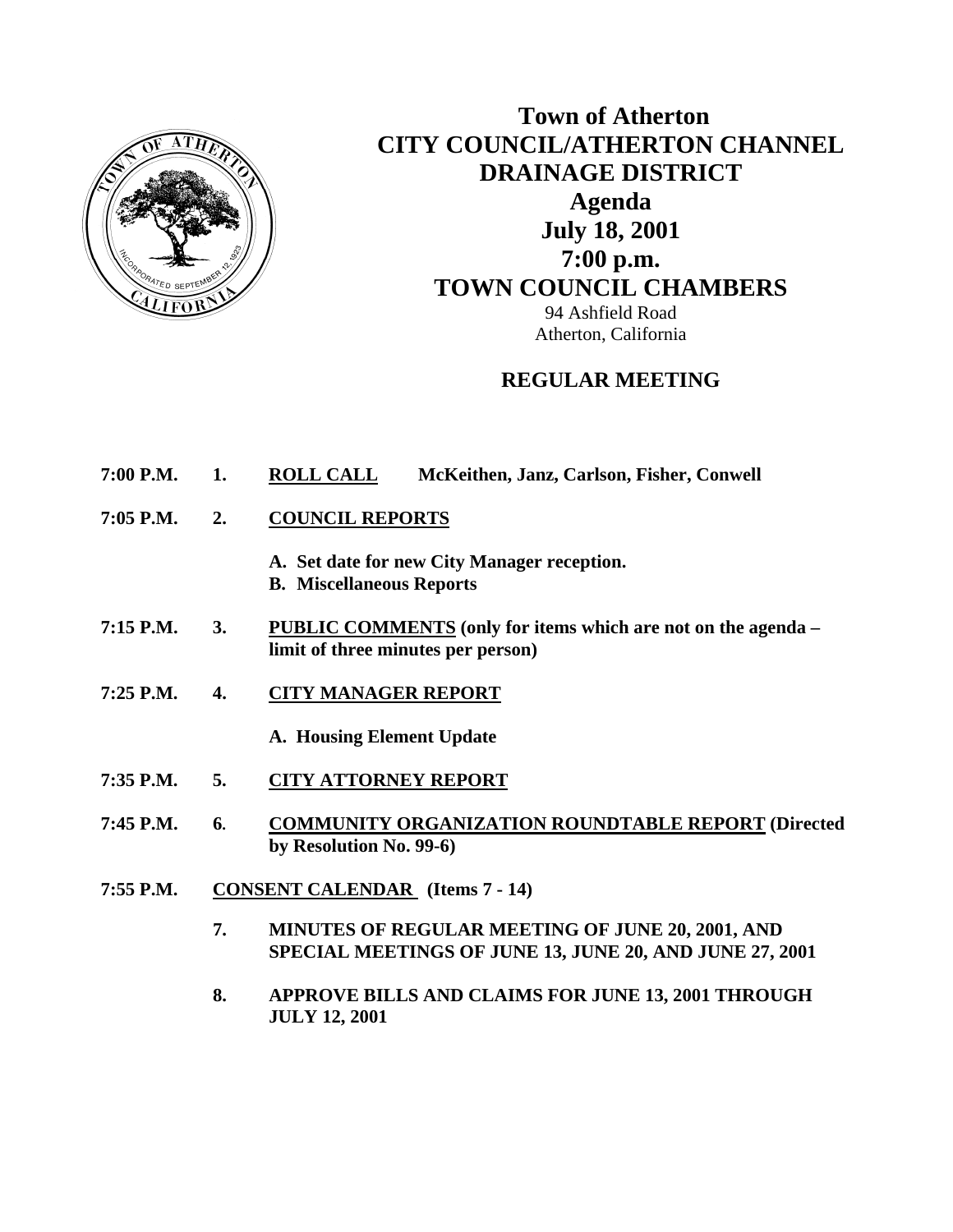- **9. ADOPT RESOLUTION NO. 01- \_\_\_ SETTING THE FISCAL YEAR 2001/02 APPROPRIATIONS LIMIT**
- **10. APPROVAL OF ANNUAL INVESTMENT POLICY**
- **11. APPROVAL OF AGREEMENT WITH THE CITY OF MENLO PARK FOR MIDDLEFIELD ROAD REHABILITATION PROJECT IMPROVEMENTS WITHIN THE CITY OF MENLO PARK'S RIGHT-OF-WAY**
- **12. APPROVAL OF DISPOSITION OF SURPLUS PROPERTY**
- **13. APPROVAL OF PURCHASE OF POLICE VEHICLE FROM CURRENT BUDGET**
- **14. APPROVAL AND AWARD OF CONTRACT FOR CEILING IMPROVEMENTS TO CARRIAGE HOUSE**

 **PUBLIC HEARINGS (Items 15 and 16)** 

#### **8:00 P.M. 15. PUBLIC HEARING AND ADOPTION OF RESOLUTION NO. 01-\_\_\_ SETTING FISCAL YEAR 2001/02 PARCEL TAX RATES**

**Recommendation: 1) Conduct the public hearing, 2) Adopt Resolution No. 01-\_\_\_ to levy the Special Parcel Tax for Fiscal Year 2001/02 and authorize the County of San Mateo to collect the tax as part of the regular property tax bill.** 

**8:15 P.M. 16. PUBLIC HEARING AND ADOPTION OF ORDINANCE NO. \_\_\_\_, AMENDING THE ATHERTON MUNICIPAL CODE LIMITING THE AREA IN WHICH A BASEMENT CAN BE CONSTRUCTED TO THE BUILDABLE AREA OF THE LOT** 

> **Recommendation: 1) Conduct the public hearing, 2) Introduce Ordinance No. \_\_\_ placing limitations on the construction of basements based on the findings outlined in the staff report, and waive further reading.**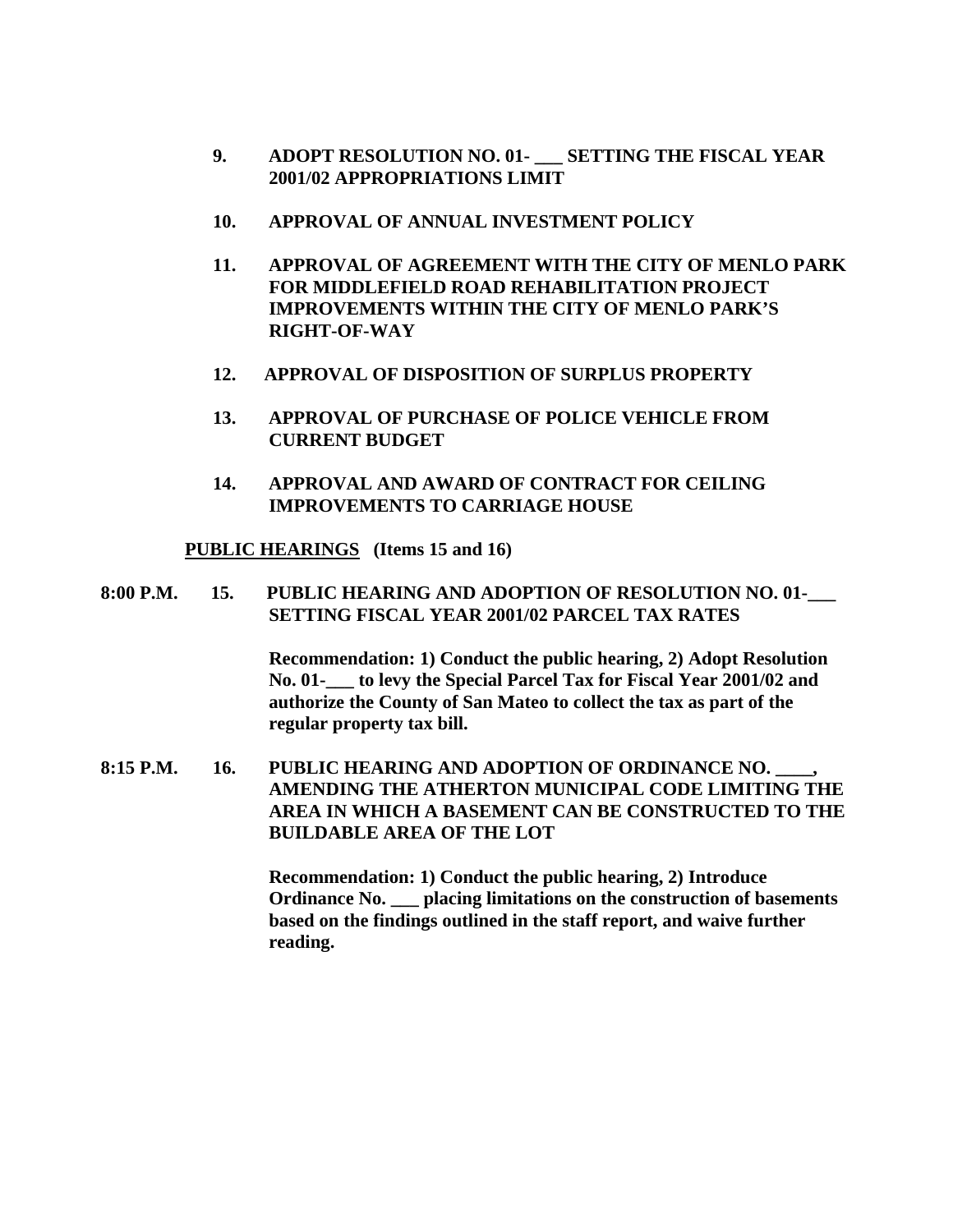#### **REGULAR AGENDA (Items 17 - 21)**

#### **8:30 P.M. 17. APPROVAL OF PLANS AND SPECIFICATIONS AND AWARD OF CONTRACT FOR 2001 STREET MICRO-SEALING PROJECT, 2001- 03**

 **Recommendation: Approve the plans and specifications for the 2001 Street Micro-surfacing Project, award a contract, and authorize the Public Works Director to approve extra work up to a maximum total contract amount.** 

**8:45 P.M. 18. INTRODUCTION OF ORDINANCE NO. \_\_\_\_ AMENDING CHAPTER 15.40 OF THE ATHERTON MUNICIPAL CODE RELATING TO CONSTRUCTION NOISE AND THE PICKUP OF MATERIALS AND EQUIPMENT** 

> **Recommendation: Introduce Ordinance No. \_\_\_, amending Chapter 15.40, Construction Regulations, of the Atherton Municipal Code pertaining to the retrieval of materials and equipment, and waive further reading.**

**9:00 P.M. 19. ADOPT RESOLUTION NO. 01-\_\_\_ RESCINDING ALL PREVIOUS RESOLUTIONS APPROVING RATES FOR BROWNING-FERRIS INDUSTRIES REFUSE, RECYCLABLE MATERIAL AND PLANT MATERIAL COLLECTION SERVICE FEES AND APPROVING A NEW RATE SCHEDULE FOR SAME, RETROACTIVE TO MARCH 1, 2001** 

> **Recommendation: Adopt Resolution No. 01-\_\_\_ rescinding all previous resolutions approving rates for BFI, and including BFI rate schedule as Exhibit "A" of the resolution.**

- **9:15 P.M. 20. DISCUSSION AND POSSIBLE ACTION TOWN HALL RESTORATION PROJECT**
- **9:35 P.M. 21. DISCUSSION AND POSSIBLE ACTION ESTABLISHMENT OF TOWN AGENDA FOR LONG AND SHORT TERM GOALS, RESOLUTION NO. 99-6**
- **10:00 P.M. 22. PUBLIC COMMENTS**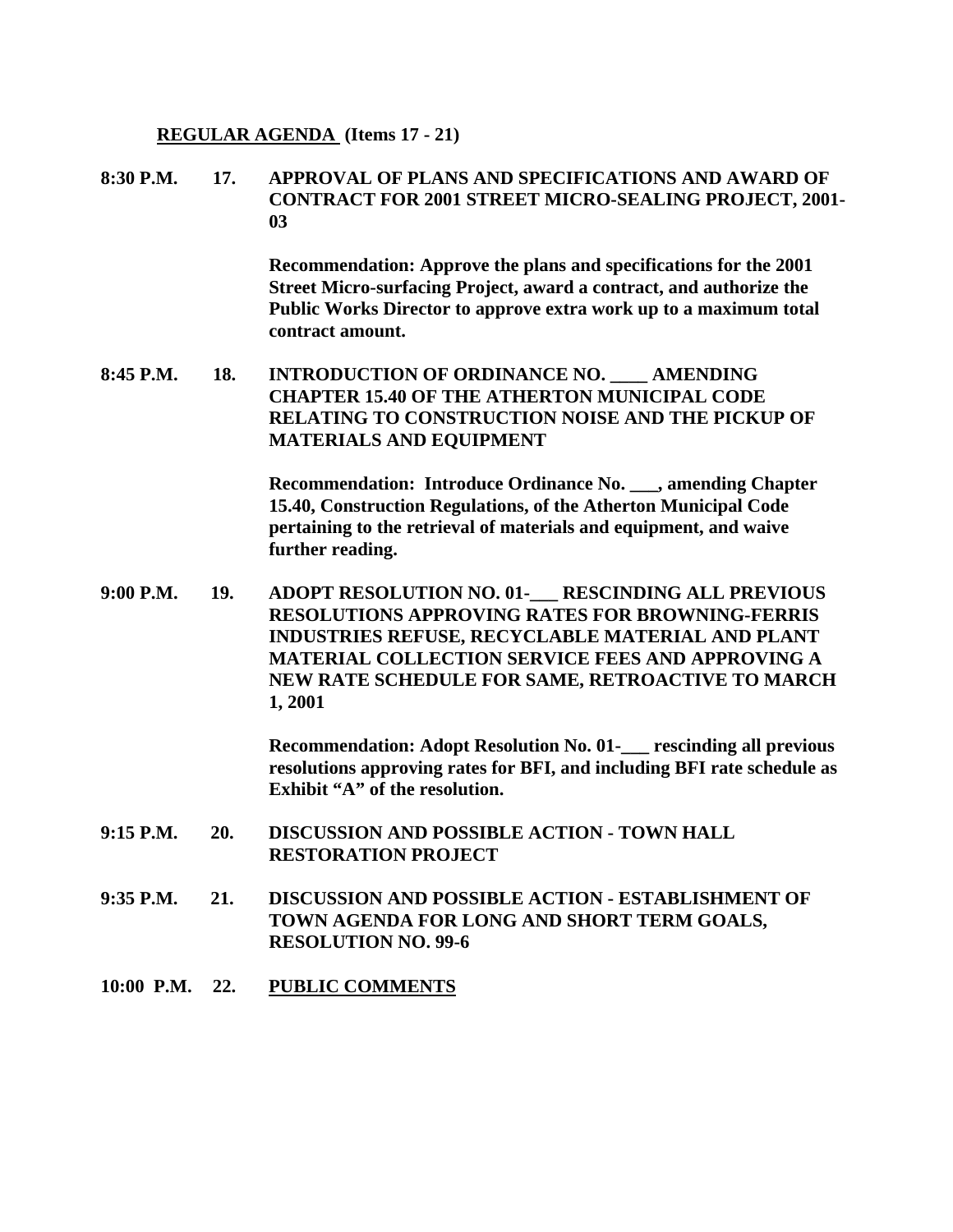#### **10:15 P.M. 23. ADJOURN TO CLOSED SESSION**

 **A. CONFERENCE WITH LEGAL COUNSEL – Existing Litigation pursuant to Government Code Section 54956.9 (a).** 

> **San Francisco Baykeeper, et al v. California State Water Resources Control Board, et al. Case No. 416800.**

#### **24. RECONVENE TO OPEN SESSION**

 **Report of action taken.** 

**25. ADJOURN**



Pursuant to the Americans with Disabilities Act, if you need special assistance in this meeting, please contact the City Clerk's Office at (650) 752-0529. Notification of 48 hours prior to the meeting will enable the City to make reasonable arrangements to ensure accessibility to this meeting. (29 CRF 35.104 ADA Title II)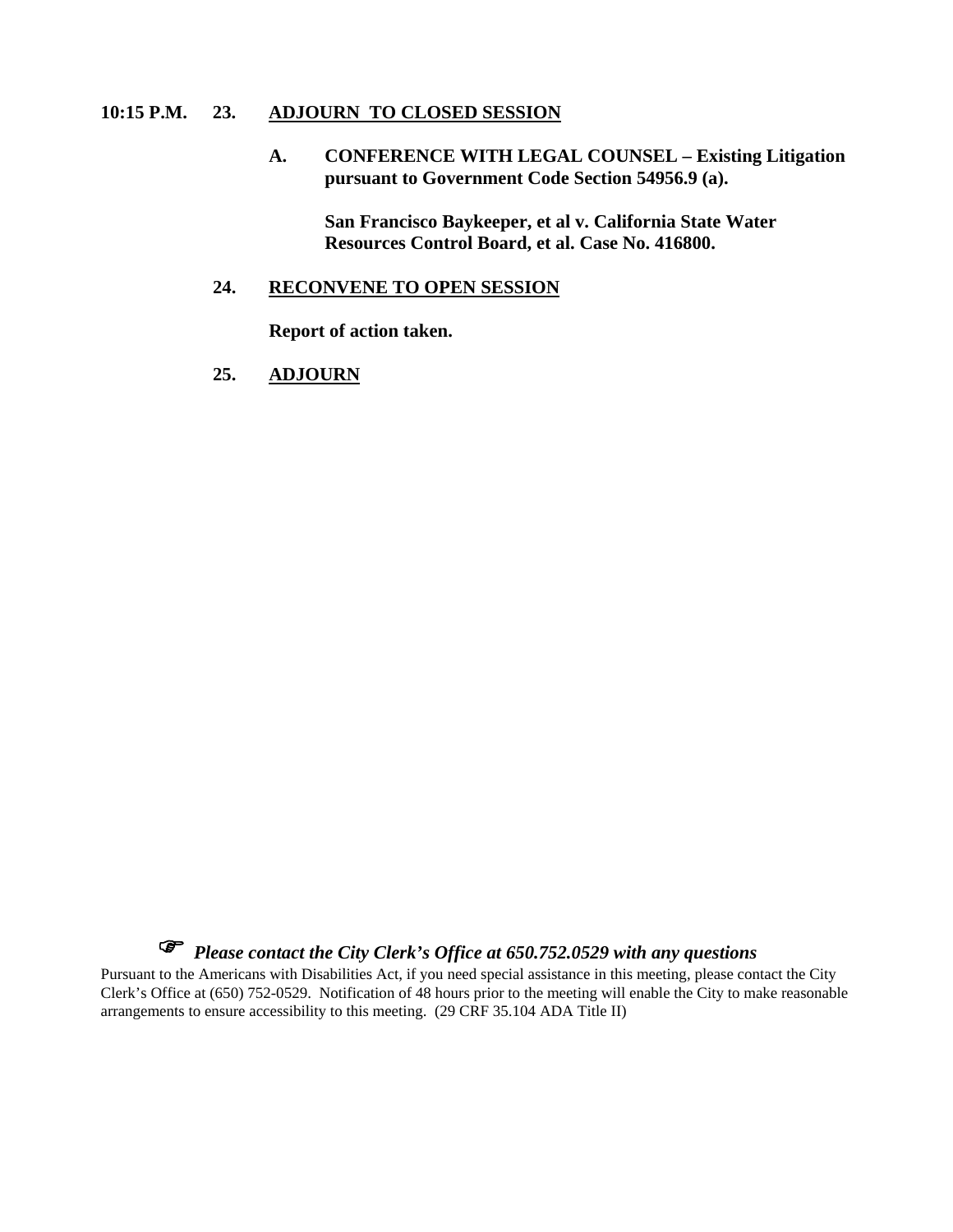

**Minutes CITY COUNCIL MEETING June 13, 2001 5:00 P.M. Town Council Chambers**  94 Ashfield Road Atherton, California

# **Special Meeting**

**Mayor Fisher called the meeting to order at 5:05 p.m.** 

**1. ROLL CALL** 

**PRESENT Kathy McKeithen James R. Janz Alan B. Carlson Dianne M. Fisher William R. Conwell** 

- **2. PUBLIC COMMENTS There were no public comments.**
- **3. CLOSED SESSION The Council adjourned to closed session at 5:10 p.m.**
- **4. RECONVENE TO OPEN SESSION The Council reconvened to open session at 6:55 p.m. The following action was taken:** 
	- **A. Conference with Legal Counsel Existing Litigation pursuant to Government Code Section 54956.9 (a) Patricia O'Neal v. Town of Atherton.**

 **By unanimous vote, the firm of Stubbs and Leone was retained to defend the Town, and instructions were given to Counsel Louis Leone.** 

 **B. Conference with Legal Counsel – Anticipated Litigation Significant exposure to litigation pursuant to Government Code Section 54956.9 (b). One potential case.** 

 **Directions were given to the City Attorney.** 

 **C. Conference with Labor Negotiator – Labor Negotiations pursuant to Government Code Section 54957.6** 

> **Agency Negotiator: Ralph Freedman, Interim City Manager Employee Organization: Local Union No. 856**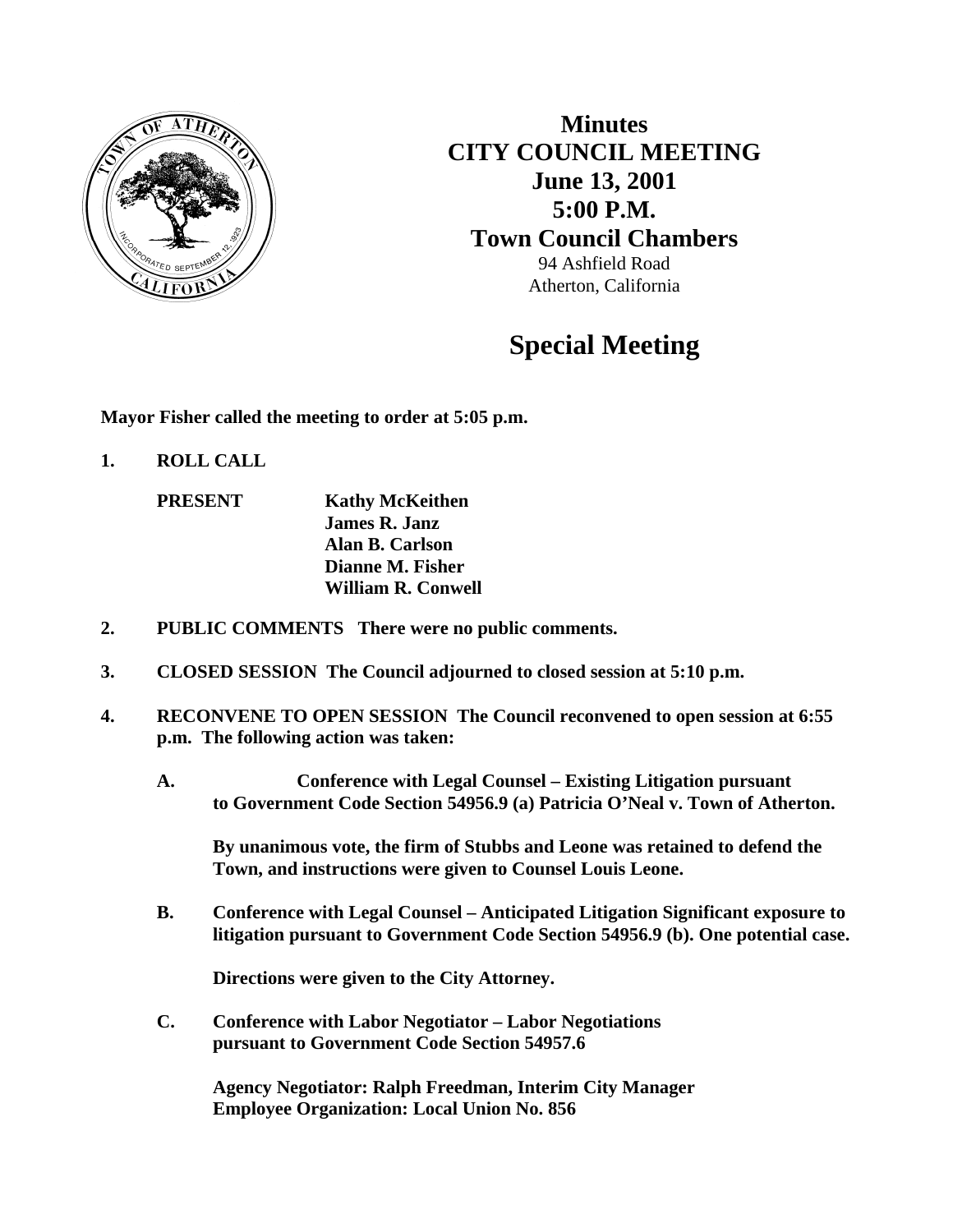**Non-management miscellaneous employees** 

 **Directions were given to the Interim City Manager.** 

 **D. Conference with Labor Negotiator – Labor Negotiations pursuant to Government Code Section 54957.6 Agency Negotiator: Ralph Freedman, Interim City Manager Employee Organization: Management** 

 **Directions were given to the Interim City Manager.** 

 **E. Public Employment -pursuant to Government Code Section 54957. Title: City Manager** 

 **By unanimous vote, Mike Hood, Building Official, will be appointed to serve as Acting City Manager during the three week period after the Interim City Manager leaves and before the new City Manager arrives.** 

### **5. ADJOURN**

**The meeting adjourned at 7:00 p.m.** 

**Respectfully submitted,** 

**Dianne M. Fisher, Mayor** 

**\_\_\_\_\_\_\_\_\_\_\_\_\_\_\_\_\_\_\_\_\_\_\_\_\_**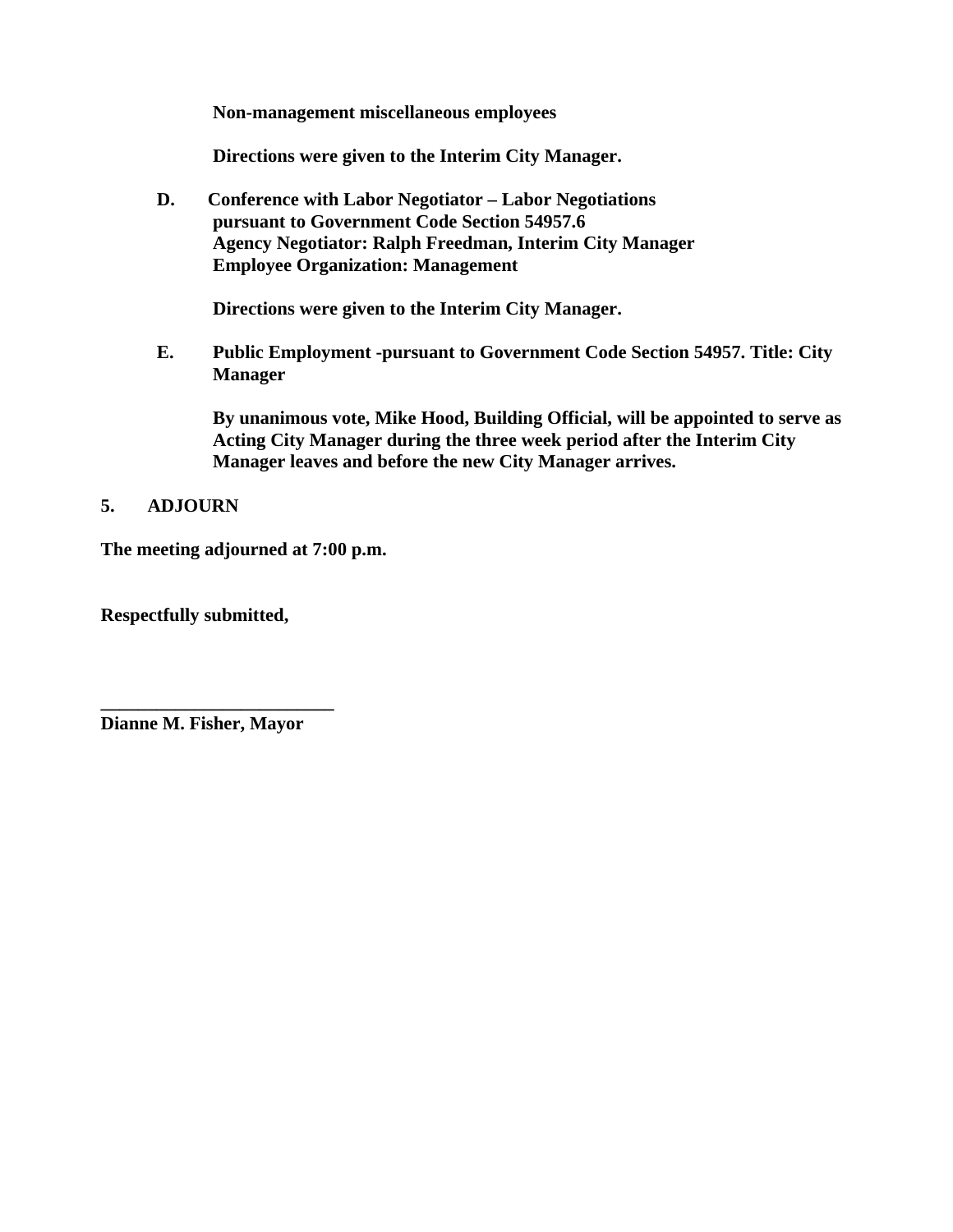

**Minutes CITY COUNCIL MEETING June 13, 2001 7:00 P.M. Town Council Chambers**  94 Ashfield Road Atherton, California **Special Meeting** 

**Mayor Fisher called the meeting to order at 7:05 p.m.** 

**1. ROLL CALL** 

**PRESENT Kathy McKeithen James R. Janz Alan B. Carlson Dianne M. Fisher William R. Conwell** 

### **2. CITY ATTORNEY REPORT ON CLOSED SESSION**

 **City Attorney Marc Hynes reported out of the 5:00 p.m. closed session.** 

### **3. PUBLIC COMMENTS**

 **There were no public comments.** 

### **3A. PRESENTATIONS**

 **Mayor Fisher presented certificates of recognition to the Menlo College Football Team and Quarterback Zamir Amin for outstanding performances in the 2000 season. Wide Receiver Nate Jackson, who was not present, also received a certificate for outstanding performance in the 2000 season. The Mayor was presented with a signed football.** 

### **4. CITY COUNCIL REPORTS**

- **Council Members Conwell and Janz attended a Council of Cities dinner last month. Providing affordable housing in the County was discussed. The Criminal Justice Commission will meet next week. Council Member Conwell reported that he has been speaking at local elementary schools.**
- **Council Member Carlson asked the Chief of Police for information on guidelines for what constitutes a false alarm.**
- **Council Member Janz reported that the City Selection Committee will meet next week. He has submitted his name for appointment to the ABAG Board.**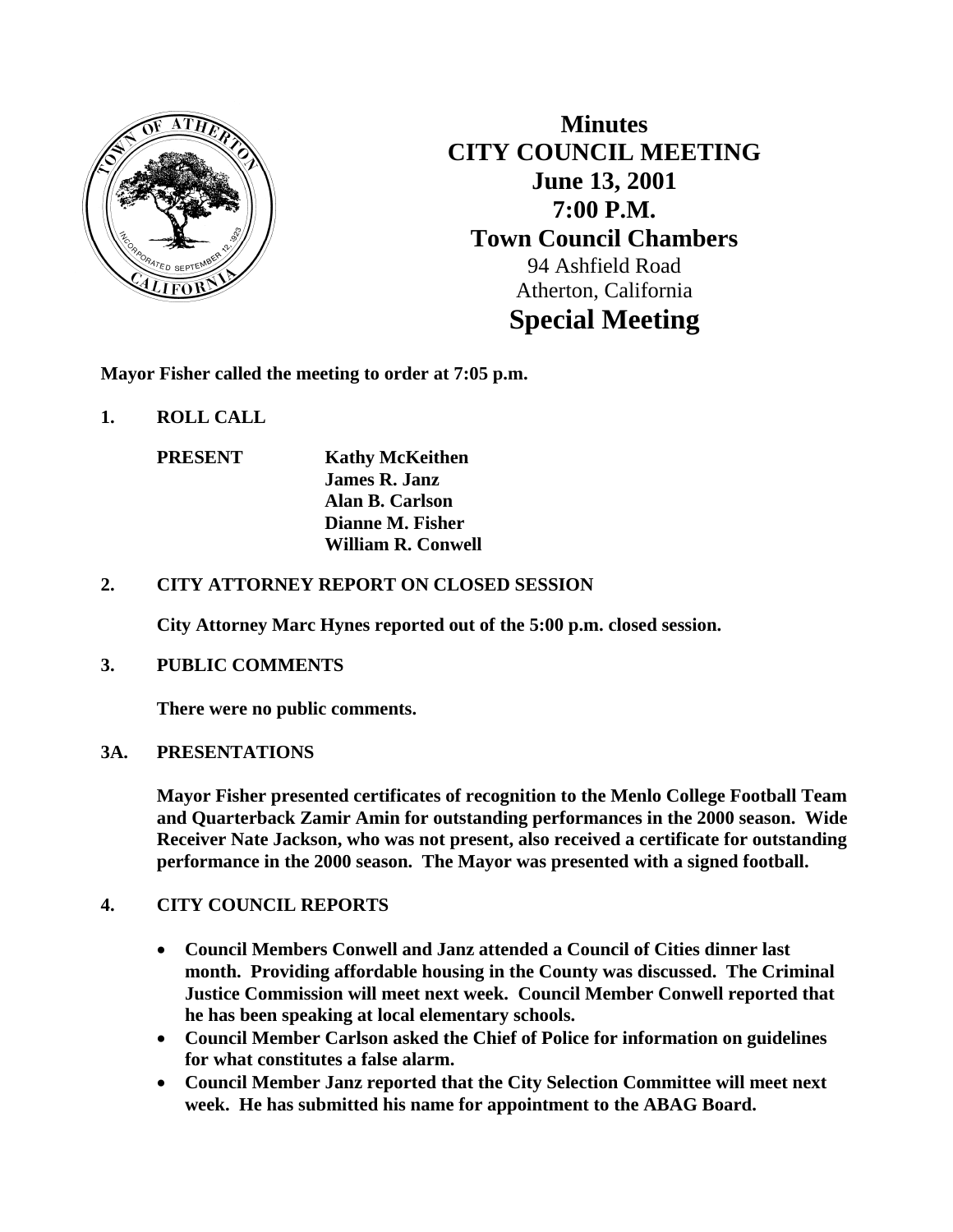- **McKeithen has asked the City Attorney to look into businesses advertising that they are in Atherton, and whether the Town can derive any revenue from the businesses. She also asked to delay consideration of the Channel District issue until September so the new City Manager will have time to become familiar with this. She asked that staff report back next meeting on the increased BFI rates, and to determine if the adopted resolution correctly reflects the new rates. She asked that something be put in the Athertonian and on the Town web site explaining how the Council arrived at the rate adjustment to cover reported shortfalls in the current and previous years. She has been asked by residents to see if the Town is interested in purchasing the house next to the Administrative offices.**
- **Mayor Fisher asked that the item regarding the purchase of the house be put on the agenda for next week. She reported that the Library JPA met last week and that the County has asked for an increase in the budget for the Library building. More discussion will be held on this budget request. She reported that of the two library initiatives on the ballot last week, Millbrae's passed and San Bruno's did not. She reported on the General Plan Committee meeting where Philip Lively was chosen Chair, and Shirley Carlson Vice Chair. The limitation for basement areas will go on the next Planning Commission agenda, and the Heritage Tree ordinance will go before the General Plan Committee at their next meeting.**

### **5. CITY MANAGER REPORT**

**Interim City Manager Ralph Freedman reported on the following:** 

- **A proposed Agreement with Menlo School will come before the Council at the next meeting. This would allow the Arts Committee to hold approximately twelve events per year using the School facilities.**
- **Complaints have been made about traffic speed in Holbrook-Palmer Park. After discussions with the Police Chief and the Public Works Director, a recommendation was made to add six more speed bumps with appropriate signage. This was approved by the Park and Recreation Commission last week. The estimated cost is \$2500. Council requested that only three new speed bumps be added.**
- **The Interim City Manager corrected an erroneous report which appeared in the Almanac regarding the flex spending plan for child care. He stated that this was not paid for by the Town, but deducted from the Interim City Manager's paycheck.**
- **Radio alarm equipment update– FCC granted a frequency to the Town so transmitters can be placed in residences. The new equipment will enable the monitoring of over 200 zones in a house. The transfer of data to the new equipment will be done next week. Homeowners will be notified of this available service. It will be at the homeowner's cost. Physical improvements to dispatch center will be done next fiscal year.**
- **Commended the Playground Committee and specifically Michelle Dollinger, Allison Ross, and Dorthea Collins, for raising over \$300,000 for the playground project.**

#### **CONSENT CALENDAR**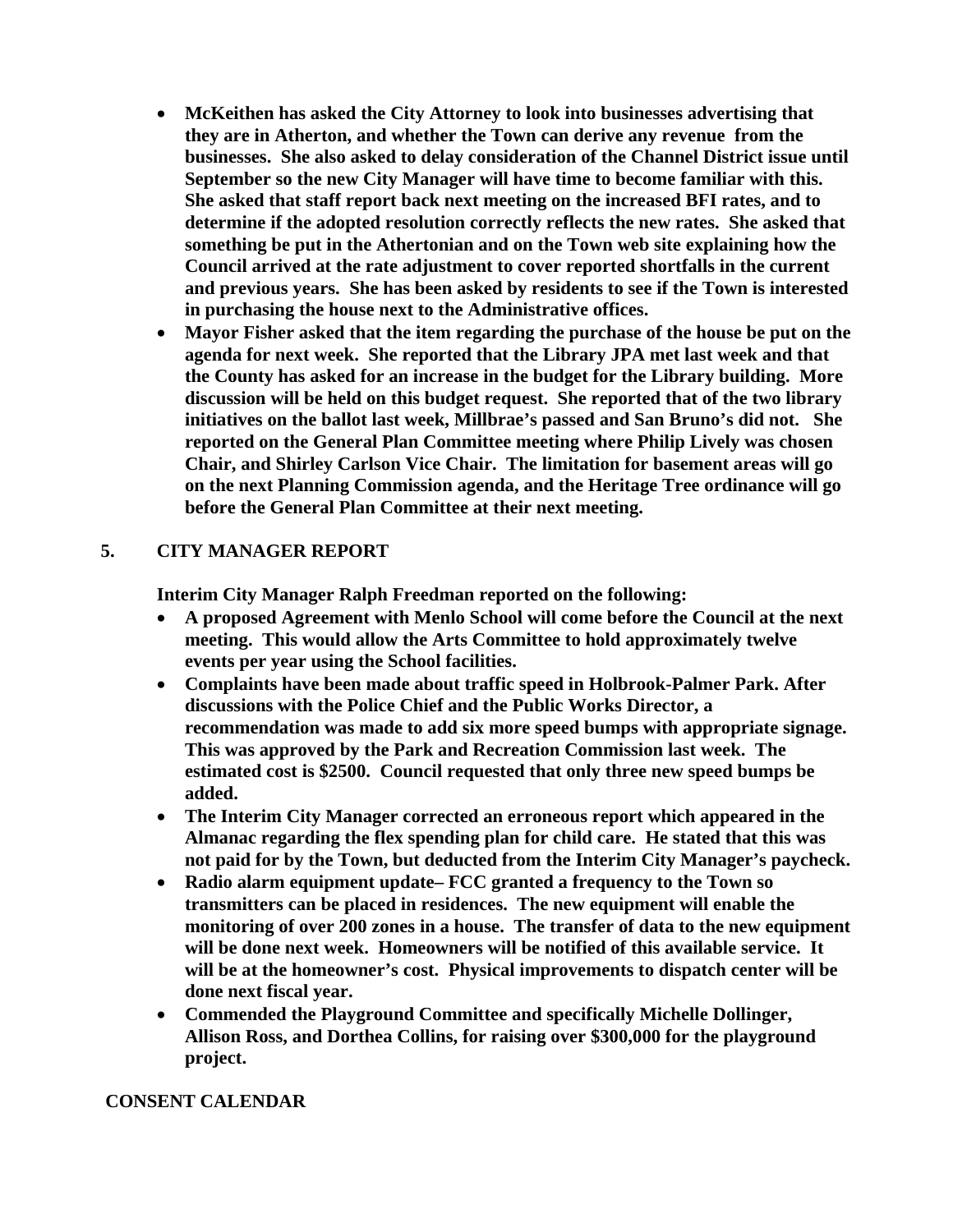**MOTION – approve the consent agenda as presented with the exception of Items 8 and 11 which will be placed on the regular agenda, approve Item No. 7 with the changes as submitted by the Public Works Director, approve Item No. 10 providing that the City Attorney has reviewed and signed off on the Disadvantaged Business Enterprise draft, approve Item No. 12 with the changes submitted by Interim Finance Director Bill Yeomans.** 

 **M/S McKeithen/Janz Ayes: 5 Noes: 0 Abstain: 0 Absent: 0** 

- **6. ADOPTED RESOLUTION NO. 01-09, DECLARING THE RESULTS OF THE JUNE 5, 2001 SPECIAL PARCEL TAX ELECTION**
- **7. ADOPTED RESOLUTION NO. 01-10, AUTHORIZING THE APPLICATION FOR ALL AVAILABLE GRANTS UNDER THE CALIFORNIA OIL RECYCLING ENHANCEMENT ACT** 
	- **9. INTERIOR LIGHTING IMPROVEMENTS AT ATHERTON LIBRARY**

**Approved interior lighting improvements at the Atherton Library in the amount of \$1,282, using donor monies.** 

#### **10. APPROVED DISADVANTAGED BUSINESS ENTERPRISE (DBE) PROGRAM AND GOAL FOR FEDERAL FISCAL YEAR 2000/01**

**12. FY 2000/01 BUDGET ADJUSTMENTS** 

 **Approved adjustments to the Fiscal Year 2000/01 Budget as presented by the Interim Finance Director.** 

#### **REGULAR AGENDA**

#### **11. HOLBROOK-PALMER PARK PLAYGROUND – REPLACEMENT OF EQUIPMENT AND EXPANSION OF THE PLAYGROUND AREA**

**Vice Mayor Carlson asked that this item be removed from the Consent Agenda for clarification. Interim City Manager Ralph Freedman explained that this item went to the Park and Recreation Commission in May, and subsequently to the City Council. It was proposed that the size of the playground would be 6600 square feet. During the course of the planning process, there were modifications proposed which pushed the project size to 8500 square feet. The proposal went back to the Park and Recreation Commission in June. It was approved that the playground should remain at 6600 square feet but that the area could be reallocated to allow for added square footage for the Sand Play Area and four trees.** 

 **MOTION - McKeithen/Carlson Ayes: 5 Noes: 0 Abstain: 0 Absent: 0**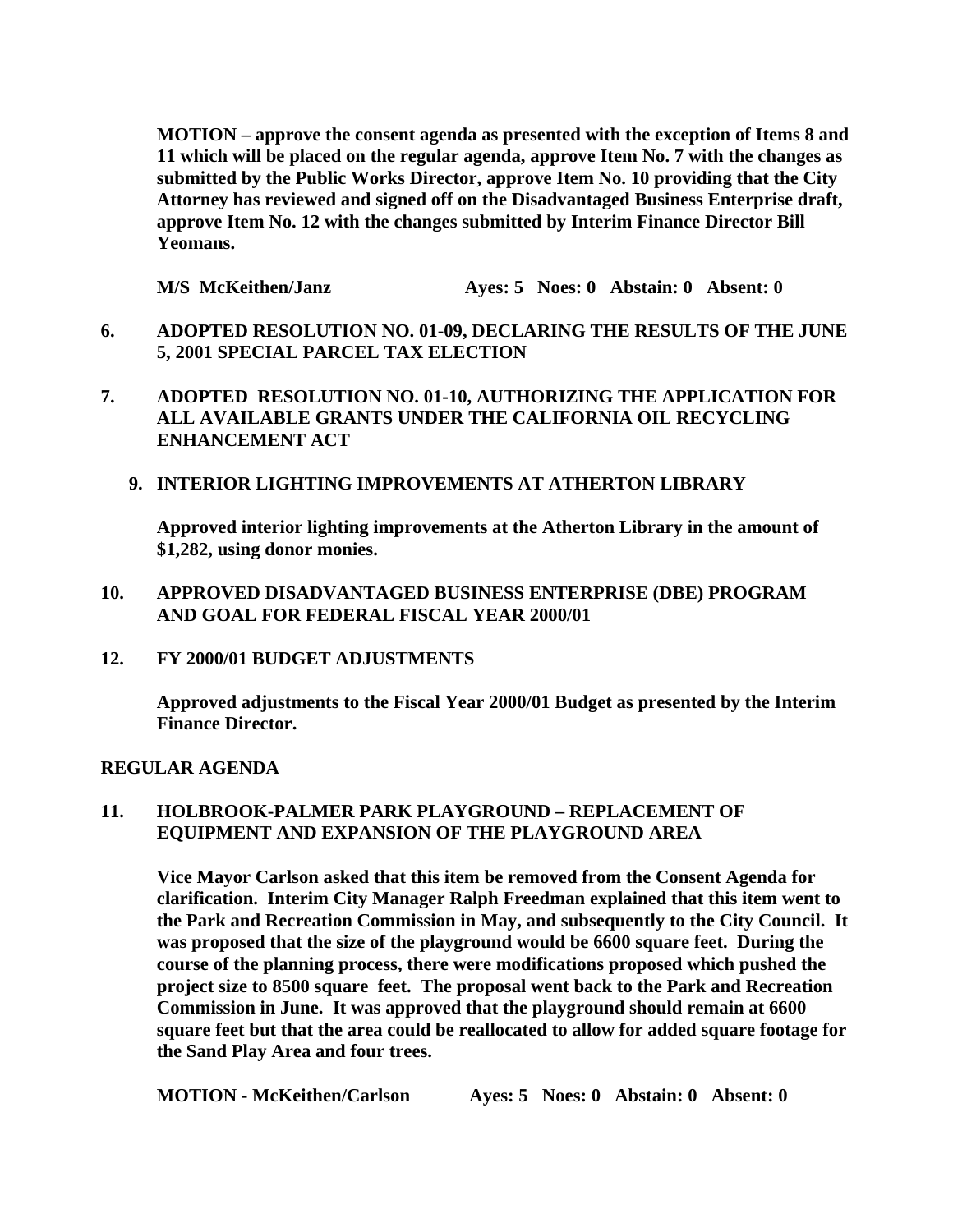#### **13. AUTHORIZATION OF VALPARAISO CORRIDOR STUDY TO BE CONDUCTED JOINTLY WITH CITY OF MENLO PARK**

**Public Works Director Cliff Temps presented this item. Atherton Staff proposed to Menlo Park Staff a study to look globally at the Valparaiso Corridor, rather than just at individual projects. The study would address traffic and development issues affecting the boundary area between the two communities. Improvements to the intersection at Valparaiso and El Camino Real, and a signal light at University will also be considered. Menlo Park approved this study at their last meeting. The Interim City Manager has approached Menlo School and Sacred Heart to request that they fund some of the study. During the course of the study, the consultants will look into impacts the schools have on Valparaiso. Joint public hearings are planned. Phil Lively spoke from the audience.** 

**MOTION – to authorize Staff to work with Menlo Park Staff to select a consultant to perform the study, and authorize the expenditure at a cost not to exceed \$35000 for the consultant contract.** 

 **M/s McKeithen/Conwell Ayes: 5 Noes: 0 Abstain: 0 Absent: 0** 

#### **14. DISCUSSION – FISCAL YEAR 2001/02 BUDGET**

**Interim City Manager Ralph Freedman presented the proposed General Fund Operating Budget for Fiscal Year 2001/02. A public hearing is scheduled for next week's meeting. The Special Funds and Capital Improvements budgets will be presented at that time. The Department Heads highlighted changes in the departmental budgets over last year. Revenue and expenditure summaries were provided along with information on authorized positions, expenditures for contract services, and comparisons to prior years.** 

**Vice Mayor Carlson asked Staff to return with contingency plans that were in place to balance the budget in the absence of the parcel tax.** 

 **Gene Berry and Jean Schaaf spoke from the audience.** 

#### **15. CONSIDER MODIFICATIONS TO ALARM FEES FOR FISCAL YEAR 2001/02**

 **Interim City Manager Ralph Freedman provided sample data to the Council on false alarm calls. Alternatives for alarm fees were presented, along with the Hillsborough model where homeowners with an alarm system pay a permit fee to the Town of \$60 per year. Revenue estimates were given for alternative methods. Discussion ensued regarding implementing a blended fee. The Council expressed concern that any changes in the alarm fees not affect next year's budget in which \$200,000 in alarm fee revenue is estimated. The Council directed the City Attorney to review the legality of expending building permit fees for general fund purposes if alarm fee revenues are reduced. Stanley Bernhard, Gene Berry, and John Sisson spoke from the audience. This item will be placed on next week's agenda.**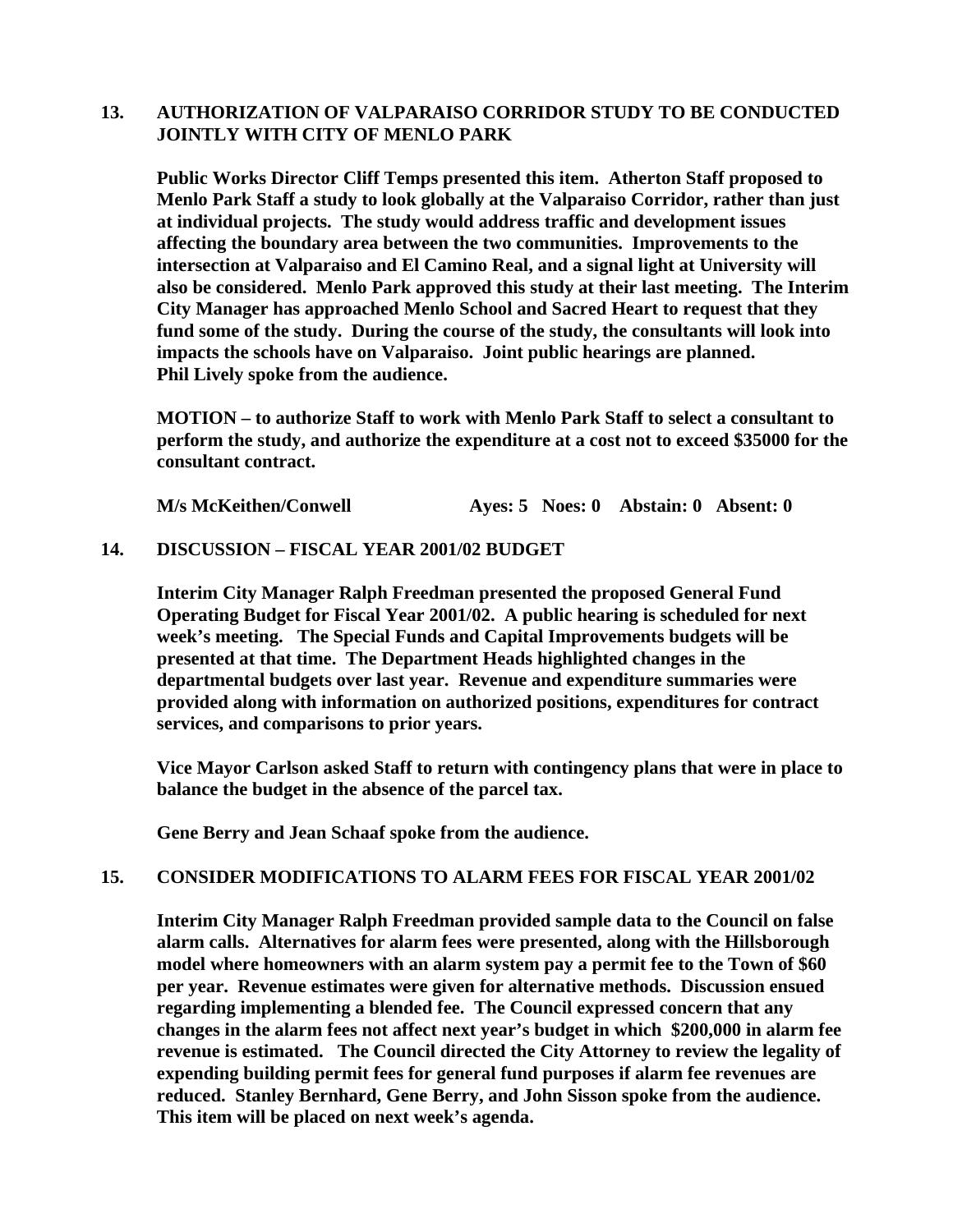### **16. CITY MANAGER ANALYSIS OF KOFF AND ASSOCIATES CLASSIFICATION AND COMPENSATION STUDY**

**Interim City Manager Ralph Freedman explained how benchmarking was done in the Koff Study, and how the omission of the PERS contribution affected the survey. Discussion ensued as to how salaries were arrived at using the total compensation figures. The Council asked for the Interim City Manager to return to the Council with how current salaries were calculated when using total compensation.** 

### **17. RATIFICATION OF AGREEMENT FOR LEGAL SERVICES – TAX OPINION ON CITY MANAGER'S RESIDENCE**

**The City Council decided not to sign a retainer agreement with Coblentz, Patch, Duffy & Bass, LLP, and directed staff to pay the invoice when it is submitted. 8. APPROVAL OF TENNIS AGREEMENT WITH ALAN MARGOT FOR FY 2001/02** 

 **Vice Mayor Carlson asked that this item be removed from the Consent Agenda. He had questions regarding the number of people with tennis keys. Less than 40 people have keys to the courts. He has concerns with improving the courts when the general public is excluded from using them.** 

 **MOTION: to approve the agreement with changes in the notice provision, the payment of the audit amount, and the automobile liability insurance, as made by the City Attorney.** 

 **M/S McKeithen/Conwell Ayes: 5 Noes: 0 Abstain: 0 Absent: 0** 

 **18. PUBLIC COMMENTS** 

 **There were no public comments at this time.** 

#### **19. ADJOURN**

 **The meeting adjourned at 12:05 a.m.** 

**Respectfully submitted,** 

**Sharon Barker, City Clerk** 

**\_\_\_\_\_\_\_\_\_\_\_\_\_\_\_\_\_\_\_\_\_\_\_\_\_\_\_**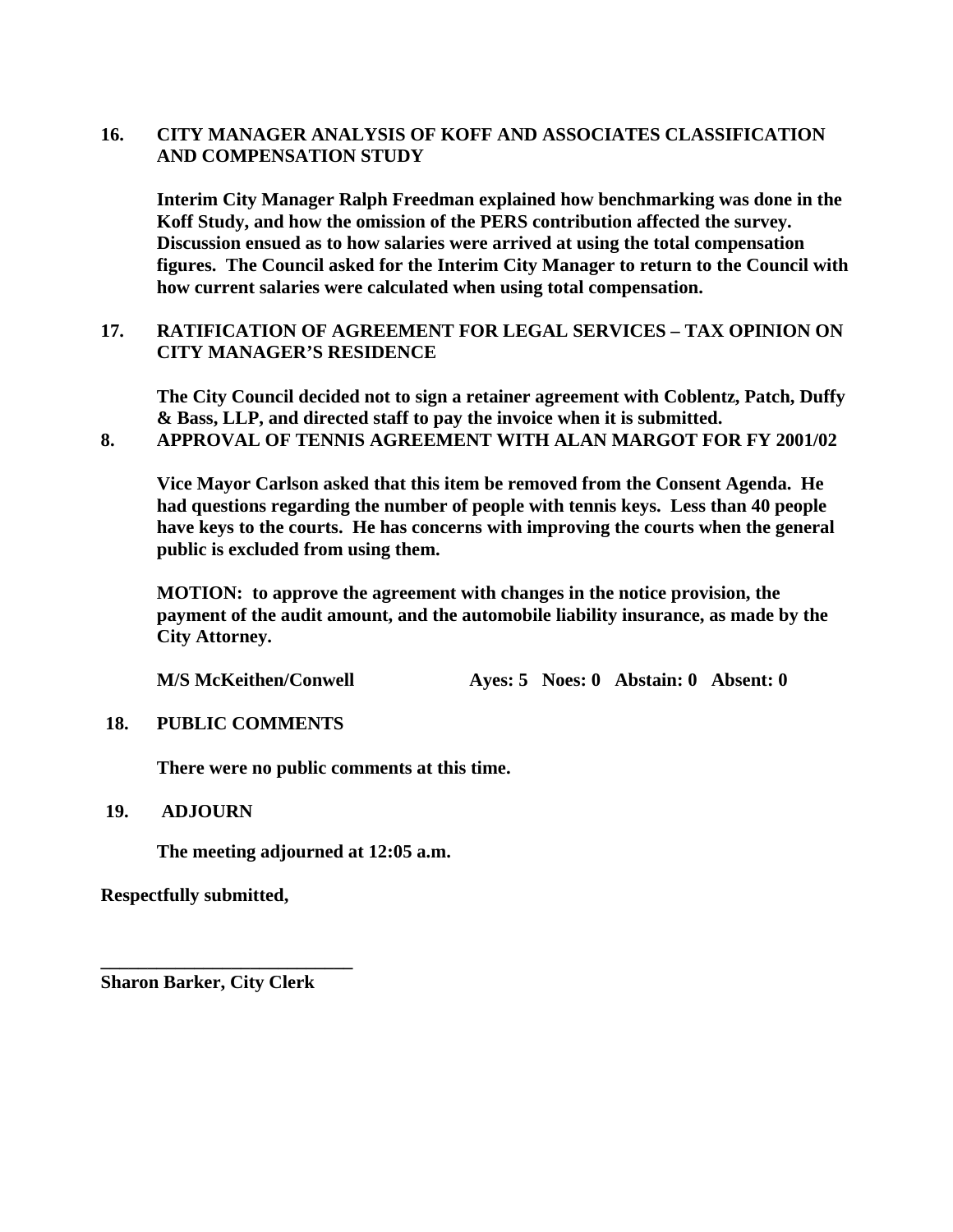

 **Minutes CITY COUNCIL/ATHERTON CHANNEL DRAINAGE DISTRICT June 20, 2001 7:00 p.m. TOWN COUNCIL CHAMBERS** 94 Ashfield Road Atherton, California

## **REGULAR MEETING**

**Mayor Fisher called the meeting to order at 7:13 p.m.** 

- **1. ROLL CALL** 
	- **PRESENT: Kathy McKeithen James R. Janz Alan B. Carlson Dianne M. Fisher William R. Conwell**

**Interim City Manager Ralph Freedman and City Attorney Marc Hynes were also present.** 

### **2. CITY ATTORNEY REPORT ON CLOSED SESSION**

 **No action. The Closed Session was continued to the end of the regular meeting.** 

### **3. COUNCIL REPORTS**

- **Council Member Conwell reported on the Criminal Justice Commission meeting where their budget was discussed. The Commission will be addressing violence in schools next month. He also reported that he has received concerns from residents that City Council meetings are too long.**
- **Vice Mayor Carlson stated he agreed that Council Members should speak in order. He reported that the Council had received a letter from Assemblyman Joe Simitian stating that Proposition 12 monies are available for various recreational and cultural purposes. He asked that this item be placed on the**  agenda since a response is required by June 29<sup>th</sup>.

**MOTION – to place an item on the agenda after Council reports, that arose subsequent to the posting of the agenda, regarding the application for Proposition 12 monies.** 

 **M/S Carlson/McKeithen Ayes: 5 Noes: 0 Abstain: 0 Absent: 0**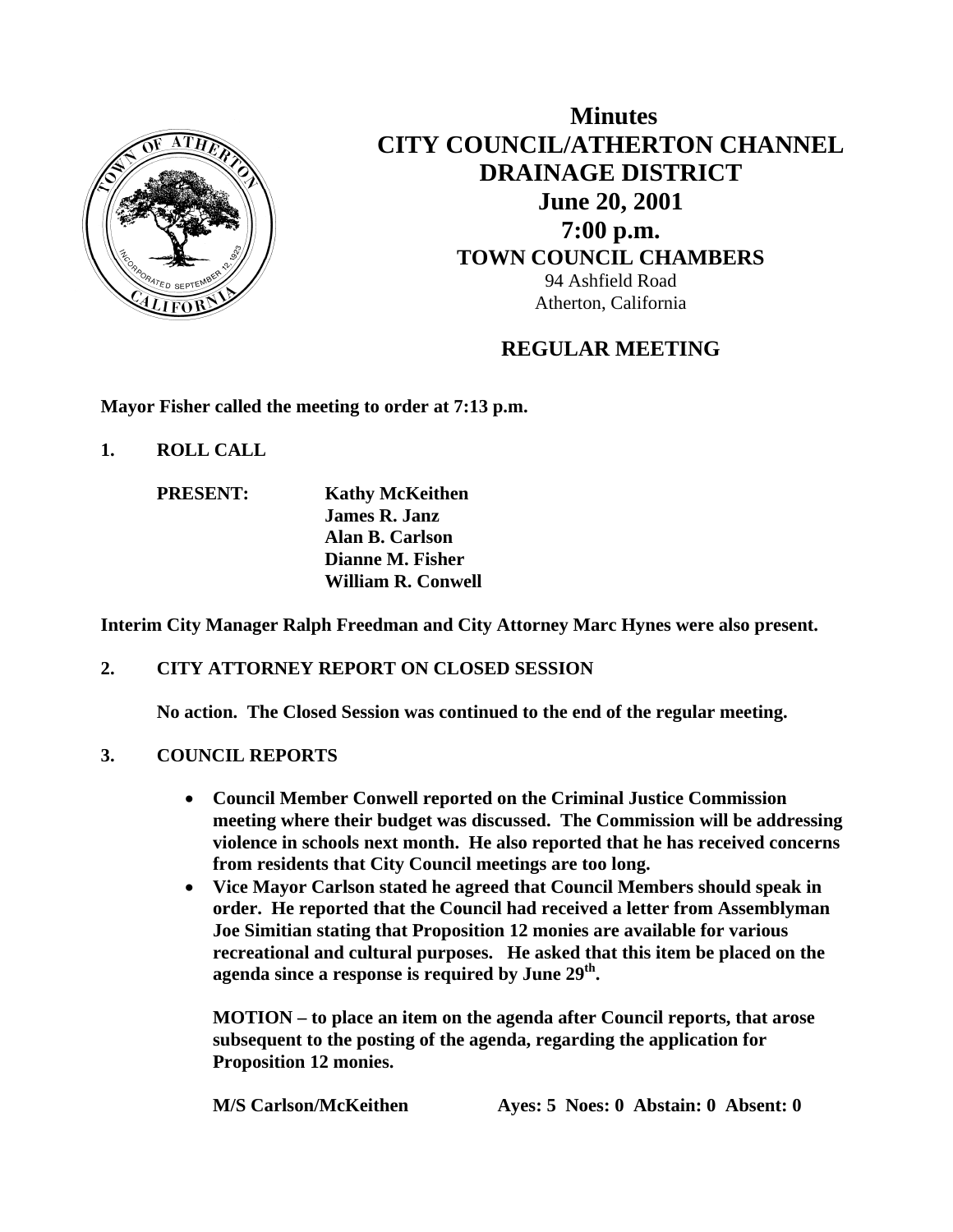- **Council Member Janz announced the Council of Cities dinner meeting to be held on Friday, June 22.**
- **Council Member McKeithen asked Public Works Director Cliff Temps to report back to her with information on different ways of paving the Tennis courts.**
- **Mayor Fisher reported that residents have asked about weed abatement and vegetation encroaching in streets. She stated the residents need to be reminded about weed abatement. Mayor Fisher also reported that she will meet with Congresswoman Anna Eshoo on Saturday to discuss the availability of funds for drainage work.**

### **3A. CONSIDERATION OF SUBMITTING A PROJECT FOR FUNDING UNDER PROPOSITION 12**

 **Vice Mayor Carlson referred to a letter from Assembly Member Joe Simitian informing the Town that funding is available through the State Department of Parks and Recreation's Urban Recreation and Cultural Centers Grant Program. Proposition 12 provides for funding for the development or rehabilitation of real property including museums, among other buildings. Vice Mayor Carlson stated that the museum function of the Town Council Chambers may qualify the building for funding for restoration. Marion Oster, of the Heritage Association, gave a brief history of the Town Council Chambers, and discussed the need for assessing restoration of the building. Building Official Mike Hood discussed what would need to be addressed in restoring the building. He stated that he thought the cost to perform structural improvements would be around \$75,000, with \$25,000 for materials.** 

**MOTION – to appoint Vice Mayor Carlson to send a letter of interest to Assembly Member Simitian, and to consider submitting the restoration of the Town Council Chambers for funding under Proposition 12.** 

 **Charles Marsala and Gloria Barry spoke from the audience.** 

**M/S McKeithen/Janz Ayes: 5 Noes: 0 Abstain: 0 Absent: 0** 

### **4. PUBLIC COMMENTS**

- **Craig Merchans, Redwood City, representing the Boy Scouts**
- **Marion Oster, Atherton Heritage Association, on recognizing Veterans who have lived in Atherton and died in wars.**
- **Sandy Kaye, 88 Shearer Drive, asked the City Council to authorize the General Plan Committee to study the way noise is measured under the Municipal Code. The Council referred him to the General Plan Committee. The Committee may decide if they want to address this issue.**
- **Gloria Barry, 230 Oak Grove Avenue**
- **Bob Jenkins, 36 Irving Avenue, Audit Committee Member**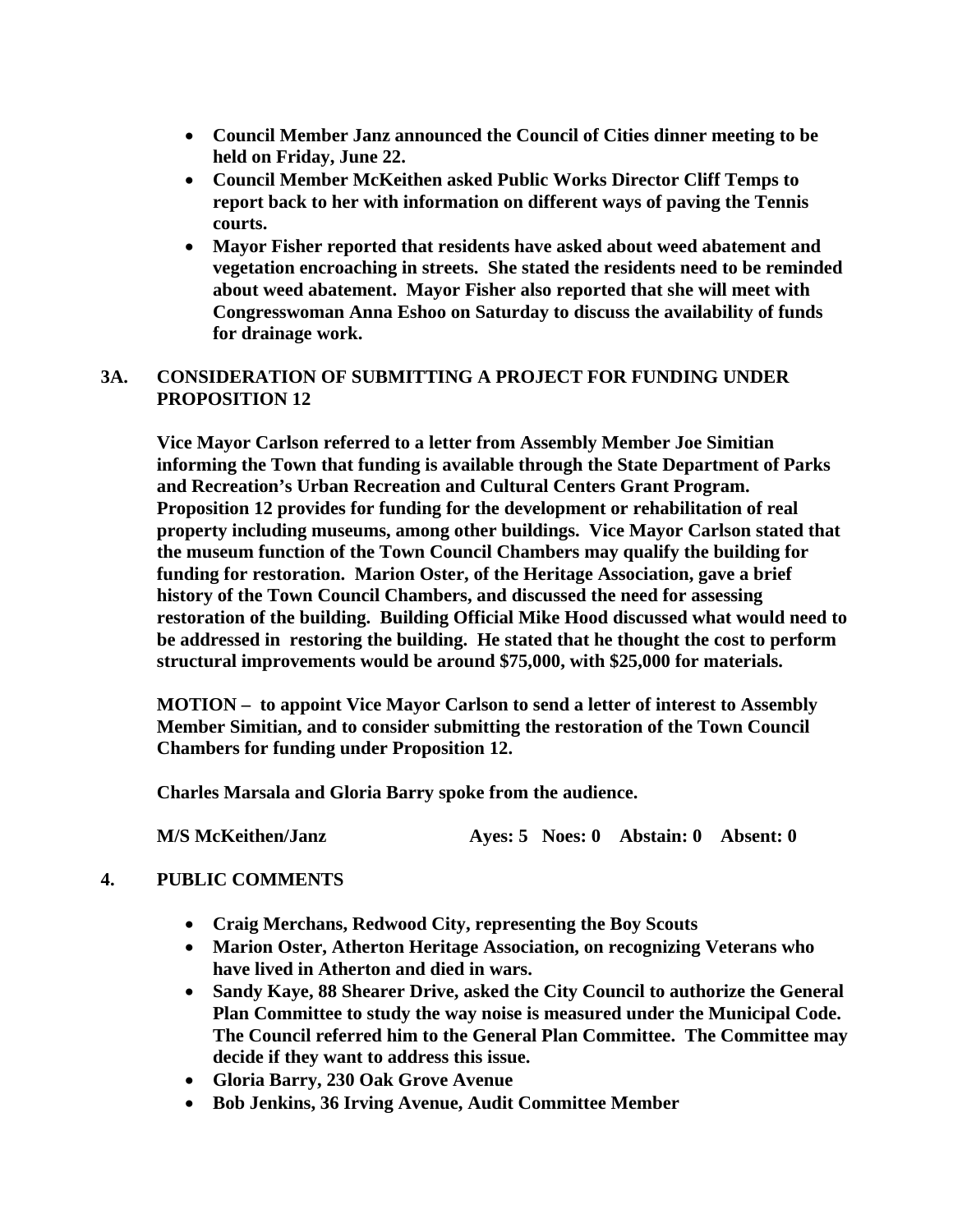**Interim Finance Director Bill Yeomans addressed the questions set forth by Mr. Jenkins.** 

- **John Sisson, 26 Belleau Avenue**
- **Gene Barry, 230 Oak Grove Avenue**

### **5. CITY MANAGER REPORT**

 **Interim City Manager Ralph Freedman reported on the following:** 

- **Passed out responses to the short survey that was in the Spring Athertonian. Seventy-four responses were received. Assistant to the City Manager Linda Kelly has put together a composite of the responses.**
- **Calls have been received from residents on when pool pumps can be operated. P.G. & E. is giving some financial incentive to people for conserving energy by setting timers so pool pumps operate during off peak hours. Some follow up may be needed since this may conflict with the noise ordinance.**
- **BFI rates: provided overheads of actual rate schedules in use by BFI for Atherton. There are 79 permutations of rate categories. The City Attorney will review the Resolution setting current rates to see if the Town is covered under a percentage increase, and whether the Resolution covers the actual rates.**

### **6. DEPARTMENT HEADS' REPORTS**

 **Police Chief Bob Brennan spoke on the noise ordinance.** 

### **7. CITY ATTORNEY REPORT**

**City Attorney Marc Hynes reported on the following:** 

- **He has filed six complaints based on citations related to the noise ordinance.**
- **Letter has been sent to Mr. Hutton regarding the opinion on the City Manager's house.**
- **He will provide the Council with a memo on the issue of businesses that make it appear that they are within the Town limits.**

### **8. COMMUNITY ORGANIZATION ROUNDTABLE REPORT No report**

### **CONSENT CALENDAR (Items 9 - 16)**

**MOTION – to approve the items on the Consent Agenda with the exception of Items 13, 15, and 16.** 

**M/S Conwell/McKeithen Ayes: 5 Noes: 0 Abstain: 0 Absent: 0** 

- **9. APPROVED MINUTES OF SPECIAL MEETINGS OF MAY 7, 2001, MAY 9, 2001, MAY 16, 17, 18, 19, AND 24, 2001, AND REGULAR MEETING OF MAY 16, 2001**
- **10. APPROVED BILLS AND CLAIMS FOR MAY 11, 2001 THROUGH JUNE 15, 2001**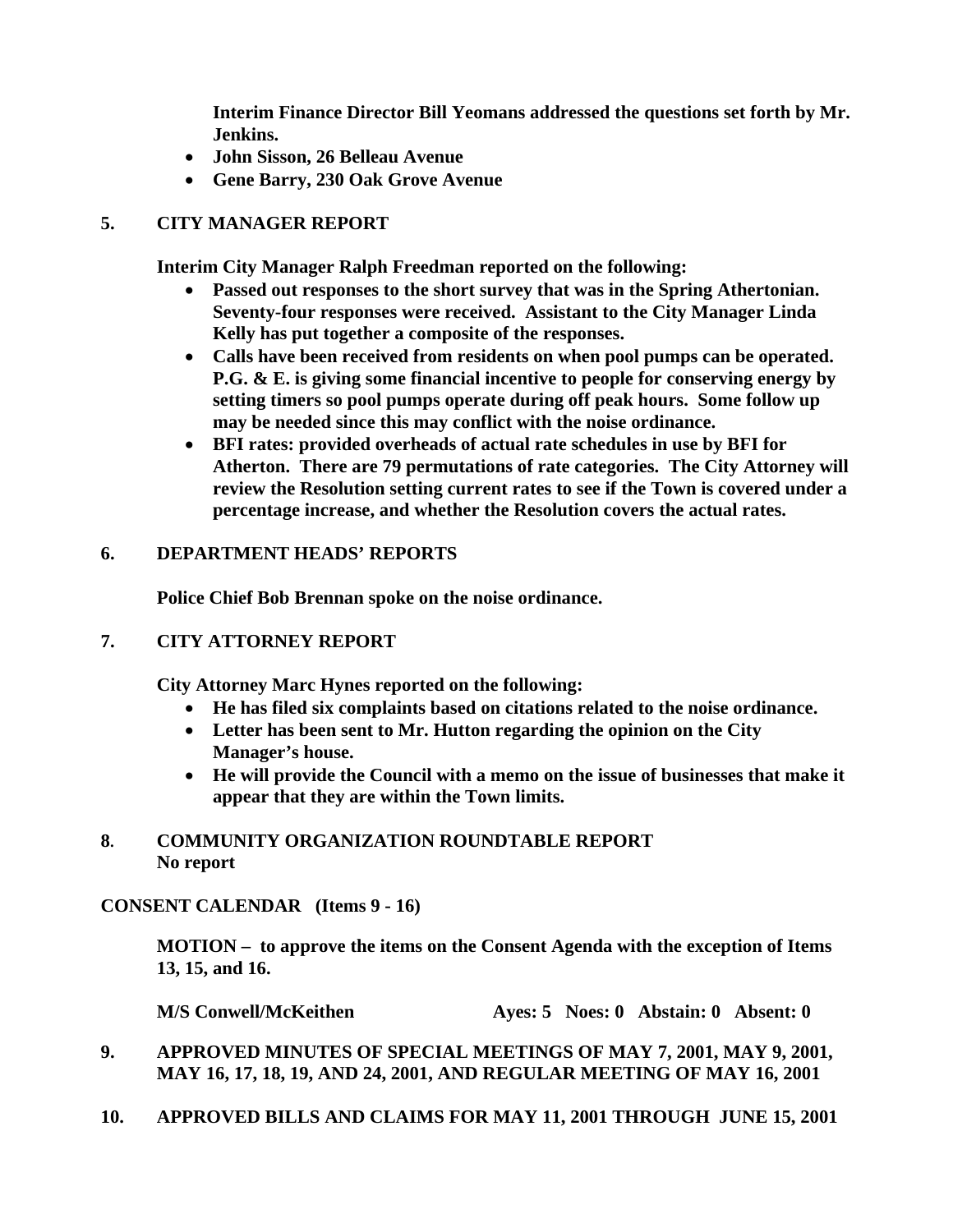### **11. ADOPTED ORDINANCE NO. 524, PERTAINING TO THE TIMING OF LANDSCAPE SCREENING REQUIREMENTS ON APPROVED PROJECTS**

 **Adopted Ordinance No. 524, amending the Atherton Municipal Code pertaining to the timing of landscape screening requirements on approved projects within the Town of Atherton, and waived further reading.** 

### **12. DESIGN CONTRACT FOR MIDDLEFIELD ROAD REHABILITATION**

 **Approved a design contract with Wilsey Ham not to exceed \$245,742.00 for Middlefield Road rehabilitation, with funding as outlined in the Capital Improvement budget.** 

### **14. POST OFFICE CONTRACT**

 **Approved a contract with the U.S. Postal Service to operate a contract Post Office for an indefinite term with the Town receiving \$51,762 per year.** 

### **REGULAR AGENDA**

### **16. AGREEMENT WITH MENLO SCHOOL FOR JOINT ARTS PROGRAM**

**Atherton Arts Committee Chair Fran Eastman explained that the agreement would make the facilities of Menlo School available for arts related programs that could not be conducted in Town-owned facilities. The agreement provides that the School and the Town each provide \$500 to start the program. The Council agreed that the agreement needs some fine tuning and will look at it at the next meeting. Vice Mayor Carlson asked that in the future the City Attorney go through contracts and agreements with the City Council.** 

 **MOTION – to return this agreement to the City Attorney for further work, and to continue this item to the next Council meeting.** 

 **M/S Carlson/Janz Ayes: 5 Noes: 0 Abstain: 0 Absent: 0** 

### **19. MODIFICATION TO ALARM FEES FOR FISCAL YEAR 2001/02**

**Interim City Manager Ralph Freedman proposed various methods for raising funds to replace the current alarm fees. He discussed the effects of utilizing surplus revenues from building permit fees to fund General Fund expenditures. Discussion ensued regarding options for reducing or eliminating alarm fees. A proposal for charging only for false alarms was discussed. The City Attorney stated that rates for false alarms can be set by resolution, and an ordinance amendment would not be needed.** 

 **The following members of the audience spoke: Jerry Carlson, 95 Mount Vernon Lane**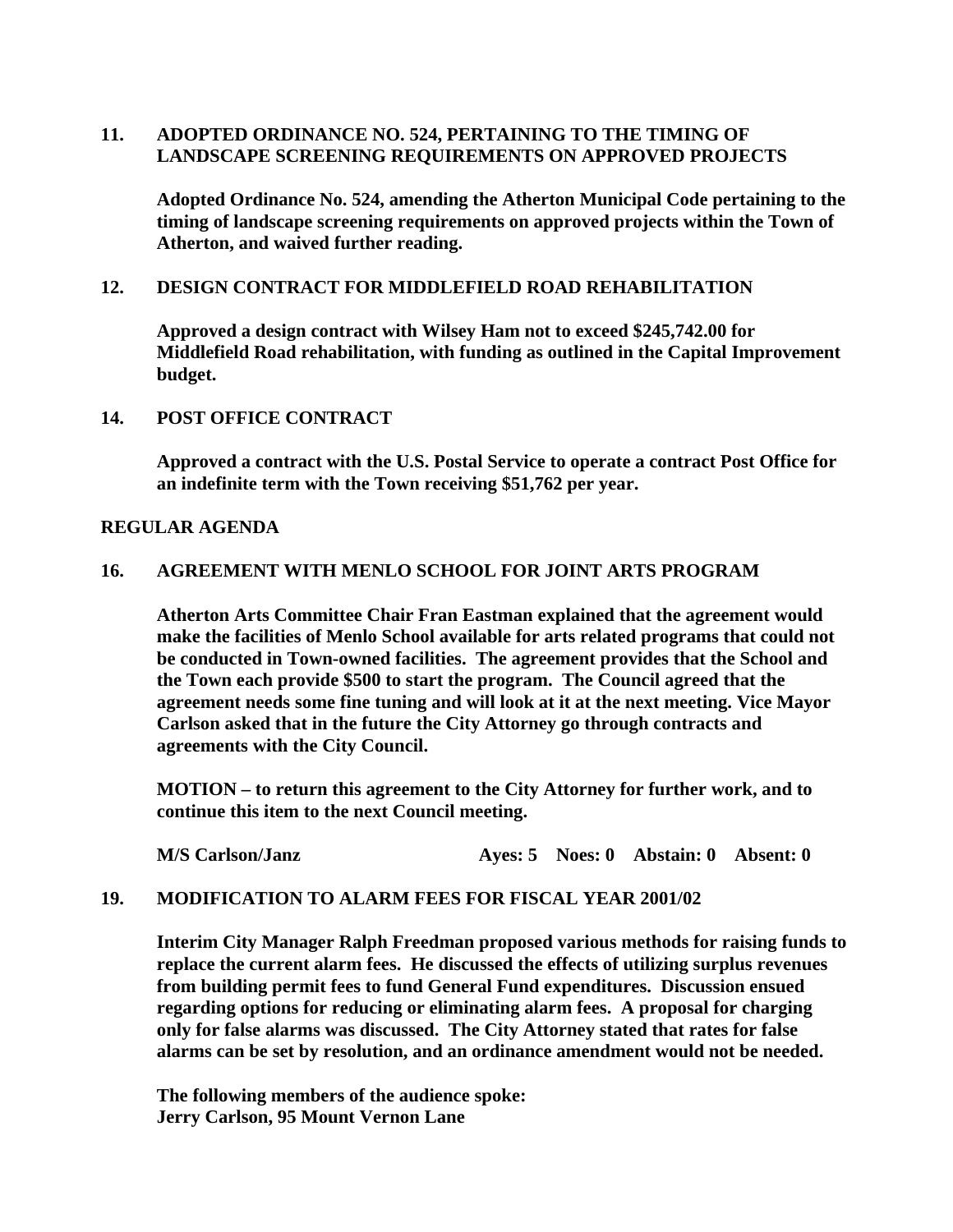**Gene Barry, 230 Oak Grove Charles Marsala, 33 Emilie Avenue** 

 **MOTION – to eliminate the current alarm fees, and to charge only for false alarms as follows: On a fiscal year basis - one free alarm to be allowed, thereafter a charge of \$100 per false alarm.** 

**M/S McKeithen/Conwell Ayes: 5 Noes: 0 Abstain: 0 Absent: 0** 

### **PUBLIC HEARINGS**

### **17. PUBLIC HEARING AND ADOPTION OF URGENCY ORDINANCE NO. 525, IMPOSING AN EXTENSION ON A MORATORIUM ON CONSTRUCTION OF BASEMENTS**

**Building Official Mike Hood stated that the basement limitation ordinance has been addressed by the General Plan Committee and will go to the Planning Commission at their next meeting. This urgency ordinance would continue the moratorium for a period of 10 months and 15 days, until the basement limitation ordinance has completed the process.** 

**Mayor Fisher opened the public hearing at 10:25 p.m. There being no comments, the public hearing was closed.** 

**MOTION – to adopt Urgency Ordinance No. 525 extending the moratorium on the construction of basements based on the findings incorporated in the Staff Report, and correcting Section 5 to read that the ordinance shall be in force for 10 months and 15 days from June 30, 2001.** 

**M/S Conwell/McKeithen Ayes: 5 Noes: 0 Abstain: 0 Absent: 0** 

### **18. PUBLIC HEARING FOR FISCAL YEAR 2001/02 BUDGET**

 **Interim City Manager Ralph Freedman presented the 2001/02 Special Funds and Capital Improvements budgets. A list of authorized positions was provided and will be included in the budget document.** 

**Interim Finance Director Bill Yeomans discussed changes to the 2000/01 current budget and the 2001/02 proposed budget. He stated that if Council approves the Capital Improvements Budget, specific projects would still come back to the Council for approval. The Council agreed that parcel tax monies should be spent primarily on street and storm drainage improvements rather than for other infrastructure improvements or other purposes. Vice Mayor Carlson raised concerns regarding the funding of repairs to the tennis courts when they are not open to the general public.** 

**Mayor Fisher opened the public hearing at 11:30 p.m. The following members of the audience spoke:**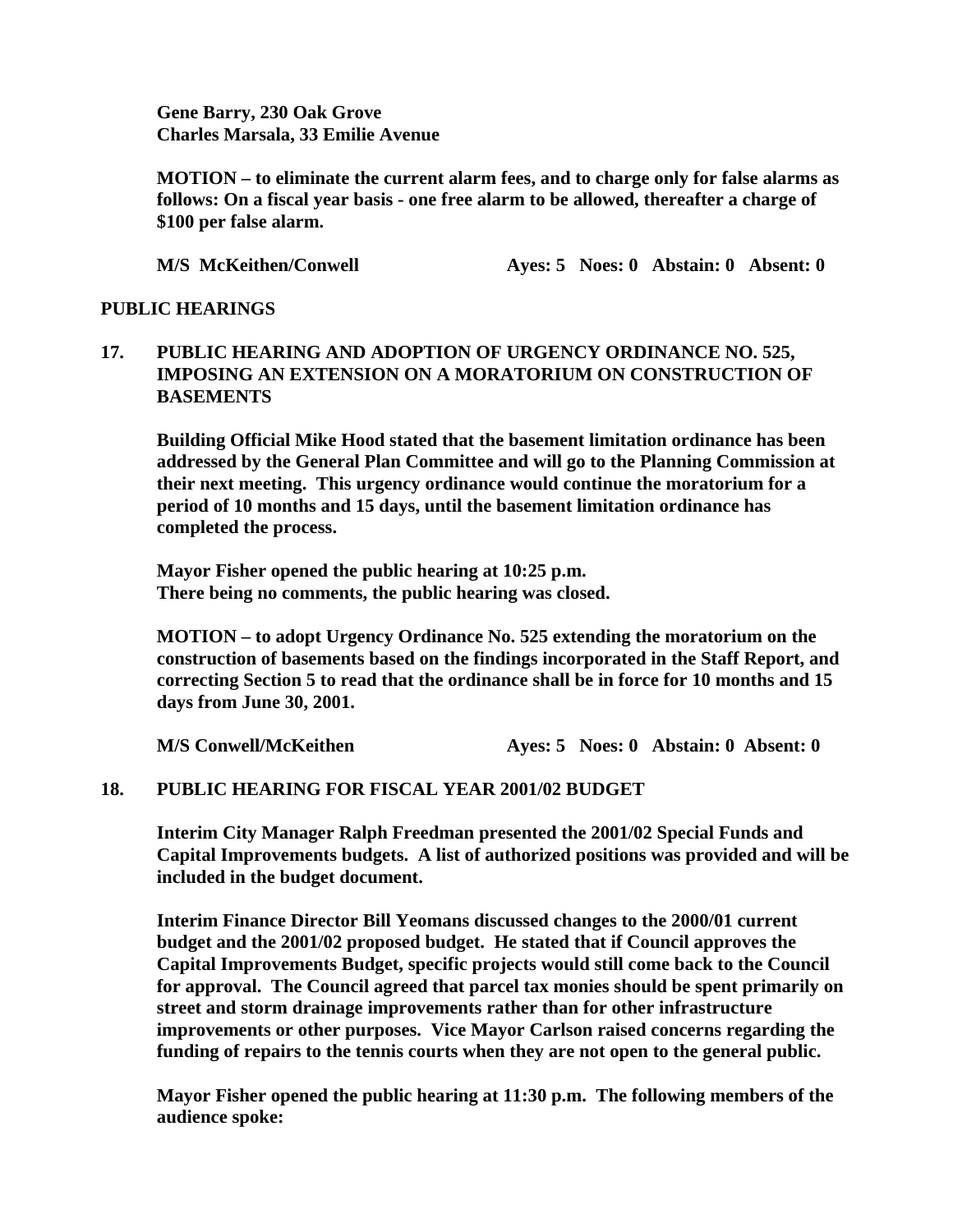- **Charles Marsala, Park and Recreation Commission, presented what the Commission has been working on and provided information on Tennis memberships. He showed pictures of the surface deterioration of the courts. He stated that the Park and Recreation Commission voted to repair the courts.**
- **Gene Barry, 230 Oak Grove**

**Mayor Fisher closed the public hearing at 12:05 a.m.** 

 **The Council set Wednesday, June 27 at 8:00 a.m. to adopt the budget resolutions.** 

### **13. APPROVAL OF PLANS AND SPECIFICATIONS AND AWARD OF CONTRACT FOR 2001 CRACK SEALING PROJECT**

 **Public Works Director Cliff Temps asked that this item be removed from the consent agenda for clarification.** 

 **MOTION – to approve the plans and specifications and award a contract for the 2001 Crack Sealing Project to Ruberized Crackfiller Sealant, Inc. and Company, and authorize the City Engineer to approve extra work up to a maximum total contract amount of \$15,000, with funding to come from the 2001/02 Capital Improvements Budget.** 

**M/S** Janz/McKeithen **Ayes: 5 Noes: 0 Abstain: 0 Absent: 0** 

#### **15. APPROVAL OF AGREEMENT FOR ENVIRONMENTAL HEALTH STORMWATER FEES**

**Council Member Janz asked that this item be removed from the consent agenda because the agreement did not reflect the requirements as outlined in the Staff Report. Public Works Director Cliff Temps explained that the Town still has the responsibility of following up on complaints of illegal discharges, and the County will provide routine inspection services only. If legal enforcement is needed, the Town will be responsible.** 

**MOTION – to approve the agreement with the County of San Mateo for Stormwater Pollution Prevention Program Services for an annual fee of \$46.00.** 

**M/S McKeithen/Janz Ayes: 5 Noes: 0 Abstain: 0 Absent: 0** 

#### **20. PUBLIC COMMENTS**

 **Kim Freedman spoke from the audience.** 

#### **21. ADJOURNED TO CLOSED SESSION**

**The Council adjourned to a continued closed session at 12:17 a.m.**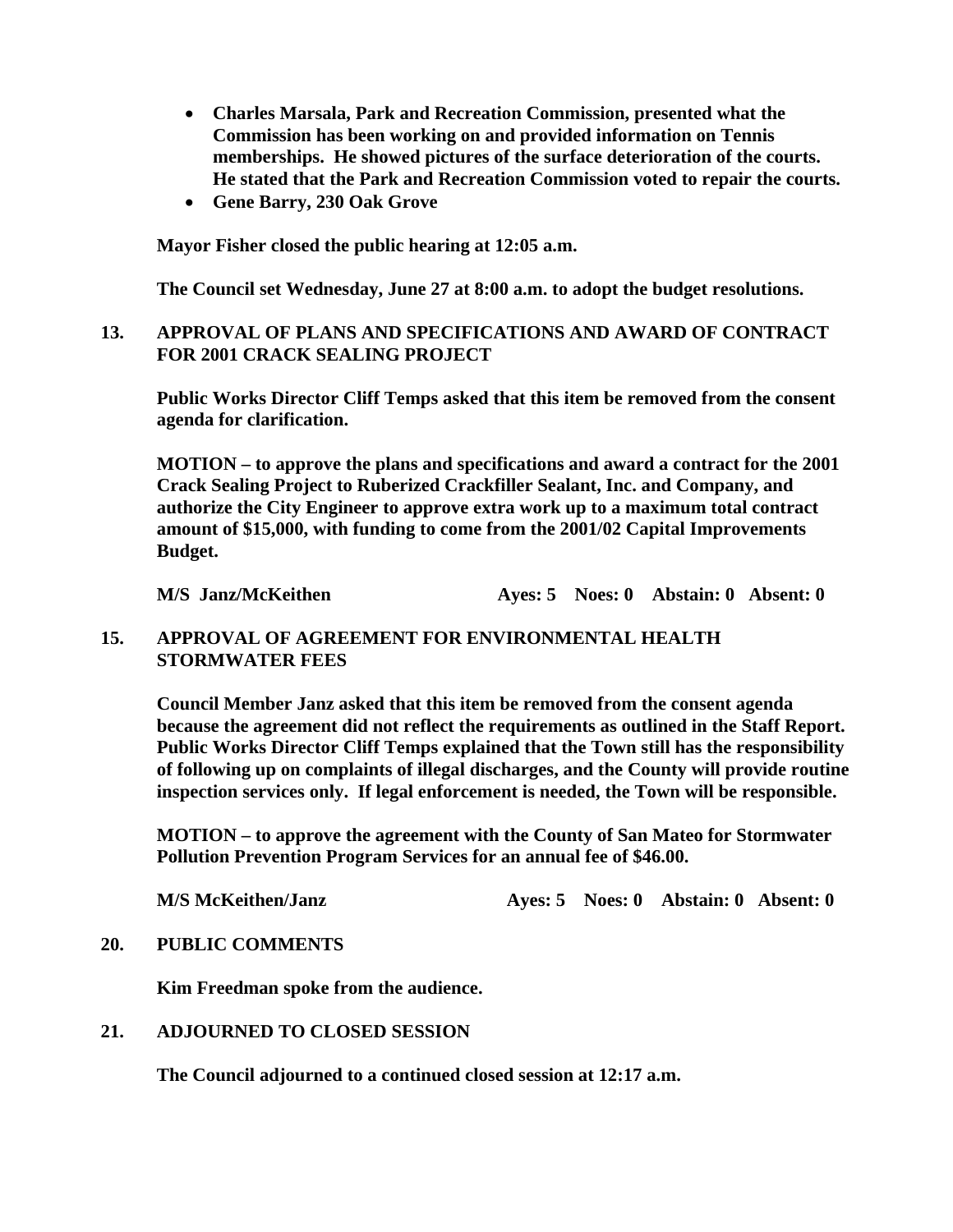**The Council reconvened to Open Session at 12:35 a.m. The following action was taken:** 

- **A. Conference with Labor Negotiator Labor Negotiations pursuant to Government Code Section 54957.6. Agency Negotiator: Ralph Freedman, Interim City Manager. Employee Organization: Local Union No. 856. Nonmanagement miscellaneous employees.**
- **B. Conference with Labor Negotiator Labor Negotiations pursuant to Government Code Section 54957.6. Agency Negotiator: Ralph Freedman, Interim City Manager. Employee Organization: Management**

**The Council voted unanimously on a motion by Vice Mayor Carlson, seconded by Council Member Janz, to give directions to the Agency's negotiator regarding salaries and benefits paid to employees represented by Teamsters Local 856, and to the Town's management employees.** 

**The meeting adjourned at 12:36 a.m.** 

**Respectfully submitted,** 

**Sharon Barker, City Clerk** 

**\_\_\_\_\_\_\_\_\_\_\_\_\_\_\_\_\_\_\_\_\_\_\_\_\_\_\_\_** 



 **MINUTES CITY COUNCIL MEETING JUNE 27, 2001 8:00 A.M. TOWN COUNCIL CHAMBERS**  94 Ashfield Road Atherton, California

**SPECIAL MEETING**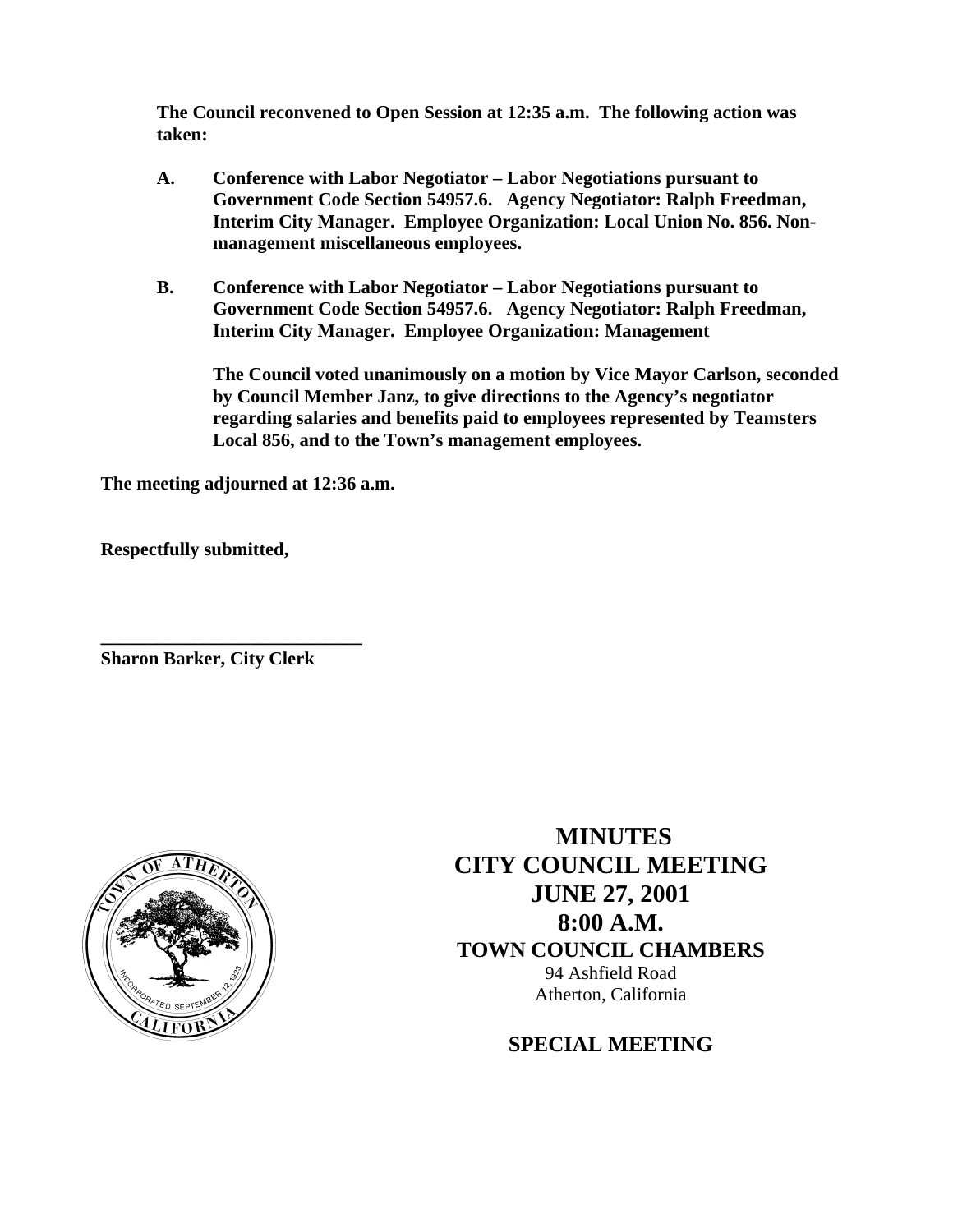**Mayor Fisher called the meeting to order at 8:00 a.m.** 

**1. ROLL CALL** 

| <b>PRESENT:</b> | <b>Kathy McKeithen</b>    |
|-----------------|---------------------------|
|                 | <b>James R. Janz</b>      |
|                 | Alan B. Carlson           |
|                 | Dianne M. Fisher          |
|                 | <b>William R. Conwell</b> |

**Also present were Interim City Manager Ralph Freedman and City Attorney Marc Hynes.** 

#### **2. PUBLIC COMMENTS**

- **David Hooper, 211 Stockbridge Ave. on the NPDES fees.**
- **Mayor Fisher announced that this is Interim City Manager Ralph Freedman's last meeting and thanked him for the successful projects he has worked on, including balancing the budget without the parcel tax, establishing a program based budget, and reorganizing the Police Department. She presented him with a Certificate of Recognition. Council Member Janz also commended him for his dedication to Town projects.**

### **3. ADOPTED RESOLUTION NO. 01-11, A RESOLUTION OF THE CITY COUNCIL OF THE TOWN OF ATHERTON ADOPTING THE 2001/2002 INTEGRATED OPERATING/CAPITAL BUDGET**

 **Interim City Manager Ralph Freedman presented the budget resolution based on the outcome of the public hearing last meeting. Interim Finance Director Bill Yeomans discussed the changes that mainly consisted of the elimination of the alarm fee revenues, and the implementation of revenues for false alarm fees, and the addition of some Capital Improvement projects in the amount of \$36,000, which had been left out of the draft budget. Vice Mayor Carlson asked that \$25,000 be set aside for restoration of the Council Chambers in case matching funds play a factor in obtaining grant monies. Council Member Conwell stated that he would like to see the Town continue to remain efficient and to scrutinize all expenditures.** 

 **MOTION – to adopt Resolution No. 01-11, adopting the Fiscal Year 2001/02 Operating and Capital Budget in the amount of 12,067,461, which includes a line item in the Capital Improvement Budget titled "Council Chambers Restoration" in the amount of \$25,000, and correcting the paragraph "Deflator" on Page 4 of Exhibit "A" of the Resolution to read "…For the 2001-2002 Fiscal Year, if total revenues, as estimated by the City Manager are insufficient, the amount of total Operating Budget appropriations shall be reduced as determined by the City Manager, based on his assessment of total Town needs** *in consultation with the City Council;***…", and changing the line "Transfer to Capital" on Page 5 of Exhibit "A" to read** *"Transfer to Vehicle Replacement Fund"***, and several minor grammatical corrections.**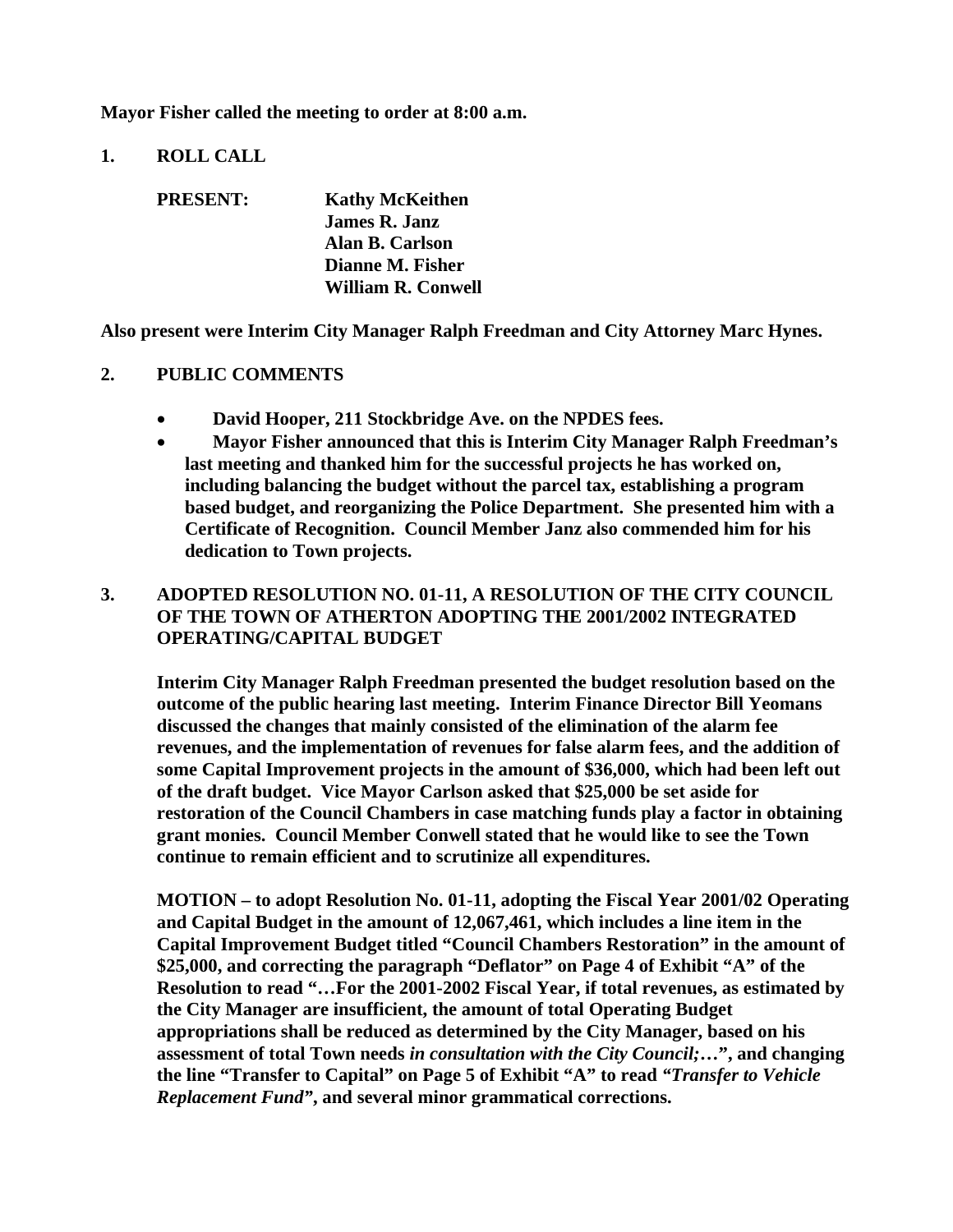#### **4. AGREEMENT FOR JOINT ARTS PROGRAM WITH MENLO SCHOOL**

 **It was determined that the Arts Committee can use Menlo School facilities for events on an individual basis until next month, which will allow the Council time to review the agreement.** 

### **5. APPROVED PURCHASE OF COMPACT PICK-UP TRUCK FOR TOWN ARBORIST**

 **Public Works Director Cliff Temps explained that the Town normally tries to purchase vehicles through the Statewide bid process but that at the present time, there are no vehicles available. John Ruggeiro spoke from the audience.** 

 **MOTION – to approve the purchase of a Ford Ranger compact pick-up truck from Peninsula Ford for a total price not to exceed \$17,000 to be funded from the vehicle and equipment replacement fund.** 

**M/S McKeithen/Janz Ayes: 5 Noes: 0 Abstain: 0 Absent: 0** 

#### **6. ADJOURN**

 **The meeting adjourned at 8:45 a.m.** 

**Respectfully submitted,** 

**Sharon Barker, City Clerk** 

**\_\_\_\_\_\_\_\_\_\_\_\_\_\_\_\_\_\_\_\_\_\_\_\_\_\_\_**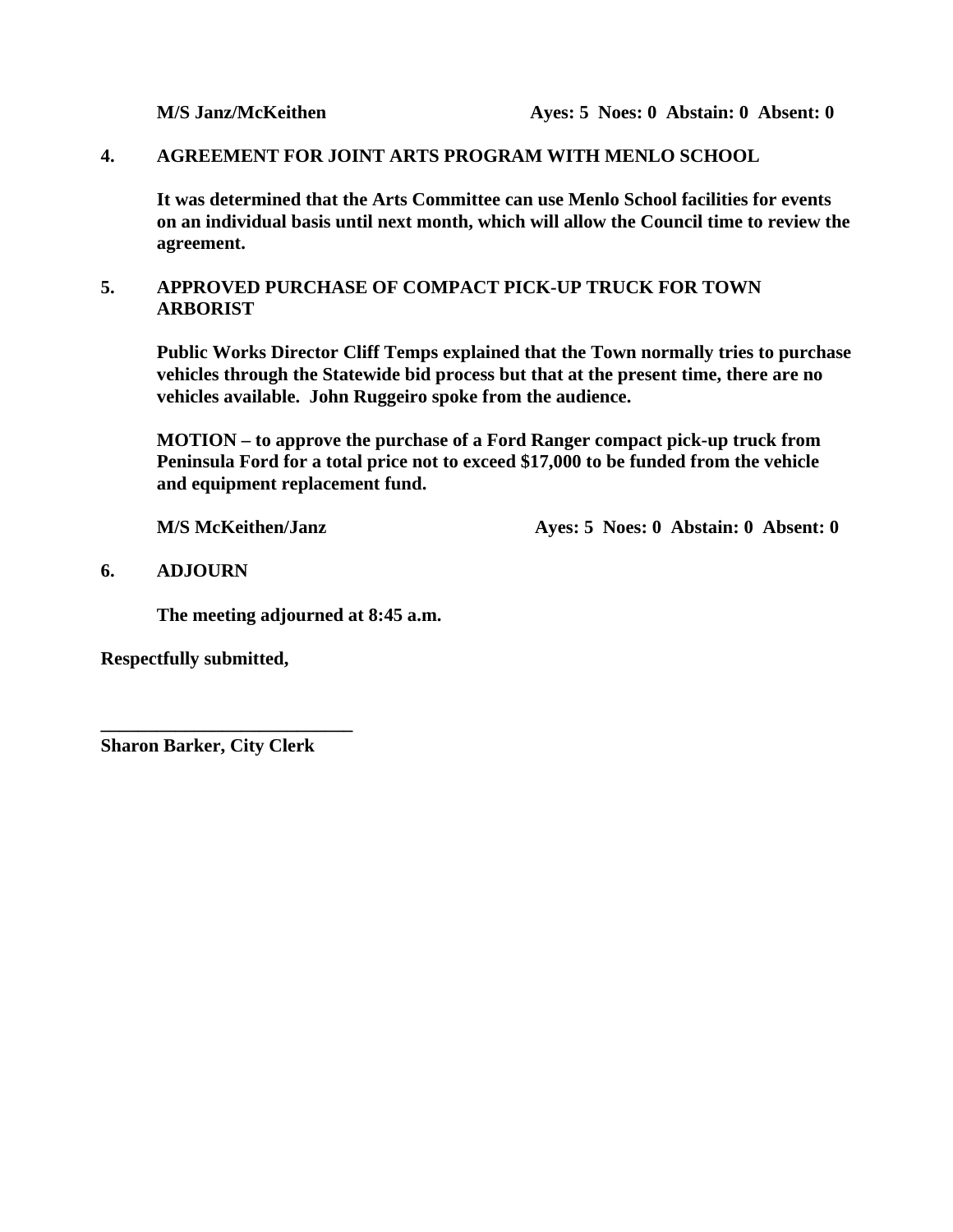#### **TOWN OF ATHERTON**

CLAIMS LIST

June 13 through July 12, 2001

| Payroll Checks       | 500904 - 501031 | \$226,846.26 |
|----------------------|-----------------|--------------|
| Electronic Transfers |                 | 60.260.90    |
| $A/P$ Checks         | 10602-10809     | 291,579.29   |
|                      |                 |              |

TOTAL \$ 578,686.45

I, Michael Hood, Acting City Manager of the Town of Atherton, do hereby certify under penalty of perjury that the demands listed above, check numbers 500904 – 501031 (Payroll) and 10602-10809 (Accounts Payable), and Electronic Transfers for Employees Federal Payroll Taxes and fees, inclusive, amount to \$578,686.45 are true and correct, and that there are funds for payment.

> Michael Hood Acting City Manager

\_\_\_\_\_\_\_\_\_\_\_\_\_\_\_\_\_\_\_\_\_\_\_\_\_\_\_\_\_\_\_

\_\_\_\_\_\_\_\_\_\_\_\_\_\_\_\_\_\_\_\_\_\_\_\_\_\_\_\_\_\_\_

The above claims, Payroll check numbers 500904 – 501031, Accounts Payable check numbers 10602 - 10809 and Electronic Transfers for employees federal payroll taxes and fees, amount to \$578,686.45; and are hereby approved for payment.

Dianne M. Fisher, Mayor

SOURCE OF FUNDS

| 101 | General Fund                          |       | \$<br>513,552.70  |
|-----|---------------------------------------|-------|-------------------|
| 105 | Tennis Fund                           |       | 50.00             |
| 202 | <b>Transportation Fund</b>            |       | $\theta$          |
| 203 | Gas Tax Fund                          |       | $\theta$          |
| 206 | <b>SLESF</b>                          |       | $\theta$          |
| 401 | <b>GF</b> Projects                    |       |                   |
| 402 | <b>Storm Drainage</b>                 |       | 11,309.50         |
| 404 | Park Playground Improvement           |       | 5,579.85          |
| 610 | Vehicle Replacement                   |       | 16,871.49         |
| 611 | Computer Maint & Replacem't           |       | 3,505.00          |
| 612 | <b>Administrative Services</b>        |       | 11,605.90         |
| 614 | <b>Workers Compensation Insurance</b> |       | $\theta$          |
| 715 | Evans Estate                          |       | 16,212.01         |
| 731 | M-A Little League                     |       | $\mathbf{\Omega}$ |
| 730 | H-P Park Improvement                  |       | 581.38            |
| 731 | <b>Tree Committee</b>                 |       |                   |
|     |                                       | TOTAL | \$<br>578.686.45  |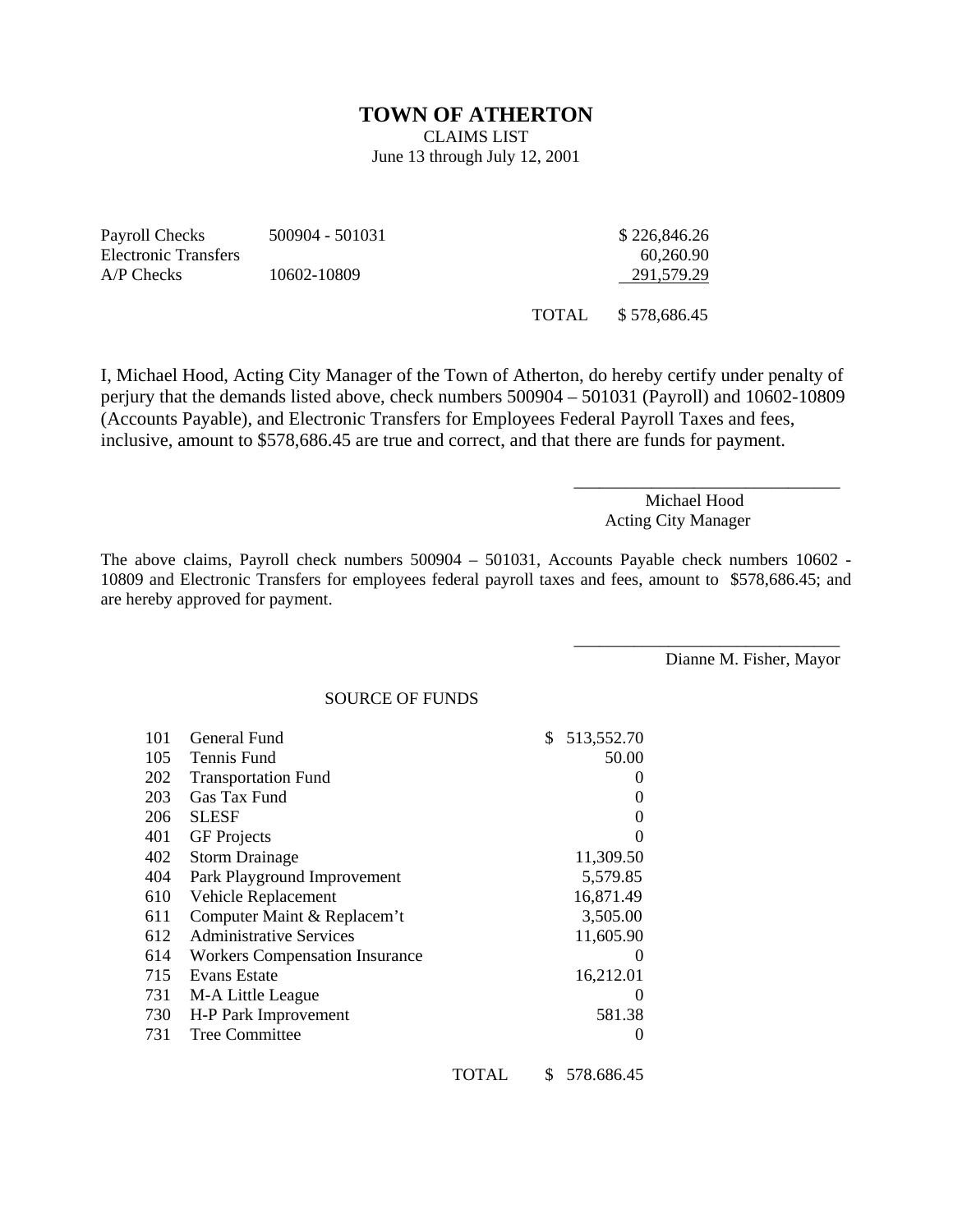**Item No. 9** 



# **Town of Atherton**

### **CITY COUNCIL STAFF REPORT**

### **TO: HONORABLE MAYOR AND CITY COUNCIL ACTING CITY MANAGER MICHAEL HOOD**

### **FROM: BILL YEOMANS, INTERIM FINANCE DIRECTOR**

### **DATE: FOR THE MEETING OF JULY 18, 2001**

### **SUBJECT: APPROVAL OF GANN LIMIT FOR FISCAL YEAR 2001-2002**

### **RECOMMENDATION:**

To adopt an attached Resolution to approve the Town of Atherton's Fiscal Year 2001-2002 Appropriations Limit.

### **INTRODUCTION**

Each year the Town of Atherton is required, by the voters approved State Constitutional Amendment, to calculate the appropriations limit, which sets a maximum amount that the Town of Atherton can take in as a proceeds of taxes to appropriate for its expenditures. By law, the limit can only grow by the factors of the area population growth and the change in Per Capita Personal Income. The State Department of Finance has provided the data to calculate the growth factors as follows:

- 1. County-wide population growth as of January 1, 2001 is 0.88 %
- 2. Per Capita Personal Income change for Fiscal Year 2001-2002 is 7.82 %

The passage of the Special Parcel Tax also has impacted the calculation. The tax measure passed in June allows the appropriations limit to grow at 150% of the amount of the annual Tax. The calculation has been prepared in accordance with the law and consistent with the revenues and expenditures adopted in Town's 2001-2002 budget.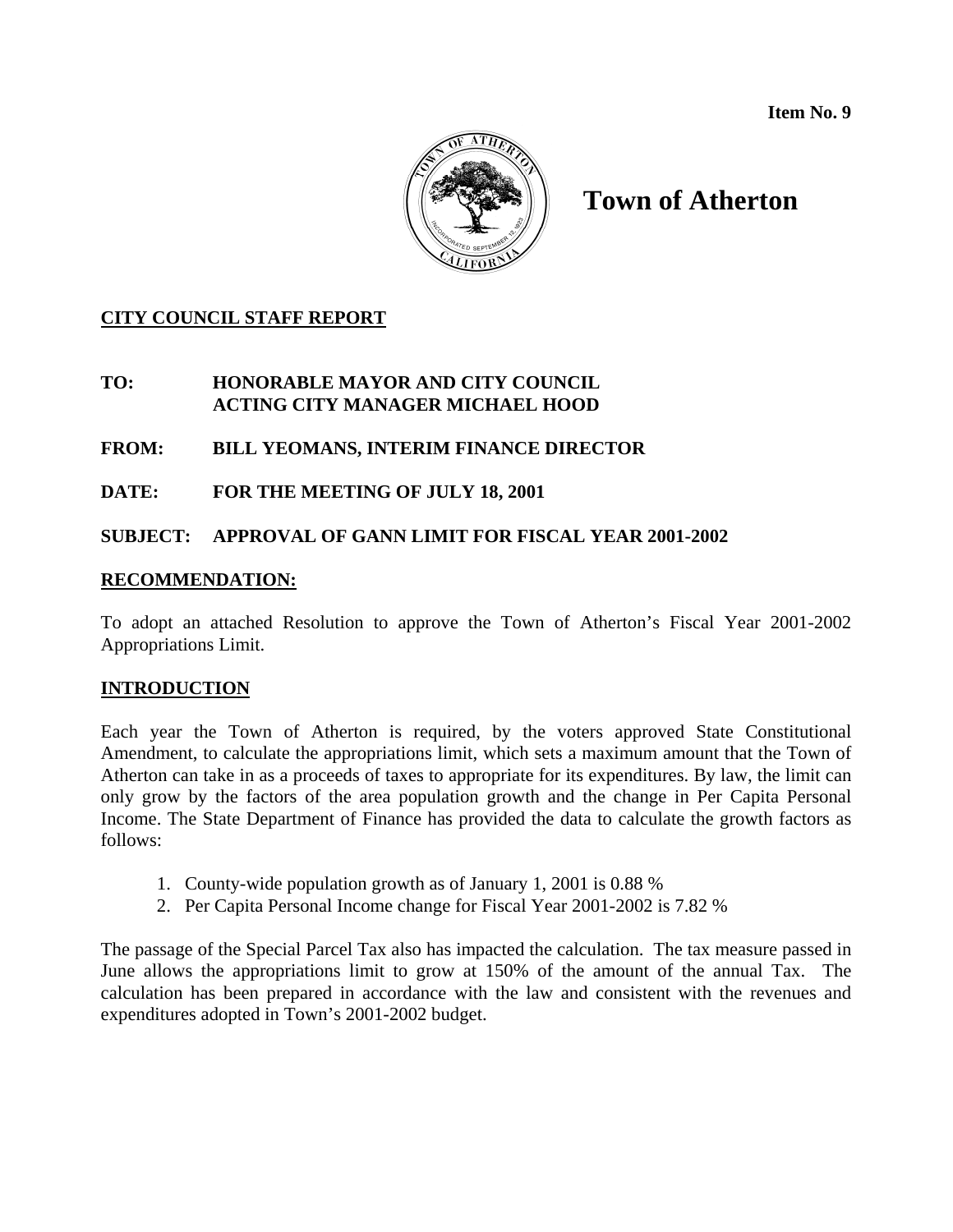### **ANALYSIS**

Based on the above factors, the Town's Appropriations Subject to Limit for fiscal year 2001-2002 is \$ 5,544,810 (Attachment II). The Proceeds of Taxes per Town's 2001-2002 fiscal year budget is \$ 4,197,774 (Attachment III). Therefore, the Town's proceeds of taxes for budget appropriation for fiscal year 2001-2002 is under the limit by \$ 1,347,036 or 24.3 %.

If the Parcel Tax had not passed, the Town would be above the limit, as operating costs are growing faster than the growth factors. When the Parcel Tax sunsets in four years, the Town's Gann Limit status should be carefully reviewed.

### **CONCLUSION**

As set forth in the Law, the Town Council is being requested to adopt an attached resolution approving the Town's Appropriations Limit for fiscal year 2001-2002 at \$ 5,544,810.

### **FISCAL IMPACT**

Since the analysis shows that the Town is below the Appropriations Limit, there is no fiscal impact at this time.

 $\overline{\phantom{a}}$  , and the contract of the contract of the contract of the contract of the contract of the contract of the contract of the contract of the contract of the contract of the contract of the contract of the contrac

Bill Yeomans, Interim Finance Director Michael Hood, Acting City Manager

#### ATTACHMENTS:

- I. Summary and Analysis
- II. Calculation of Appropriations Subject to Limit
- III. Calculation of Proceeds of Taxes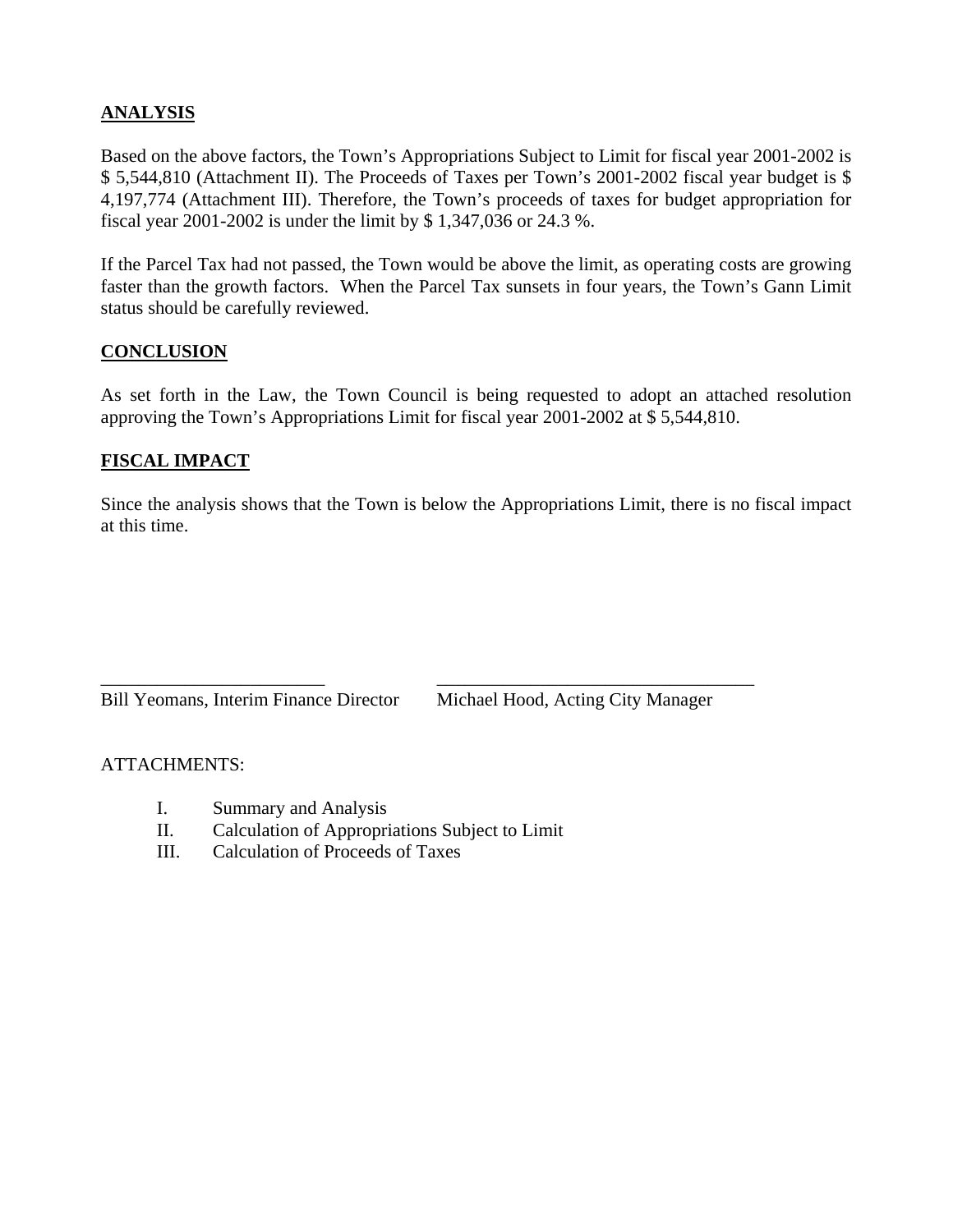**Item No. 10** 



# **Town of Atherton**

# **CITY COUNCIL STAFF REPORT**

**TO: HONORABLE MAYOR AND CITY COUNCIL** 

**FROM: BILL YEOMANS, INTERIM FINANCE DIRECTOR** 

**DATE: FOR THE MEETING OF JULY 18, 2001** 

**SUBJECT: INVESTMENT POLICY REVIEW** 

### **RECOMMENDATION:**

Adopt the investment policy shown as Attachment A to this report.

### **INTRODUCTION:**

The policy was last updated in March 1999. State statute requires annual review and approval by the City Council. Pursuant to that requirement, an investment policy for FY 2001-02 is being presented for City Council review and approval.

### **ANALYSIS:**

There is no change from the existing investment policy.

Currently investments are divided almost equally between the State pool (LAIF 48%) and the County pool (SMCIP 52%).

### **ALTERNATIVES:**

Alternatives available to the Town Council for consideration include:

1 Adopt the investment policy for FY2001-02 as recommended by staff;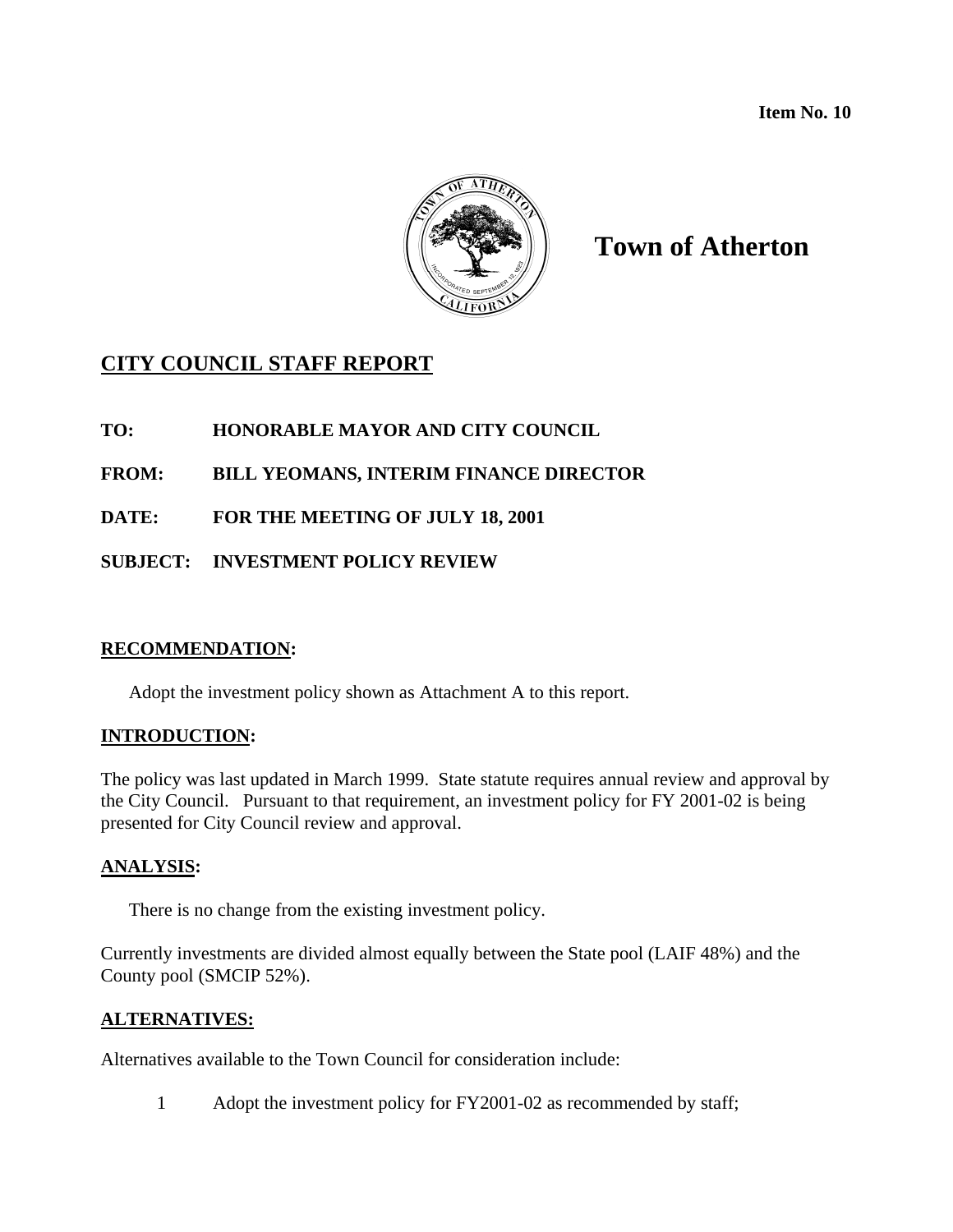- 2. Modify the proposed new policy;
- 3. Refer the proposed new policy to the Audit Committee for its review before City Council action.

### **FISCAL IMPACT:**

There is no direct fiscal impact to the Town if this policy is adopted. Note that interest rates will vary related to market conditions.

Prepared by: Approved by:

Bill Yeomans Michael Hood Interim Finance Director Acting City Manager

Attachment A: Proposed Investment Policy for FY 2001-02 Attachment B: Current Investment Policy (adopted in March 1999).

\_\_\_\_\_\_\_\_\_\_\_\_\_\_\_\_\_\_\_\_\_\_\_\_ \_\_\_\_\_\_\_\_\_\_\_\_\_\_\_\_\_\_\_\_\_\_\_\_\_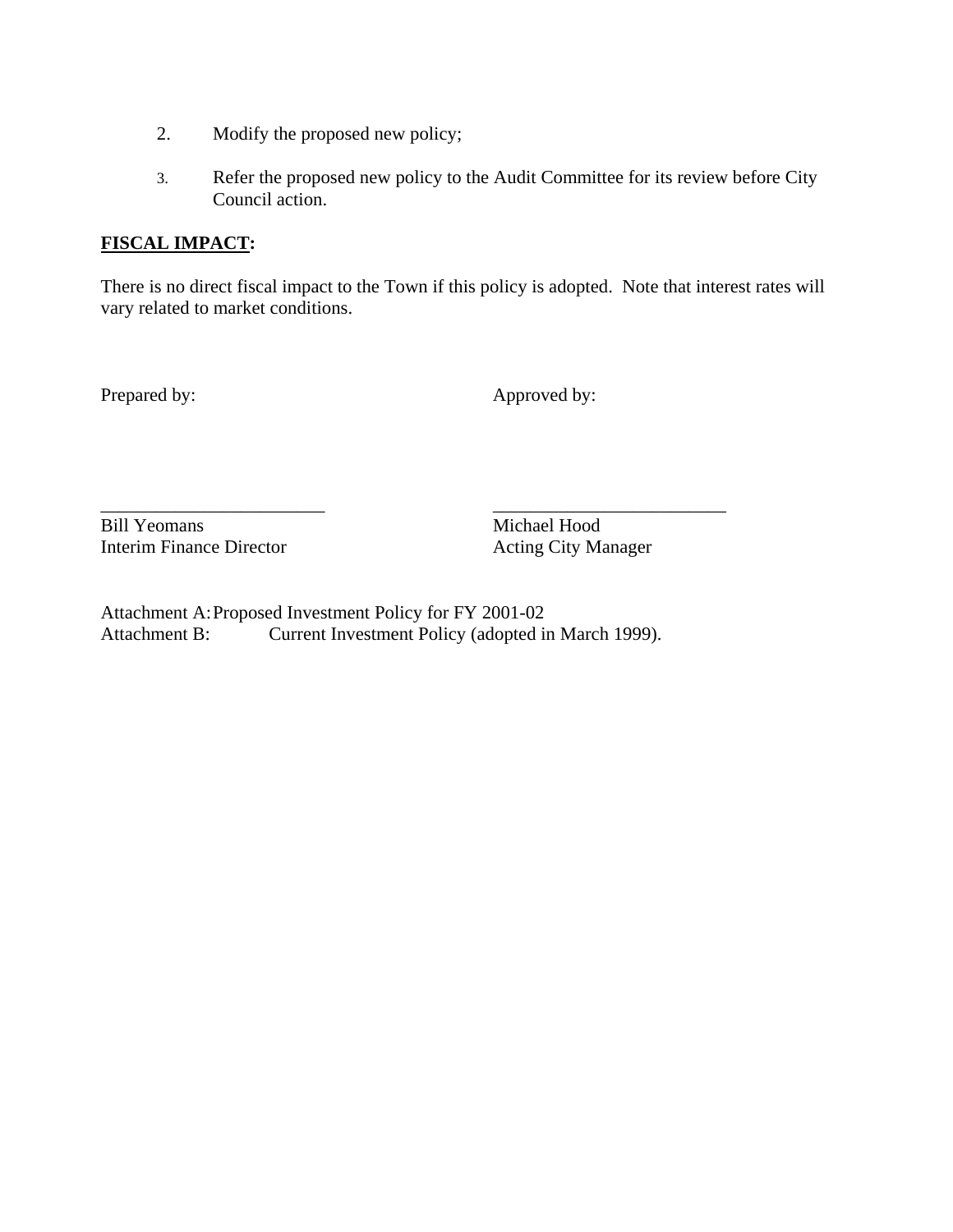### **ATTACHMENT A**

### **TOWN OF ATHERTON INVESTMENT POLICY FY 2001-02**

#### **OBJECTIVES**

- **Safety** To insure against losses on Town investments.
- **Minimize Idle Funds** To maximize total funds invested and minimize idle funds held in non-interest bearing checking accounts.
- **Liquidity** To maintain an adequate cash flow to fund operations and meet present and future expenditures of the Town.
- **Yield** To obtain the maximum return possible within the range of investment instruments authorized to provide security and Liquidity of funds.
- **Checks & Balances** To maintain a constant system for monitoring and reporting compliance with investment objectives.

### **I. PROCEDURES**

Investment Instruments: Authorized investment instruments for the Town of Atherton are: 1) State of California Local Agency Investment Fund (LAIF); 2) Certificates of deposit in California financial institutions; and 3) San Mateo County Investment Pool.

- 1. **LAIF** Authorizes transfer to and from the Town of Atherton checking and savings accounts or other authorized investment instruments. Transfers are initiated by the City Manager or the Finance Director. A written authorization to LAIF, signed by the City Manager, is required to make changes to employees holding the title of City Manager and Finance Director or to change investment instruments. Summary copies of the investment information will be included with the Treasurers report to Council on a quarterly basis.
- 2. **CERTIFICATES OF DEPOSIT** Negotiable certificates of deposit that are issued by a nationally or State chartered bank or a State or Federal Savings and Loan Association. Principal and Interest on each investment will not exceed \$100,000, or the maximum amount insured by FDIC. The maturity of any certificate of deposit will not exceed 12 months.
- **3. SAN MATEO COUNTY INVESTMENT POOL** Authorizes transfer to and from the Town of Atherton's checking and savings accounts or other authorized investment instruments. Only the City Manager or the Finance Director initiates transfers. Written authorization that specifies bank accounts and authorized signatures will be signed by the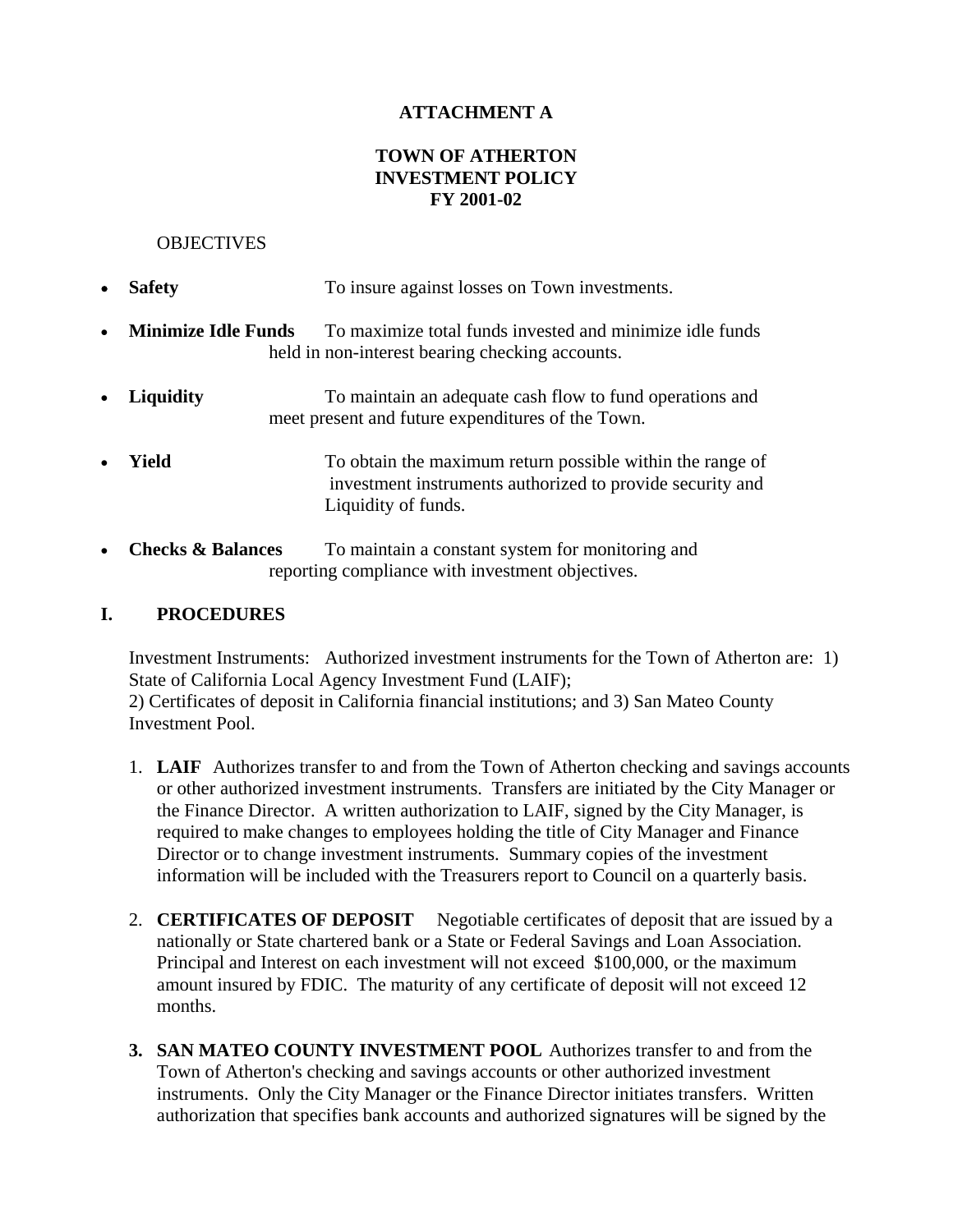City Manager and kept on file with both the Town and the County Treasurer's Office. Summary copies of the investment information will be included with the Treasurers report to Council on a quarterly basis.

- **4. MAXIMUM INVESTMENT** No more then 30 percent of the Towns funds shall be deposited or invested with any single instructions other then the Local Agency Investment Fund or the San Mateo County Investment Pool.
- **5. RESTRICTIONS** No investment will be made directly by staff in financial futures, financial option contracts, derivatives or repurchase agreements. Repurchase agreements and reverse repurchase agreements will be allowed by third parties (Local Agency Investment Fund and San Mateo County Investment Pool).
- **6. ANNUAL UPDATE** The Town Council will annually review, evaluate and adopt an investment policy as part of the operating budget process.
- **7. CASH FLOW AVAILABIITY** The Quarterly Investment Report will include a statement that the projected cash flow is adequate to meet expected obligations over the next six months.

## **RESPONSIBILITIES**

**CITY MANAGER** Has overall responsibility for monitoring investment activity and insuring compliance to the Investment Policy. The City Manager will authorize all investment documents on behalf of the Town and verify that investments are accurately reported to the City Council on a monthly basis.

**FINANCE DIRECTOR** Has responsibility for initiating investments, insuring compliance with the Investment Policy, reporting to the City Manager changes in the financial status of investments and institutions, and executing all investment documents on behalf of the Town.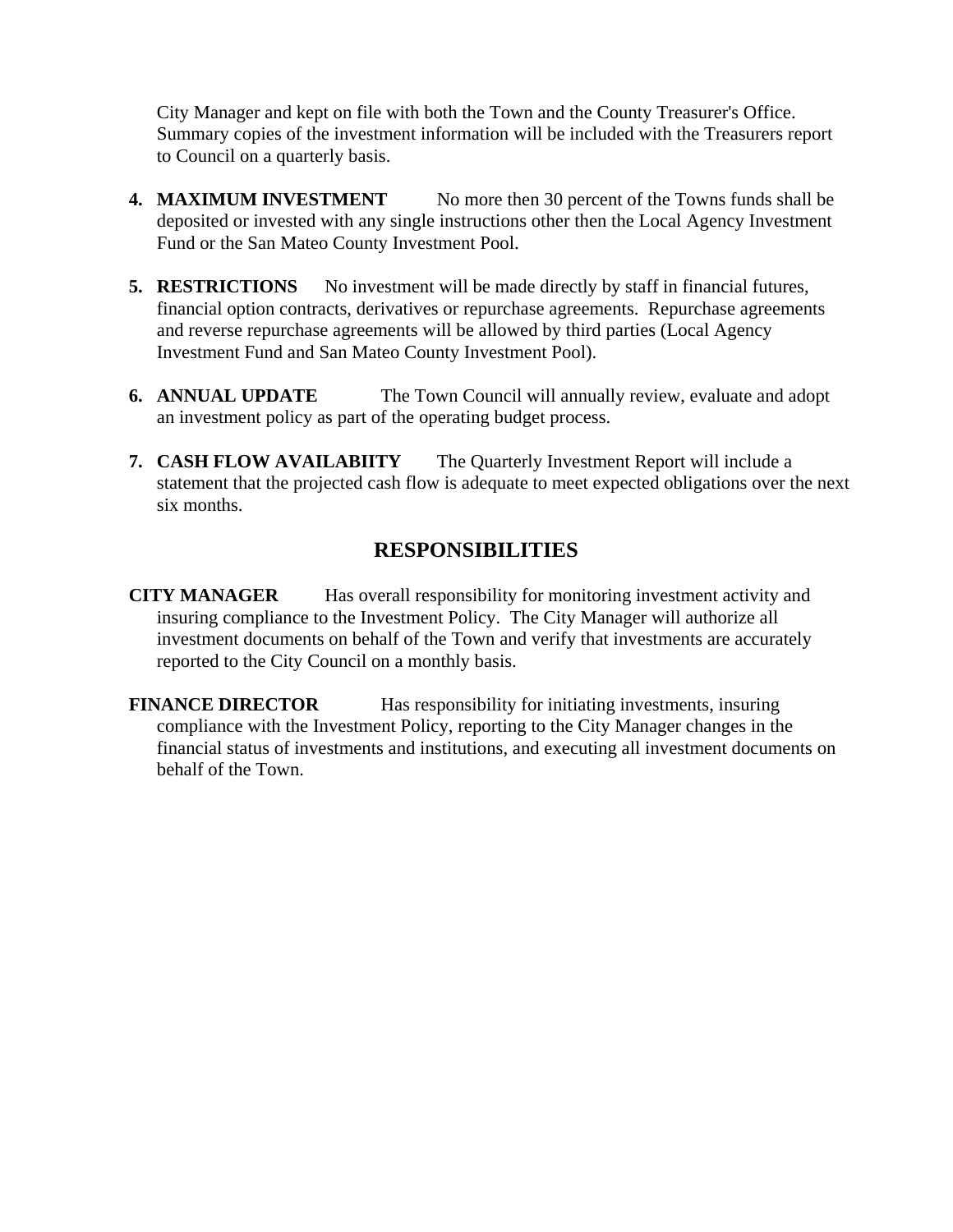### **ATTACHMENT B**

### **TOWN OF ATHERTON INVESTMENT POLICY**

#### **OBJECTIVES**

- **Safety** To insure against losses on Town investments.
- **Minimize Idle Funds** To maximize total funds invested and minimize idle funds held in non-interest bearing checking accounts.
- **Liquidity** To maintain an adequate cash flow to fund operations and meet present and future expenditures of the Town.
- **Yield** To obtain the maximum return possible within the range of investment instruments authorized to provide security and Liquidity of funds.
- **Checks & Balances** To maintain a constant system for monitoring and reporting compliance with investment objectives.

#### PROCEDURES

Investment Instruments: Authorized investment instruments for the Town of Atherton are: 1) State of California Local Agency Investment Fund (LAIF);

2) Certificates of deposit in California financial institutions; and 3) San Mateo County Investment Pool.

- 1. **LAIF** Authorizes transfer to and from the Town of Atherton checking and savings accounts or other authorized investment instruments. Transfers are initiated by the City Manager or the Finance Director. A written authorization to LAIF, signed by the City Manager, is required to make changes to employees holding the title of City Manager and Finance Director or to change investment instruments. Summary copies of the investment information will be included with the Treasurers report to Council on a quarterly basis.
- 2. **CERTIFICATES OF DEPOSIT** Negotiable certificates of deposit that are issued by a nationally or State chartered bank or a State or Federal Savings and Loan Association. Principal and Interest on each investment will not exceed \$100,000, or the maximum amount insured by FDIC. The maturity of any certificate of deposit will not exceed 12 months.
- **3. SAN MATEO COUNTY INVESTMENT POOL** Authorizes transfer to and from the Town of Atherton's checking and savings accounts or other authorized investment instruments. Only the City Manager or the Finance Director initiates transfers. Written authorization that specifies bank accounts and authorized signatures will be signed by the City Manager and kept on file with both the Town and the County Treasurer's Office.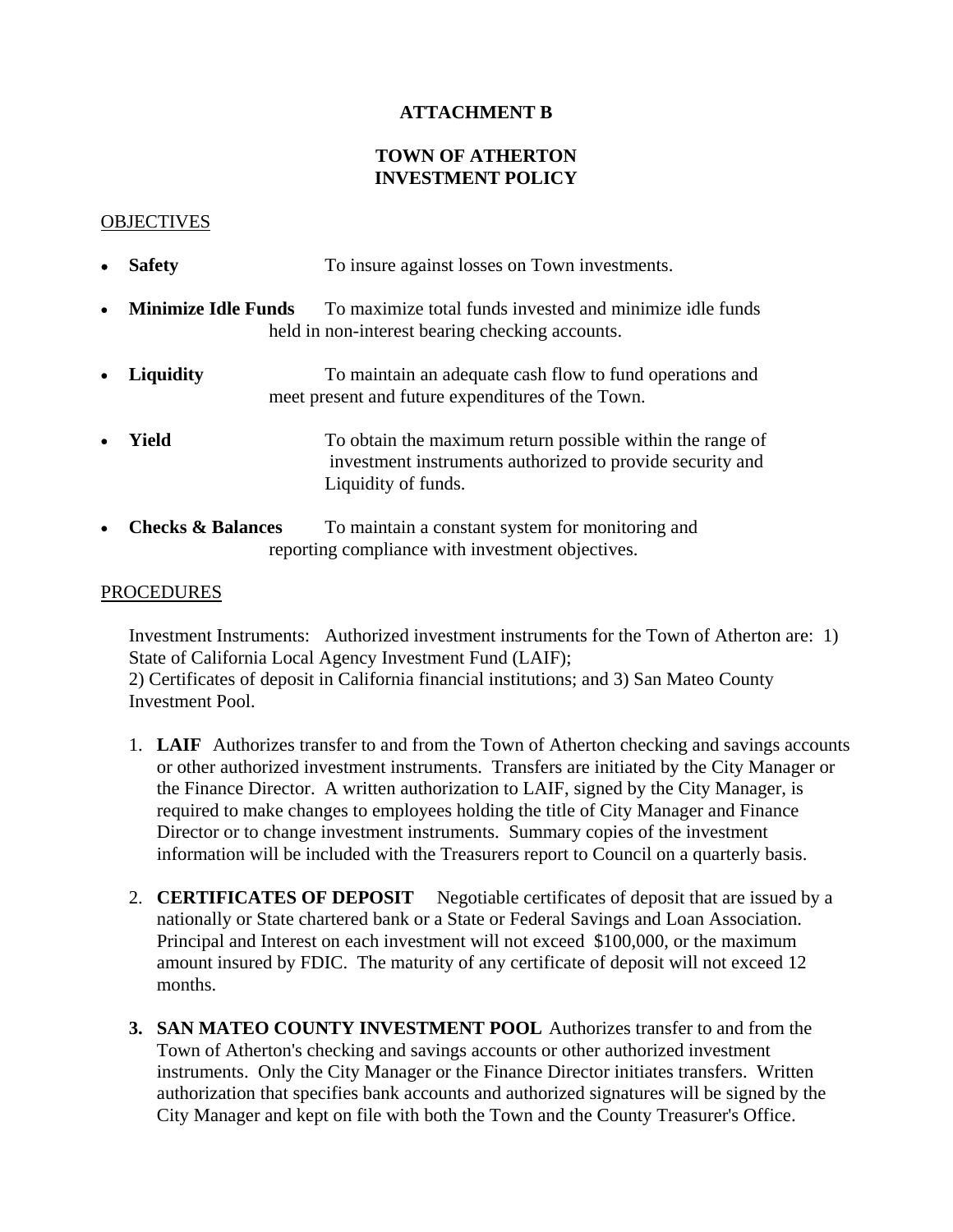Summary copies of the investment information will be included with the Treasurers report to Council on a quarterly basis.

- **4. MAXIMUM INVESTMENT** No more then 30 percent of the Towns funds shall be deposited or invested with any single instructions other then the Local Agency Investment Fund or the San Mateo County Investment Pool.
- **5. RESTRICTIONS** No investment will be made directly by staff in financial futures, financial option contracts, derivatives or repurchase agreements. Repurchase agreements and reverse repurchase agreements will be allowed by third parties (Local Agency Investment Fund and San Mateo County Investment Pool).
- **6. ANNUAL UPDATE** The Town Council will annually review, evaluate and adopt an investment policy as part of the operating budget process.
- **7. CASH FLOW AVAILABIITY** The Quarterly Investment Report will include a statement that the projected cash flow is adequate to meet expected obligations over the next six months.

### RESPONSIBILITIES

**CITY MANAGER** Has overall responsibility for monitoring investment activity and insuring compliance to the Investment Policy. The City Manager will authorize all investment documents on behalf of the Town and verify that investments are accurately reported to the City Council on a monthly basis.

**FINANCE DIRECTOR** Has responsibility for initiating investments, insuring compliance with the Investment Policy, reporting to the City Manager changes in the financial status of investments and institutions, and executing all investment documents on behalf of the Town.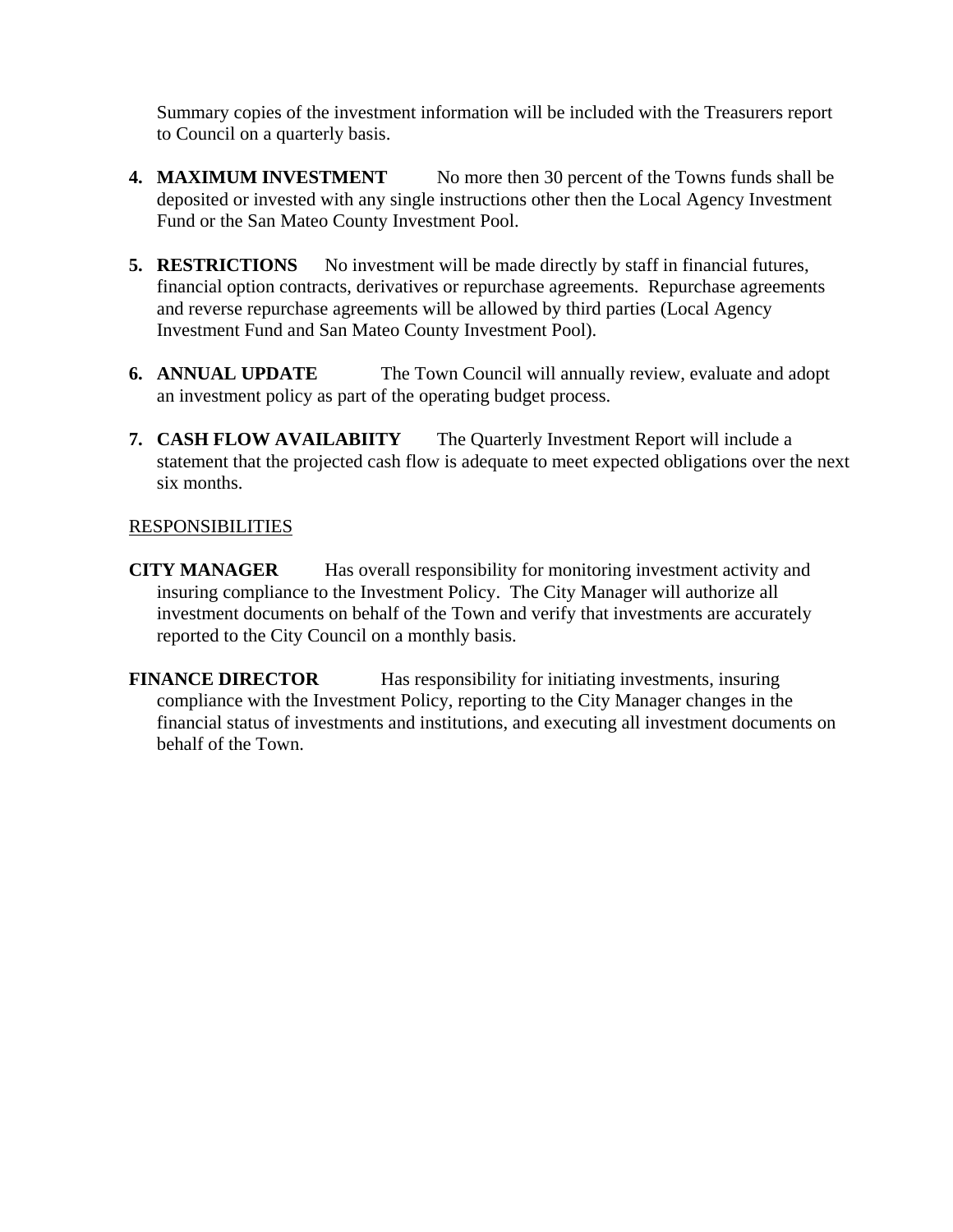**Item No.11** 



**Town of Atherton** 

### **CITY COUNCIL STAFF REPORT**

### **TO: HONORABLE MAYOR AND CITY COUNCIL ACTING CITY MANAGER MICHAEL HOOD**

**FROM: CLIFF TEMPS, PUBLIC WORKS DIRECTOR** 

- **DATE: FOR THE MEETING OF JULY 18, 2001**
- **SUBJECT: APPROVAL OF AGREEMENT BETWEEN THE TOWN OF ATHERTON AND THE CITY OF MENLO PARK REGARDING MIDDLEFIELD ROAD REHABILITATION PROJECT IMPROVEMENTS WITHIN THE CITY OF MENLO PARK'S RIGHT-OF-WAY.**

### **RECOMMENDATION**

Approve an agreement between the Town of Atherton and the City of Menlo Park regarding Middlefield Road Rehabilitation Project improvements within the City of Menlo Park's right-ofway and authorizing the City Manager to execute same.

### **INTRODUCTION**

The Town's Middlefield Road Rehabilitation project extends about 100 feet into Menlo Park, to tie into the place where Menlo Park's last road improvement project ended. This was done because it made sense to not leave a short section of road between two upgraded sections in a state of disrepair, and to score two additional points in the competitive process that resulted in Atherton receiving a \$1,100,000 grant for the project.

### **ANALYSIS**

The strategy of including Menlo Park's work in the project paid off, because Atherton's application edged out the next project competing for the same grant money by two points. The agreement formalizes Atherton's commitment to include Menlo Park's road work in its project and provides for Menlo Park paying the amount of matching money required by the grant program. It also includes a provision for Menlo Park to issue the Town an Encroachment Permit for the work to satisfy State and Federal review requirements.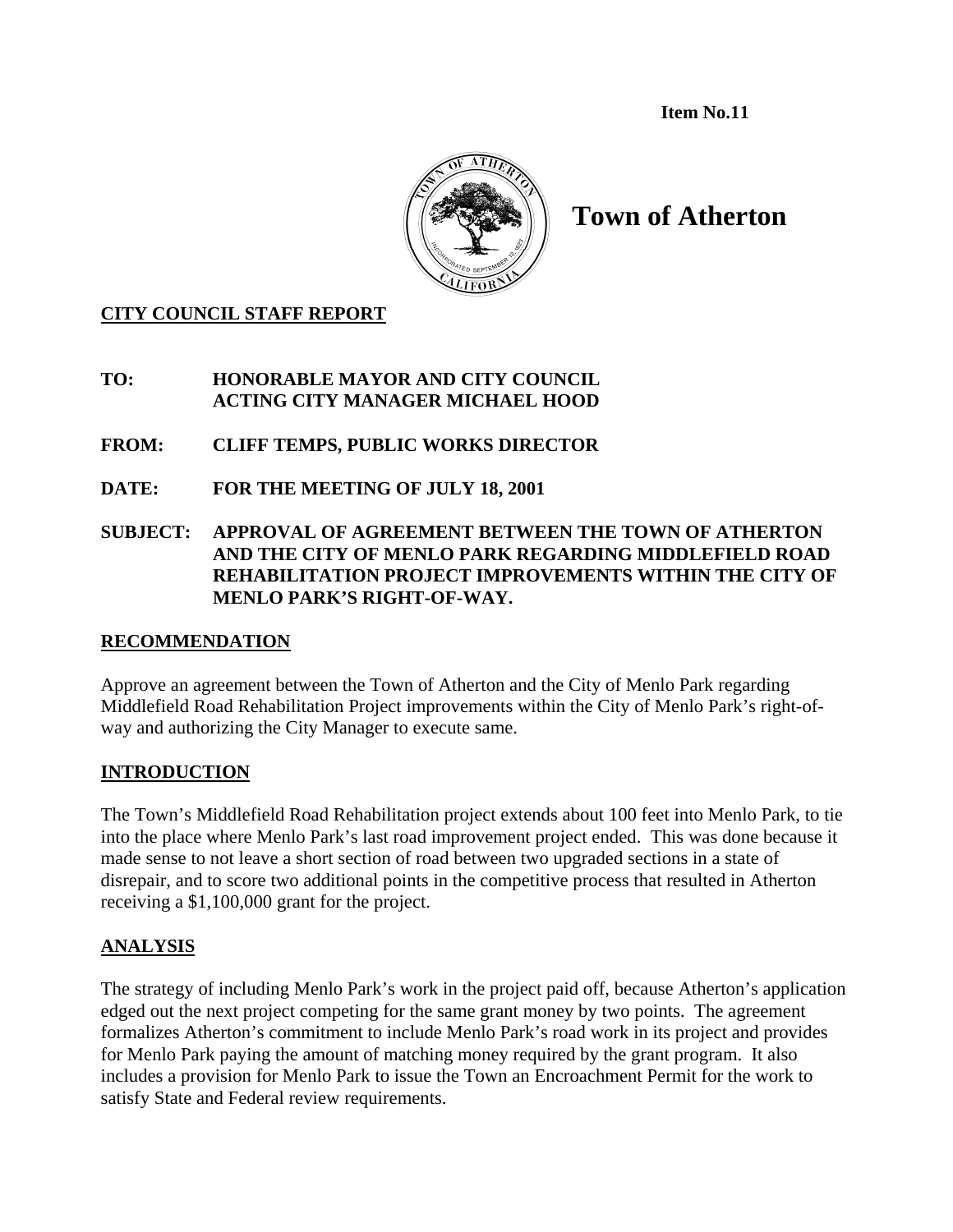### **FISCAL IMPACT**

The work in Menlo Park is expected to cost about \$20,000. Menlo Park will pay 11.47 percent of that cost, the grant will pay about 50%, and the rest will be made up by Atherton. Funding for approximately 2/3 of the entire project is included in the Fiscal Year 2001/2002 Capital Improvement budget. The balance will be paid for in Fiscal Year 2002/2003.

### **CONCLUSION:**

The agreement formalizes the deal made with Menlo Park when Atherton applied for its grant, and should be approved by the Council.

Respectfully submitted: Reviewed/Approved:

Cliff Temps Michael Hood Public Works Director **Acting City Manager** 

### **ATTACHMENT:**

Agreement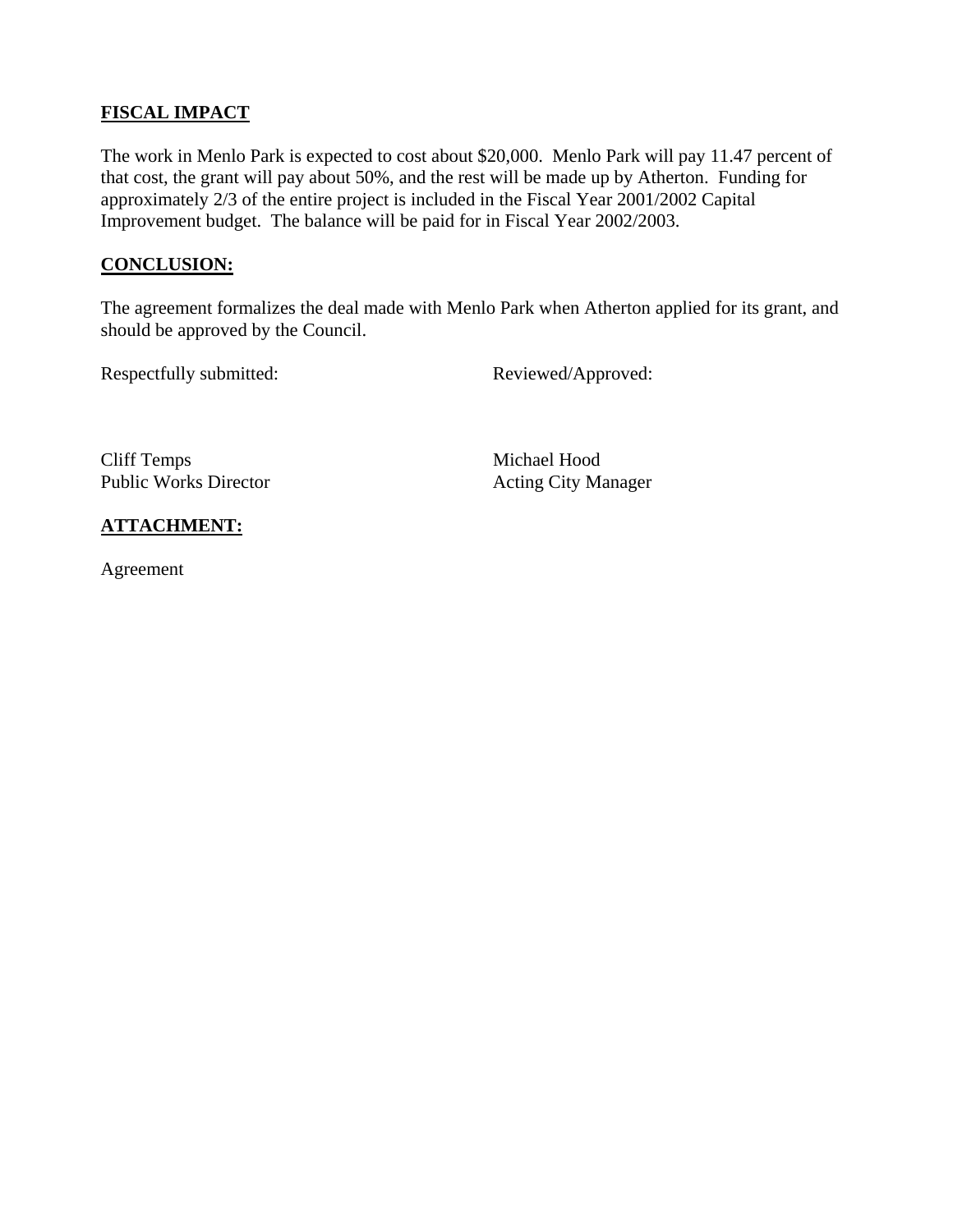### AGREEMENT BETWEEN THE TOWN OF ATHERTON AND THE CITY OF MENLO PARK

### MIDDLEFIELD ROAD REHABILITATION PROJECT IMPROVEMENTS WITHIN THE CITY OF MENLO PARK'S RIGHT-OF-WAY

\_\_\_\_\_\_\_\_\_\_\_\_\_\_\_\_\_\_\_\_\_\_\_\_\_\_\_\_\_\_\_\_\_\_\_\_\_\_\_\_\_\_\_\_\_\_\_\_\_\_\_\_\_\_\_\_\_\_\_\_\_\_\_\_\_\_\_\_\_\_\_\_\_\_\_\_\_\_

This Agreement, entered into this \_\_\_\_\_\_\_ day of \_\_\_\_\_\_\_\_\_\_\_\_\_\_\_, 2001 by and between the Town of Atherton, a municipal corporation of the State of California, hereinafter called "Atherton" and the City of Menlo Park, a municipal corporation of the State of California, hereinafter called "Menlo Park:"

#### WITNESSETH:

 WHEREAS, Atherton will perform pavement rehabilitation work on Middlefield Road, referred to as Midlefield Road Rehabilitation Project, under a Federal grant that pays up to 88.53 percent of the cost of the work;

 WHEREAS, Atherton would like to continue the pavement rehabilitation work approximately 100 feet, southeast of the Ravenswood Avenue and Middlefield Road intersection within Menlo Park's city limits, to end at the northwest limit of Menlo Park's last Middlefield Road pavement rehabilitation project;

NOW, THEREFORE, IT IS HEREBY AGREED by the parties hereto, as follows:

- 1. Menlo Park agrees to permit Atherton to continue its Middlefield Road Rehabilitation project approximately 100 feet, southeast of the Ravenswood Avenue and Middlefield Road intersection within Menlo Park's city limits, to end at the northwest limit of Menlo Park's last Middlefield Road pavement rehabilitation project and, if required by any State or Federal authority overseeing the use of Atherton's grant funds, to issue an encroachment permit to Atherton and/or its contractor for the work.
- 2. Atherton agrees to have plans and specifications for the work, and a list of the items and quantities of work to be performed within Menlo Park, prepared and presented to Menlo Park's Director of Engineering Services for approval, prior to advertising for bids for the work.
- 3. Atherton agrees that, upon selection of a contractor to perform the work, Atherton will notify Menlo Park of the contractor selected and the cost of work to be performed within Menlo Park, based on the list of items and quantities and the unit prices bid by the selected contractor.
- 4. Menlo Park agrees to reimburse Atherton for 11.47 percent of the construction cost paid to Atherton's contractor for the work within Menlo Park. The preliminary opinion of Menlo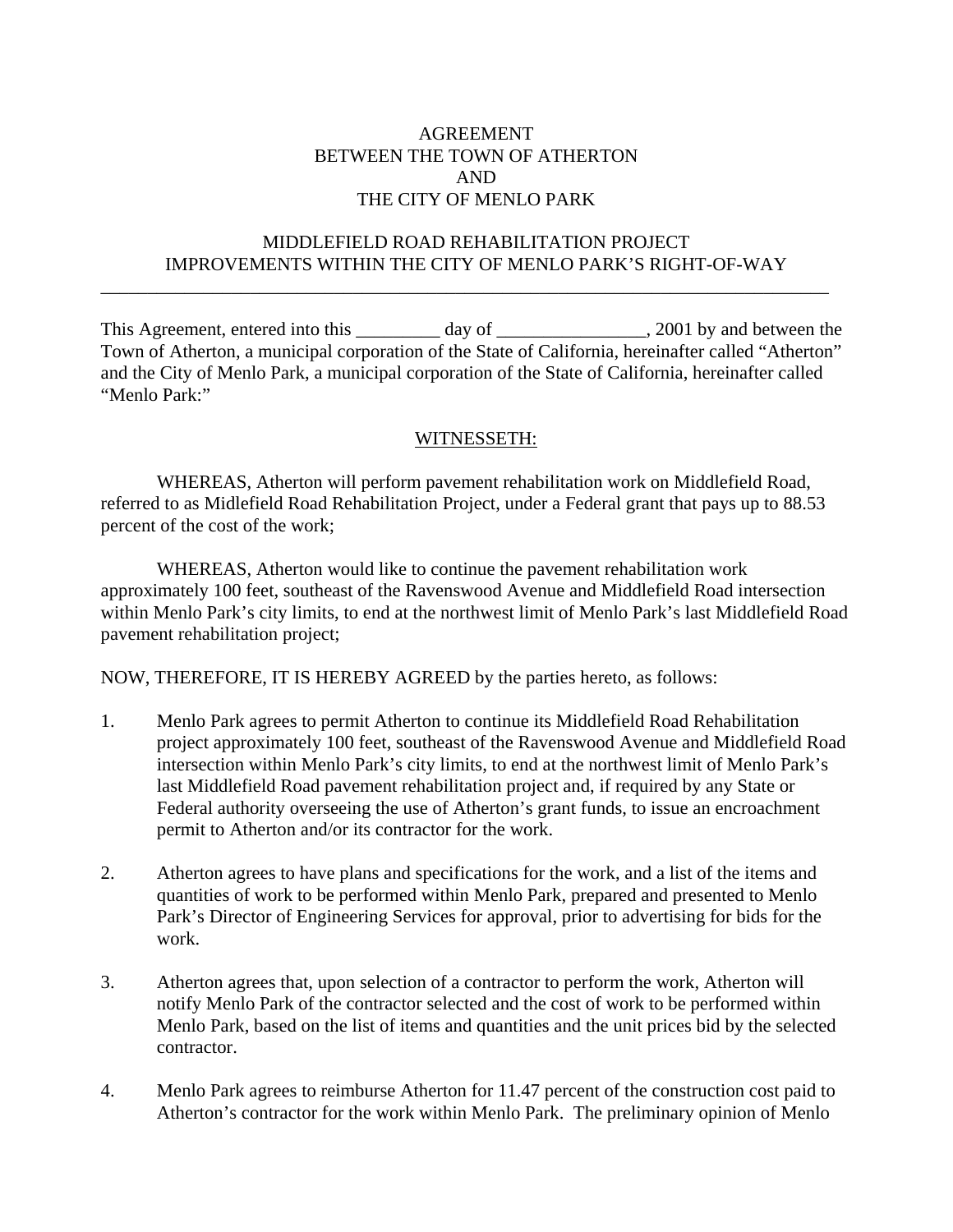Park's probable share of the cost is \$2,500.00. Atherton shall transmit to Menlo Park invoices for 11.47 percent of the cost of work completed in Menlo Park at the same time it makes progress payments for same to its contractor. Menlo Park agrees that it will pay on Atherton's invoices within 30 calendar days of receipt.

- 5. Atherton shall hire qualified consultants to inspect construction of the work within Menlo Park and to carry out testing as required by its State approved Quality Assurance Program. Menlo Park may perform additional inspection and testing, as it desires, however the standards enforced shall be those spelled out in Atherton's plans and specifications, which were previously approved by Menlo Park. Menlo Park may, at its full cost, pay Atherton to have its contractor perform extra work, beyond the scope of work in Atherton's contract, providing performance of such extra work does not negatively effect the progress of the job.
- 6. Maintenance responsibilities for the improvements installed under this agreement shall vest in Atherton or Menlo Park, based upon where they are within the City limits.
- 7. Atherton and Menlo Park shall indemnify each other from all claims, suits, or actions of every name, kind and description, arising out of or relating to the matters covered by this agreement to the extent such claims, suits or actions are due to negligence or willful misconduct of Atherton or Menlo Park or the failure of same to perform obligations required under this agreement. Atherton shall require its contractor to indemnify and name Menlo Park as additional insured in its construction contract.

IN WITNESS WHEREOF, the parties hereto have caused this Agreement to be executed by their duly authorized officers on the day and year first above written.

ATHERTON TOWN OF ATHERTON

 $\rm\,By:\,$ 

James H. Robinson, City Manager

MENLO PARK CITY OF MENLO PARK

By:\_\_\_\_\_\_\_\_\_\_\_\_\_\_\_\_\_\_\_\_\_\_\_\_\_\_\_\_\_\_\_\_\_

David Boesch, City Manager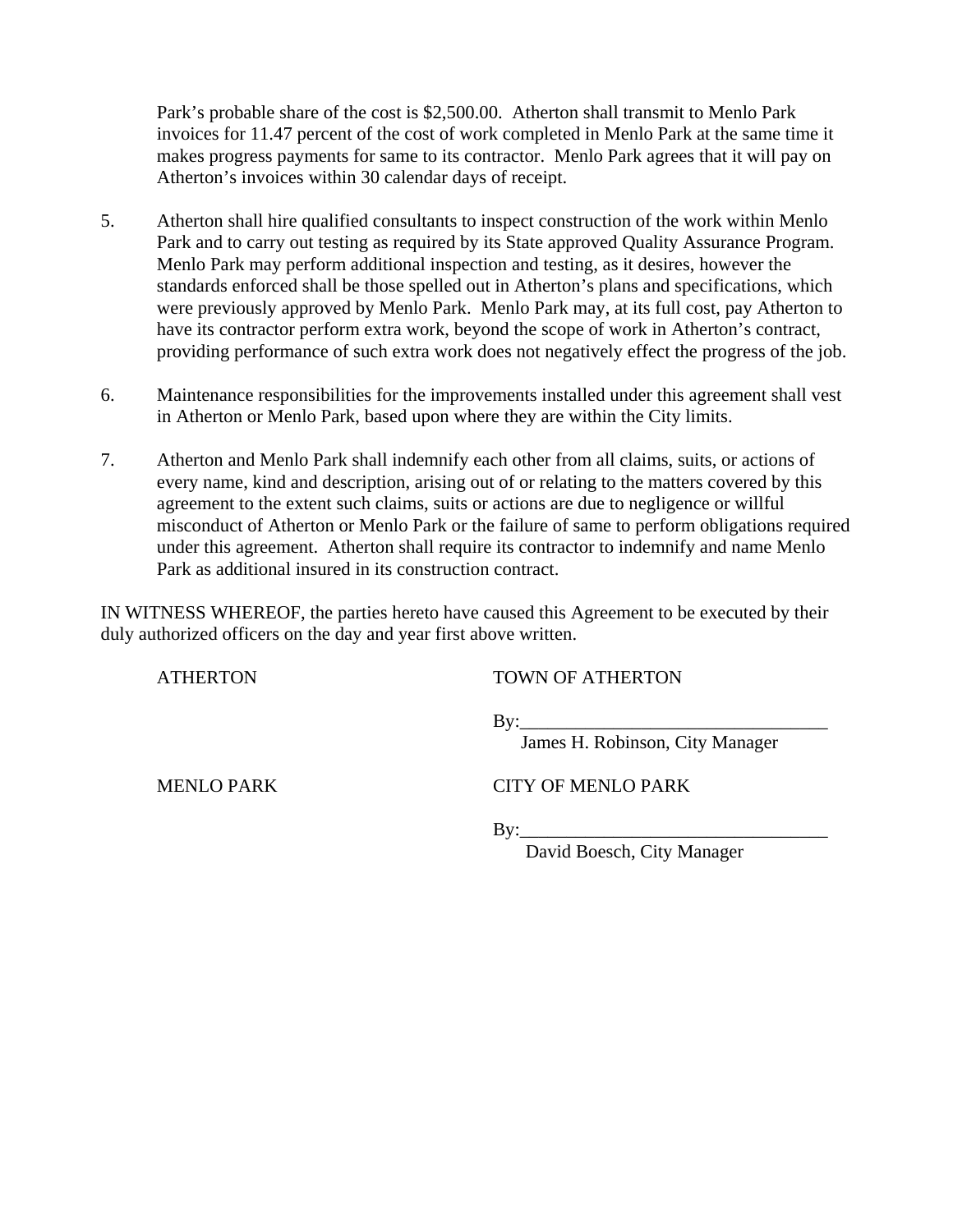**Item No. 12** 



Town of Atherton

# **CITY COUNCIL STAFF REPORT**

**TO: HONORABLE MAYOR AND CITY COUNCIL MIKE HOOD, ACTING CITY MANAGER** 

**FROM: ROBERT BRENNAN, CHIEF OF POLICE CLIFF TEMPS, PUBLIC WORKS DIRECTOR** 

**DATE: JULY 18, 2001** 

**SUBJECT: DECLARATION OF SURPLUS POLICE AND PUBLIC WORKS VEHICLES AND MISCELLANEOUS COMPUTER PARTS** 

### **RECOMMENDATION:**

Declare specific Town property as surplus and authorize the Acting City Manager, or his designee, to dispose of identified property.

### **INTRODUCTION:**

Periodically, the Town disposes of Town-owned property that has surpassed its useful life. The Council is being requested at this time to declare the items described in Exhibit A as surplus.

### **ANALYSIS:**

The disposal of surplus property is a routine procedure that all municipalities routinely conduct. Typically, the Town utilizes the services of an auctioneer who picks up and auctions the property. The Town pays the auctioneer 10% on vehicles from the proceeds of the sales.

**CONCLUSION:**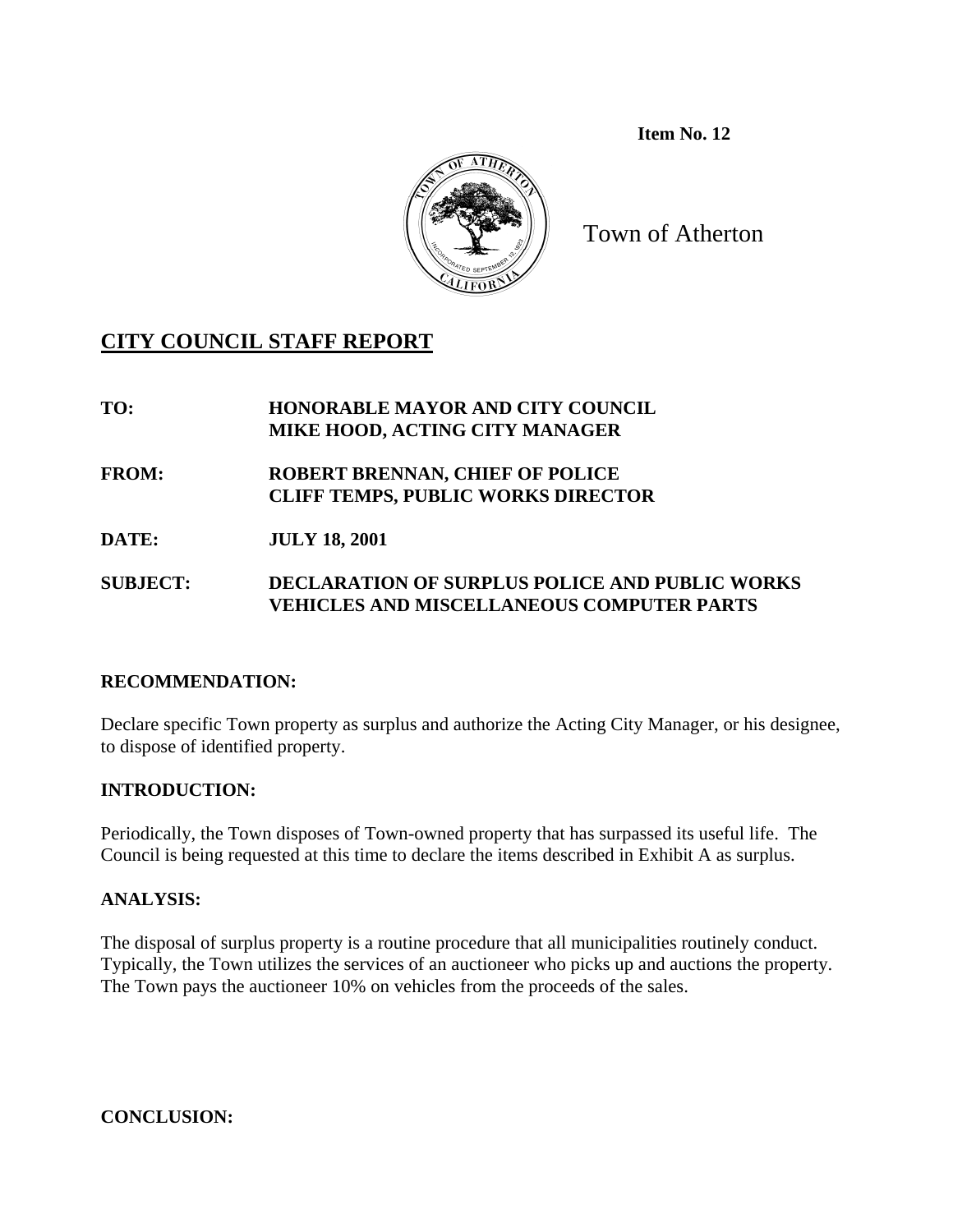The approval of this request will facilitate the disposal of surplus property, and allow the Acting City Manager to contract with an auctioneer. The proceeds of the sale will be deposited into the Town's General Fund. Any unsold item from the auction will be donated to other municipalities or non-profit organization.

### **FISCAL IMPACT:**

No adverse fiscal impact from the sale of surplus equipment. The Town's General Fund will be augmented from auction proceeds.

\_\_\_\_\_\_\_\_\_\_\_\_\_\_\_\_\_\_\_\_\_\_\_\_\_\_\_\_ \_\_\_\_\_\_\_\_\_\_\_\_\_\_\_\_\_\_\_\_\_\_\_\_\_\_\_

Prepared by: Approved:

Robert Brennan Mike Hood

Chief of Police Acting City Manager

Cliff Temps Public Works Director

\_\_\_\_\_\_\_\_\_\_\_\_\_\_\_\_\_\_\_\_\_\_\_\_\_\_\_\_\_

Attachments: Exhibit A

### **EXHIBIT "A"**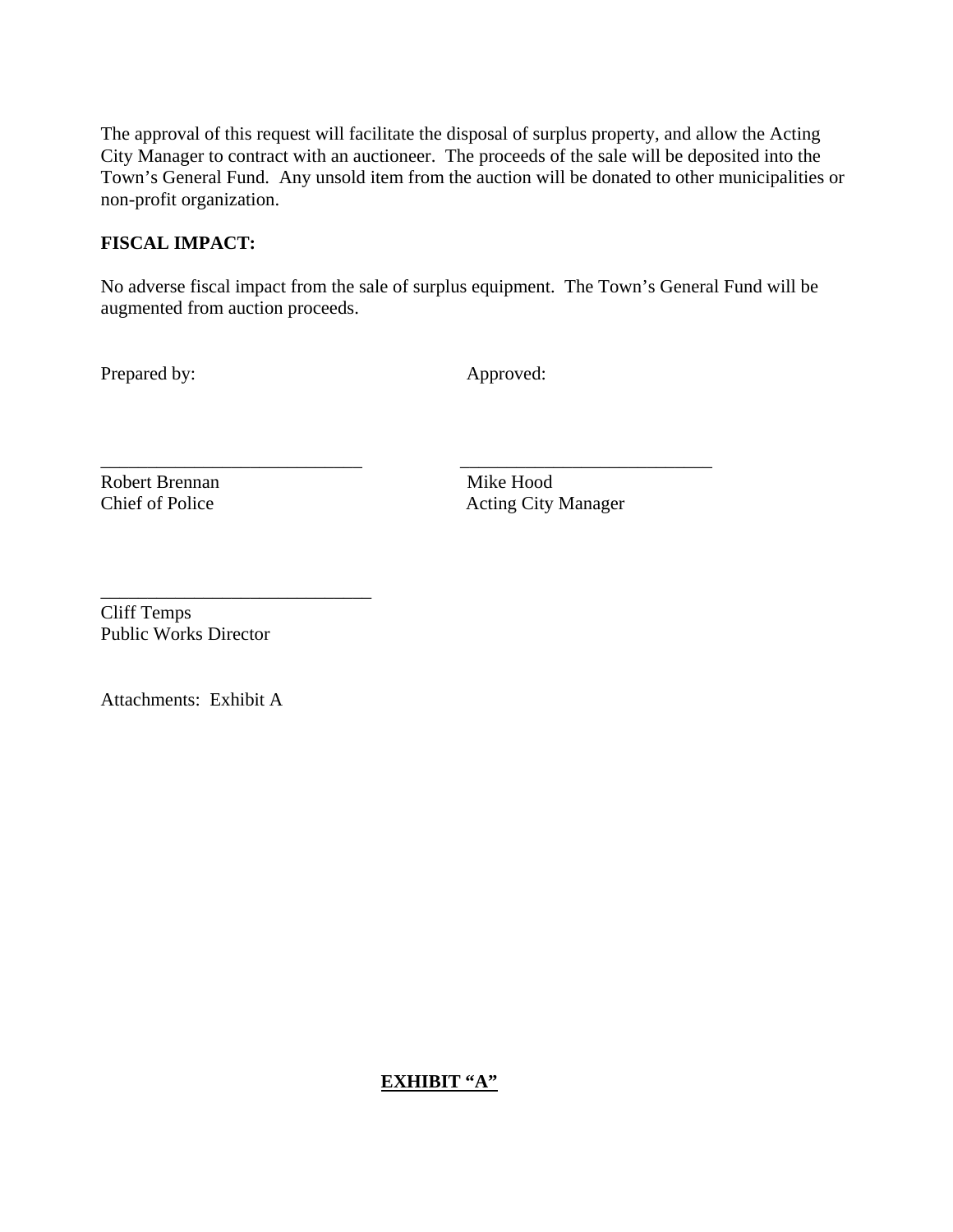### **POLICE VEHICLES**

- 1. 1990 Ford LTD Crown Victoria FACP72MFX101665 3WRL571 85,161 miles
- 2. 1995 Ford Crown Victoria 1FALP71WXTX118346 E030498 100,981 miles (Old Sergeants car)
- 3. 1989 Kawasaki motorcycle JKAKZCP26KB506456 E04K84 27,600 miles (used for training)
- 4. 1997 Kawasaki motorcycle JKAKZCP21VB515604 E76K40 (Motorcycle used for parts only)
- 5. 1997 Ford Crown Victoria 2FALP71W3VX201412 E1006624 96,836 miles (back up K-9)

### PUBLIC WORKS VEHICLES

- 1. 1987 Ford Pickup 1FTCR10A8JUB04747 090632 (used by Arborist)
- 2. 1985 Dodge RAM Pickup 1B7JD24T8FS543392 471552

### MISCELLANEOUS COMPUTER PARTS

Early 1980's IBM System 36 computer, miscellaneous keyboards and monitors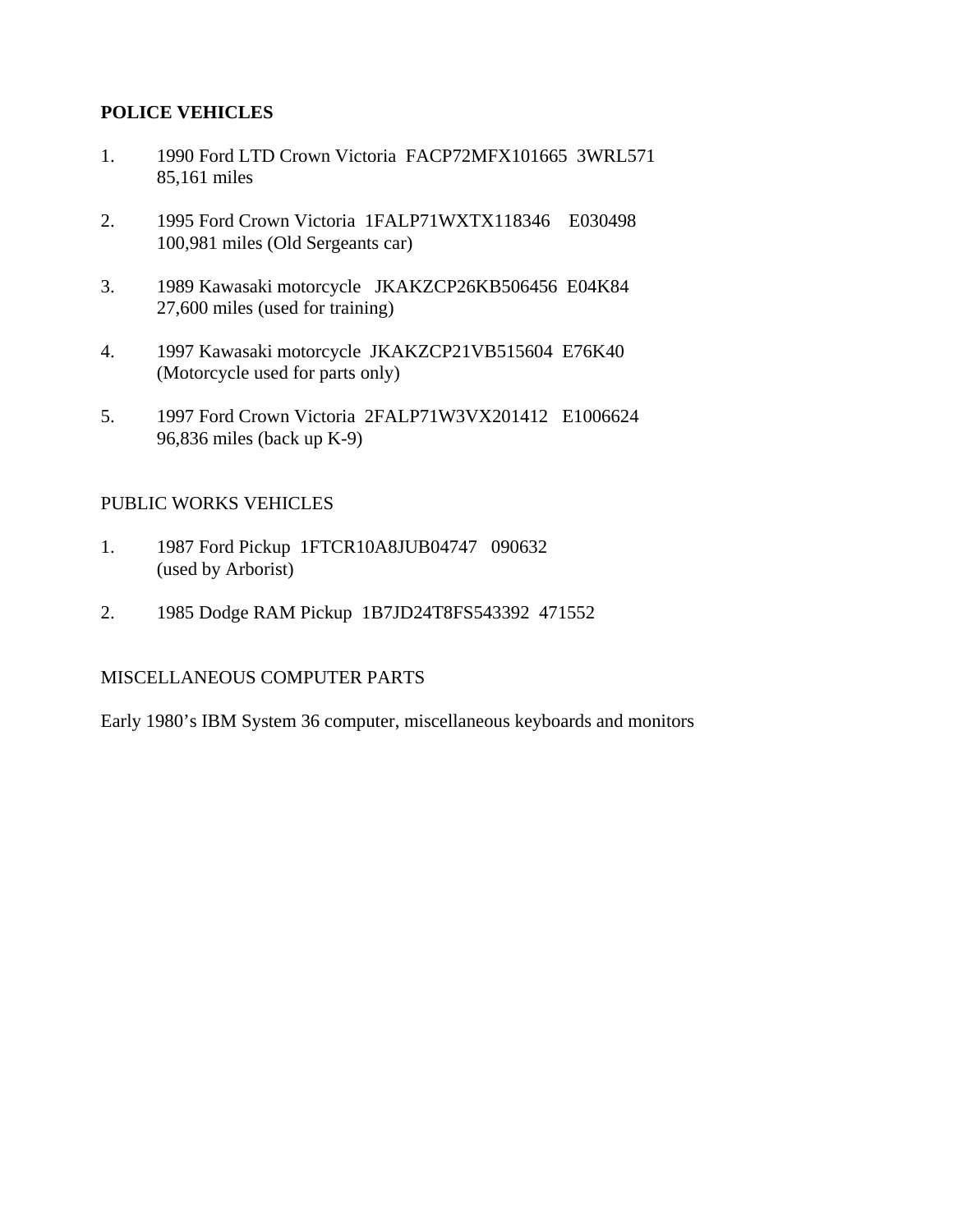**Item No. 13** 



Town of Atherton

# **CITY COUNCIL STAFF REPORT**

| TO:             | <b>HONORABLE MAYOR AND CITY COUNCIL</b><br>MIKE HOOD, ACTING CITY MANAGER |
|-----------------|---------------------------------------------------------------------------|
| <b>FROM:</b>    | <b>ROBERT BRENNAN, CHIEF OF POLICE</b>                                    |
| <b>DATE:</b>    | FOR THE MEETING OF JULY 18, 2001                                          |
| <b>SUBJECT:</b> | PURCHASE OF ONE POLICE VEHICLE                                            |

### **RECOMMENDATION:**

Approve the purchase of one patrol vehicle from Town Ford in Redwood City for \$22,680.00.

### **INTRODUCTION:**

The Police Department budgeted for new police vehicles to replace old vehicles that have reached the end of their serviceable life. The Council is requested to approve the purchase of one patrol car as approved in the 2001/2002 budget.

## **ANALYSIS:**

The Town of Atherton has a unique opportunity to purchase a new patrol car from Town Ford at a discounted price. A 2000 model year Ford police equipped vehicle, that cannot be sold on the open market, was damaged in the parking lot at Town Ford. It has been repaired, painted, and is available for immediate delivery. The general manager contacted the Atherton Police Department and presented a very attractive offer of \$22,680.00 for us to take delivery of this vehicle, which includes an extended warranty. We have inspected the vehicle and have found it to be serviceable. The two year 2000 models we purchased last year cost us in excess of \$24,000 each. It is requested that the Council recognize Town Ford as the sole source vendor for this particular vehicle.

**CONCLUSION:**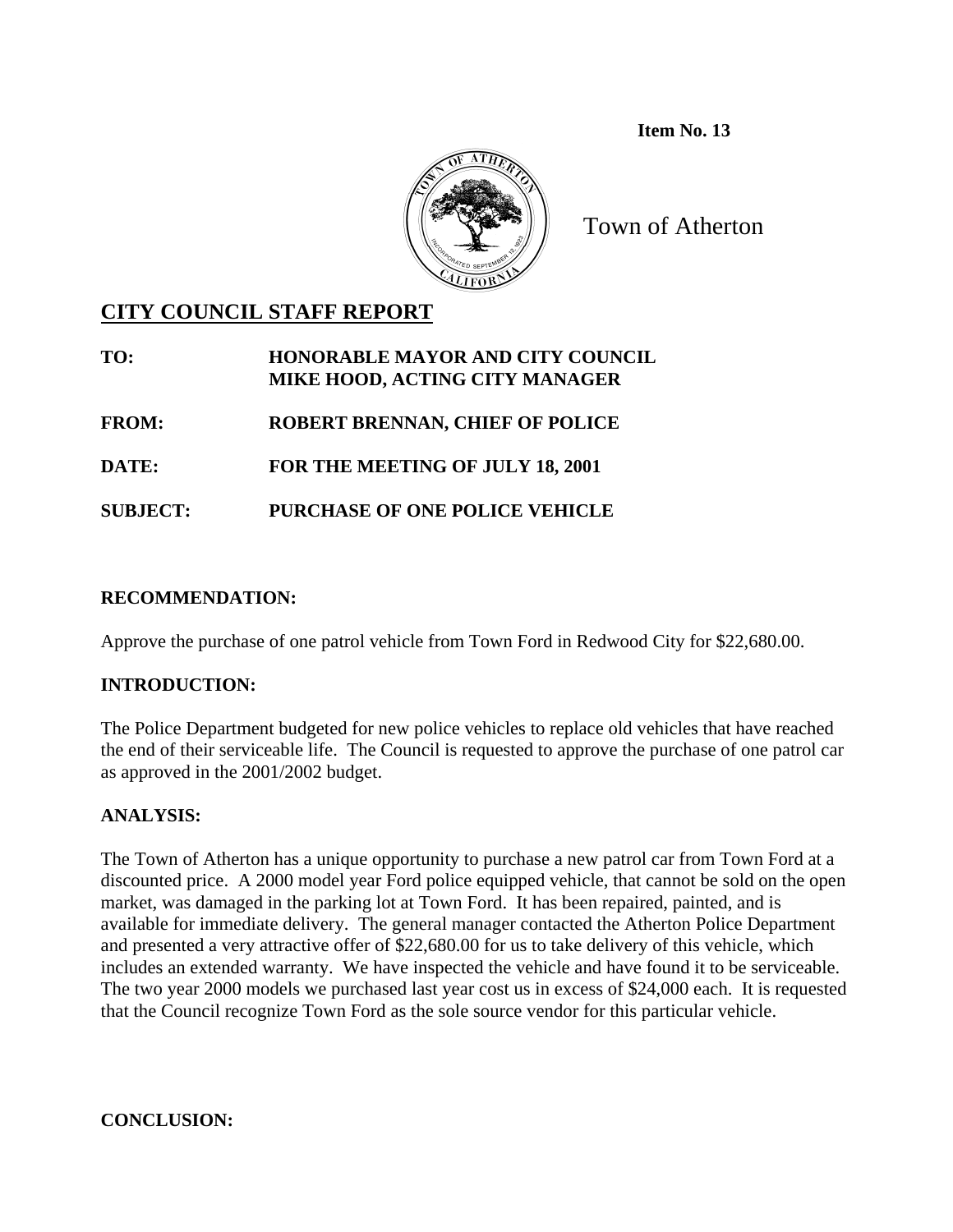Approval of the purchase of the year 2000 Crown Victoria police vehicle from Town Ford via this unique opportunity will add a fully functional patrol vehicle to our fleet at a discounted price.

### **FISCAL IMPACT:**

The purchase of the year 2000 Crown Victoria, a budgeted 2001-2002 item, will result in an expenditure of \$22,680.00.

Prepared by: Approved:

\_\_\_\_\_\_\_\_\_\_\_\_\_\_\_\_\_\_\_\_\_\_\_\_\_\_\_\_ \_\_\_\_\_\_\_\_\_\_\_\_\_\_\_\_\_\_\_\_\_\_\_\_\_\_\_ Robert Brennan Mike Hood

Chief of Police Acting City Manager

Attachments: Exhibit A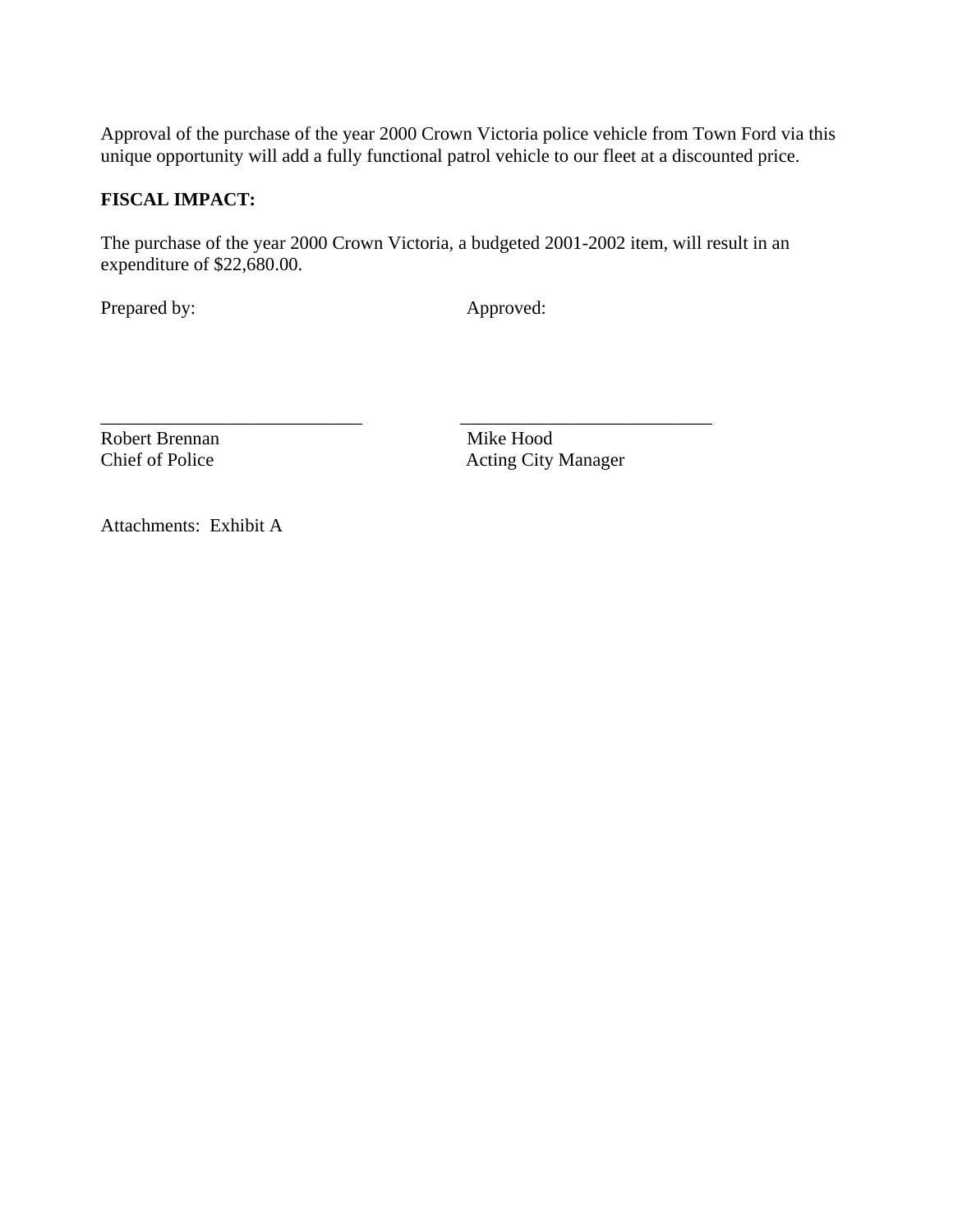**Item No. 14**



# **Town of Atherton**

# **CITY COUNCIL STAFF REPORT**

**TO: HONORABLE MAYOR AND CITY COUNCIL** 

**FROM: MICHAEL HOOD, BUILDING OFFICIAL** 

**DATE: FOR THE MEETING OF JULY 18, 2001** 

### **SUBJECT: APPROVAL OF CAPITAL IMPROVEMENT PROJECT TO INSTALL CEILING TILE IN THE CARRIAGE HOUSE IN HOLBROOK-PALMER PARK**

### **RECOMMENDATION:**

- 1. The City Council approve a capital improvement project to install ceiling tile in the carriage house in Holbrook-Palmer Park, and,
- 2. authorize the City Manager to award the contract to the lowest responsible bidder.

### **INTRODUCTION:**

 The Atherton Dames wish to have acoustical, sound absorbing, ceiling tile installed in the Carriage House in Holbrook- Palmer Park. The project has been reviewed by the Building Official and the Park and Recreation Commission. The project should be a substantial improvement to the Carriage House and make the facility more marketable while preserving the structure's historic character.

### **ANALYSIS:**

Specifications for the project have been prepared and advertised. Bid opening has been scheduled for July 20, 2001. Since this is a small capital project, and since there is no August City Council meeting scheduled, the City Manager may award the contract and eliminate a two month delay in installation.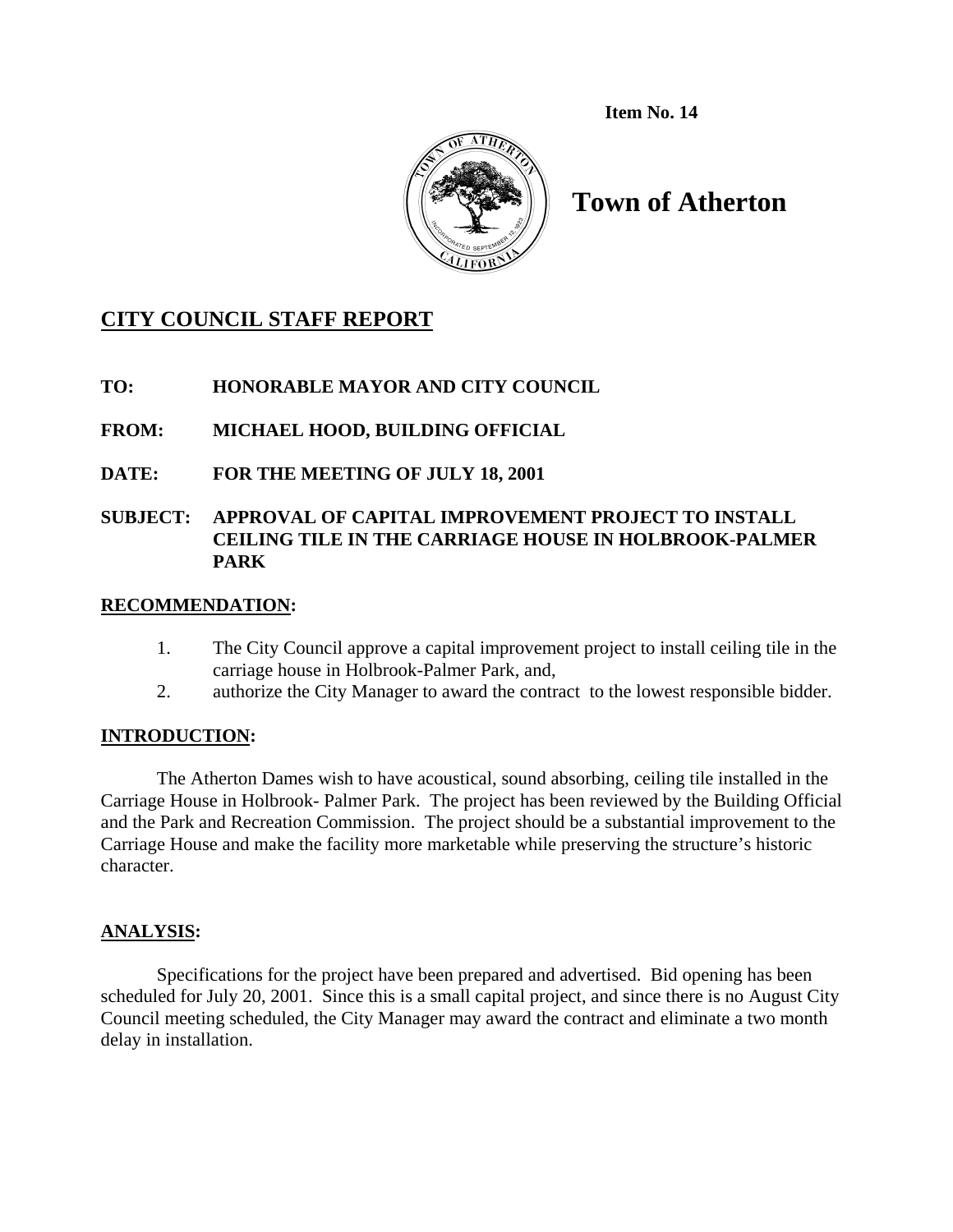### **FISCAL IMPACT:**

 This project is estimated to cost approximately \$20,000. Reimbursement for this project is being provided by the Atherton Dames.

*/S/Michael A. Hood* Michael A. Hood, Building Official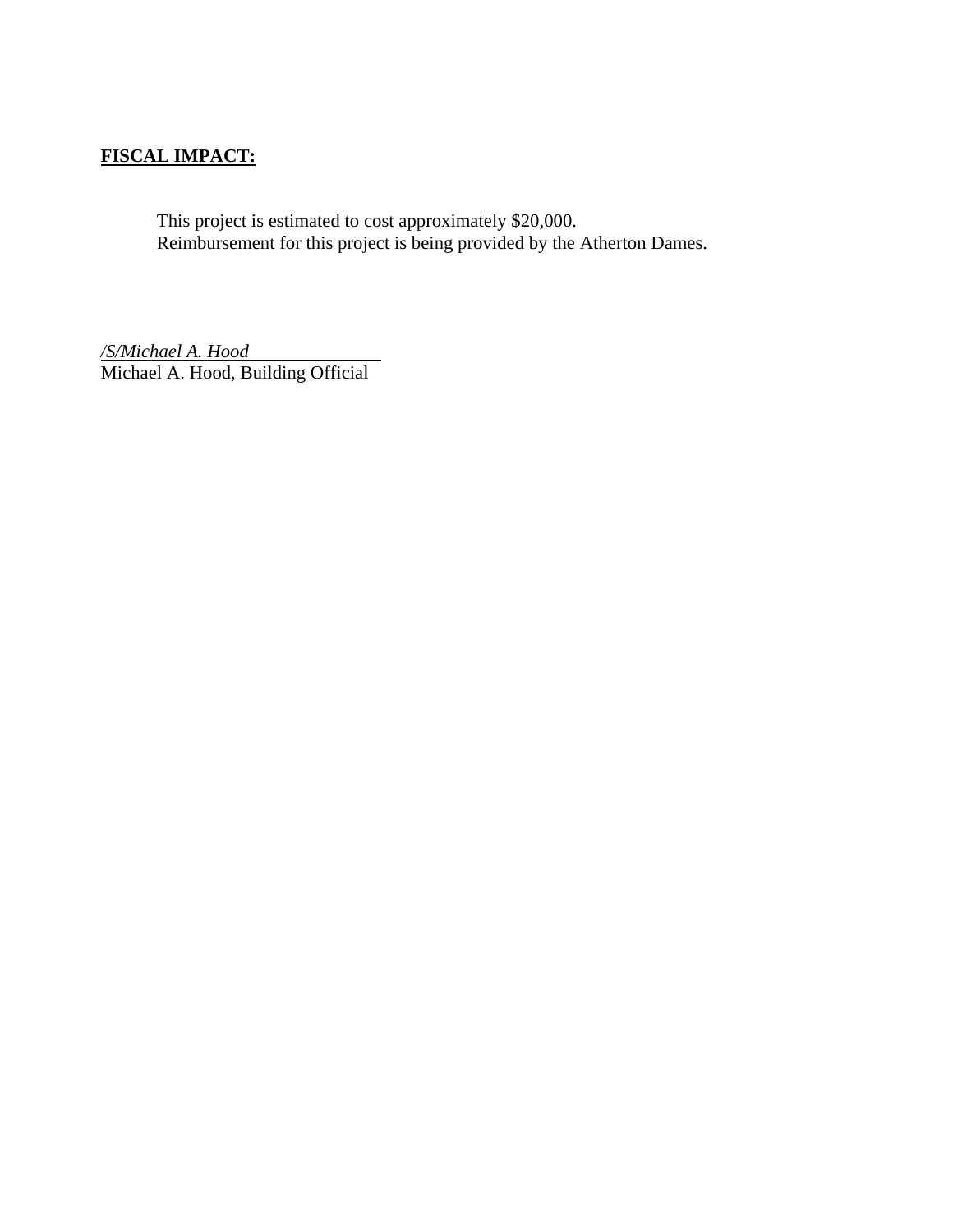**Item No. 15** 



# **Town of Atherton**

# **CITY COUNCIL STAFF REPORT**

### **TO: HONORABLE MAYOR AND CITY COUNCIL**

**FROM: BILL YEOMANS, INTERIM FINANCE DIRECTOR** 

**DATE: FOR THE MEETING OF JULY 18, 2001** 

**SUBJECT: RESOLUTION TO LEVY SPECIAL PARCEL TAX** 

### **RECOMMENDATION:**

Conduct the public hearing as required. Adopt Resolution 01-\_\_\_ establishing a Special Tax for Municipal Services for the Fiscal Year 2001-02.

### **INTRODUCTION:**

With the voter approval of the special parcel tax on June 5, 2001, and the City Council adoption of the FY 2001-02 Budget at your meeting of June 27, the City Council may now consider levying the tax.

### **ANALYSIS:**

If the Council adopts this resolution, the tax will be collected for the Town of Atherton by San Mateo County as part of the regular property tax bill due in December 2001 and April 2002. The taxes for each parcel are listed on Exhibit A of the resolution.

### **FISCAL IMPACT:**

The tax will raise approximately \$1,600,000 in Fiscal Year 2001-2002.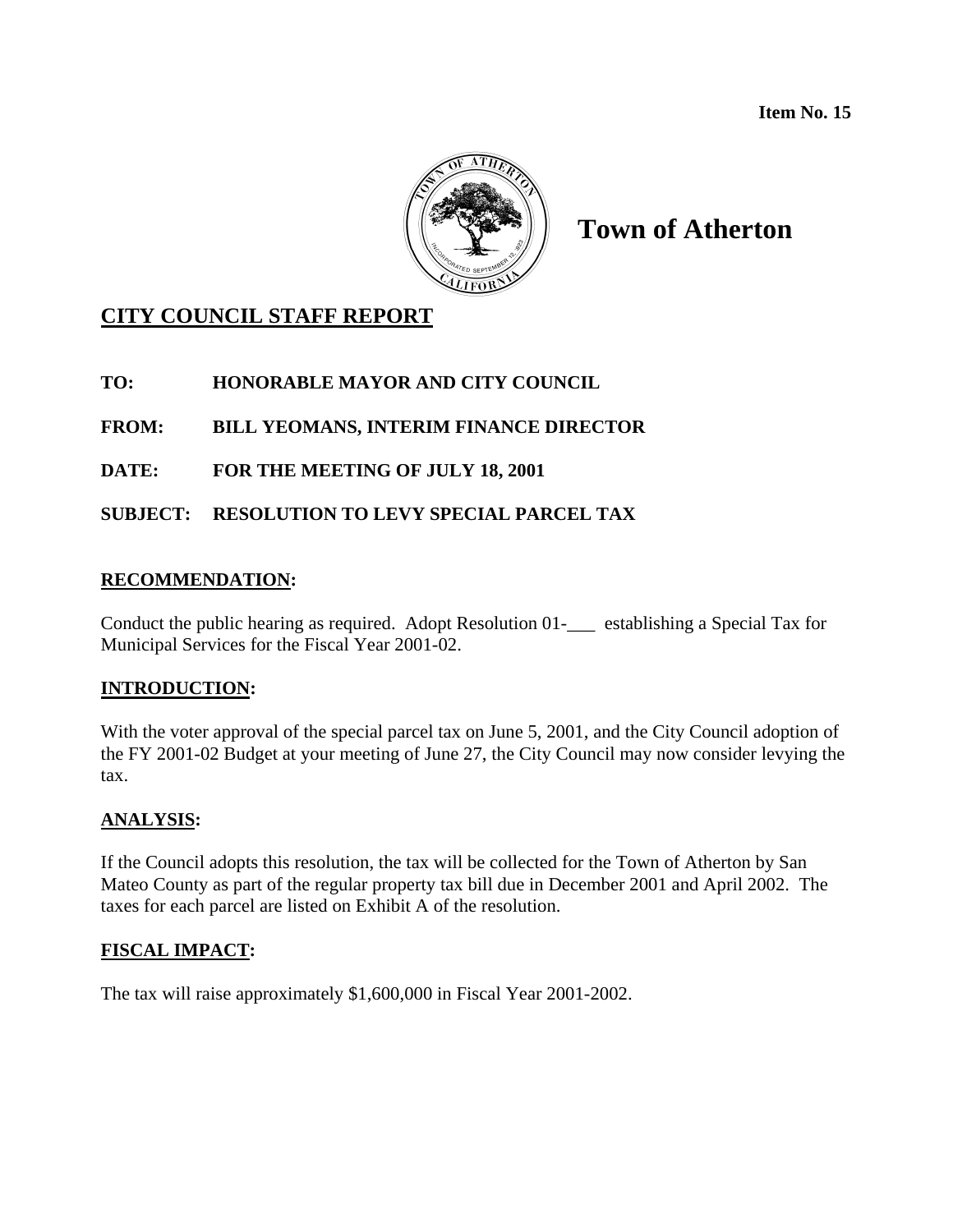Prepared by: Approved by:

\_\_\_\_\_\_\_\_\_\_\_\_\_\_\_\_\_\_\_\_\_\_\_\_ \_\_\_\_\_\_\_\_\_\_\_\_\_\_\_\_\_\_\_\_\_\_\_\_\_

Bill Yeomans, Interim Finance Director Michael Hood, Acting City Manager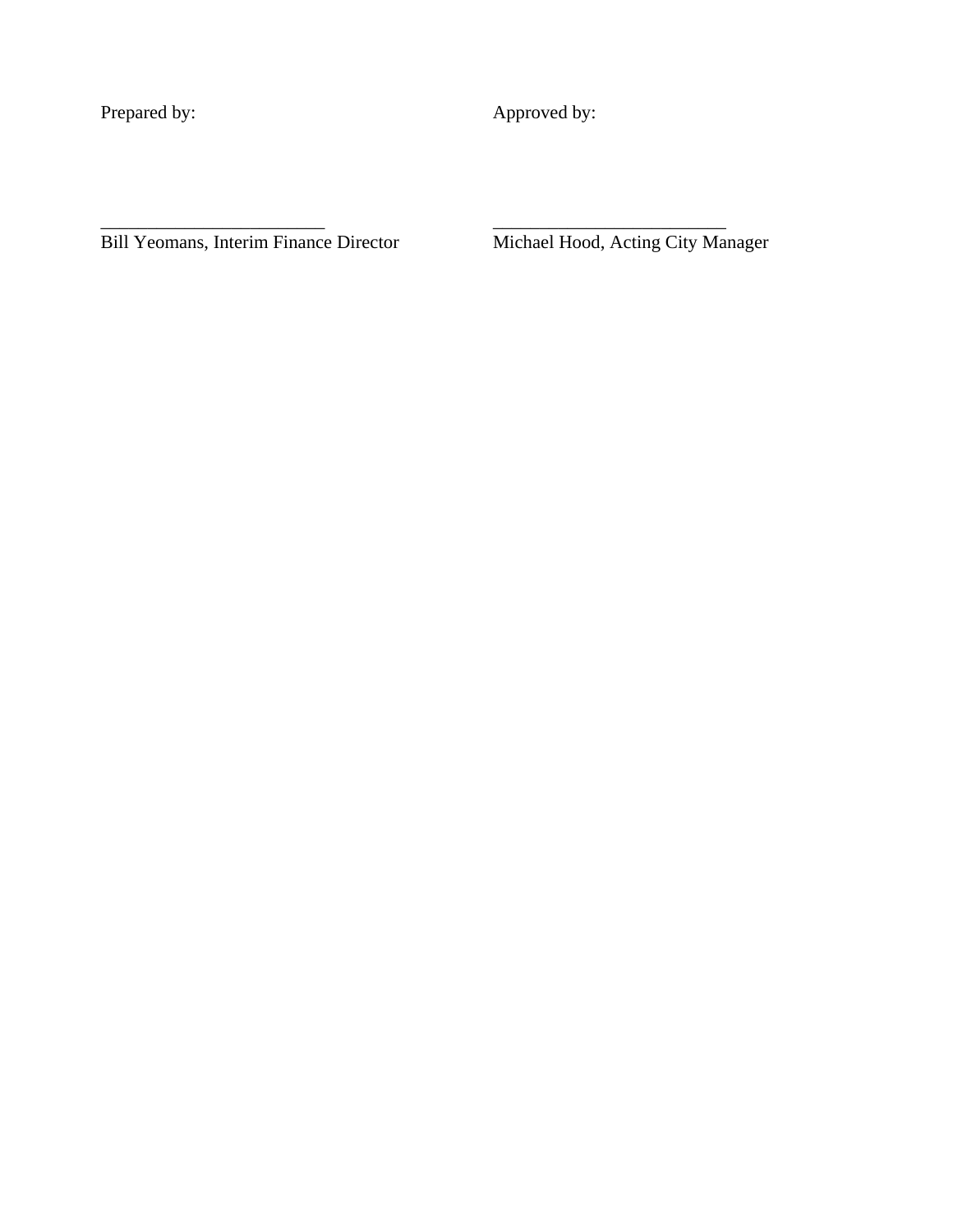#### **RESOLUTION 01-\_\_\_**

#### **A RESOLUTION OF THE TOWN OF ATHERTON ESTABLISHING A SPECIAL TAX FOR MUNICIPAL SERVICES FOR THE FISCAL YEAR 2001-2002**

 **WHEREAS,** there is Ordinance No. 520 of the Town of Atherton authorizing the City Council to establish a Special Tax Levy on all properties with the Town of Atherton; and

**WHEREAS,** such Special Tax must be utilized to finance the cost of municipal services during the year as authorized; and

**WHEREAS,** such Special Tax was approved by at least two-thirds of the voters voting in the June 5, 2001, Special Tax Election, at which time Ordinance No. 520 was presented to the electorate; and

**WHEREAS,** the City Council has held all public hearings, and made deliberations and findings of fact, as required by Ordinance 520.

**NOW, THEREFORE, BE IT RESOLVED** that the City Council of the Town of Atherton hereby levies a Special Tax for municipal services in accordance with the tax rates attached and shown as Exhibit  $``A"$ 

**BE IT FURTHER RESOLVED** that such tax shall be collected by the Tax Collector of the County of San Mateo in accordance with standard procedures and agreement between the Town of Atherton and the County of San Mateo, providing for such collection.

\* \* \* \* \* \* \* \* \* \* \*

 *\_\_\_\_\_\_\_\_\_\_\_\_\_\_\_\_\_\_\_\_\_\_*

*I hereby certify that the foregoing Resolution was duly and regularly passed and adopted by the City Council of the Town of Atherton at a regular meeting thereof held on the \_\_\_\_ day of \_\_\_\_\_\_, 2001 by the following vote:* 

*AYES: COUNCILMEMBERS: NOES: COUNCILMEMBERS: ABSENT: COUNCILMEMBERS ABSTAIN: COUNCILMEMBERS:* 

> Dianne M. Fisher, Mayor TOWN OF ATHERTON

ATTEST:

Sharon Barker City Clerk

\_\_\_\_\_\_\_\_\_\_\_\_\_\_\_\_\_\_\_\_\_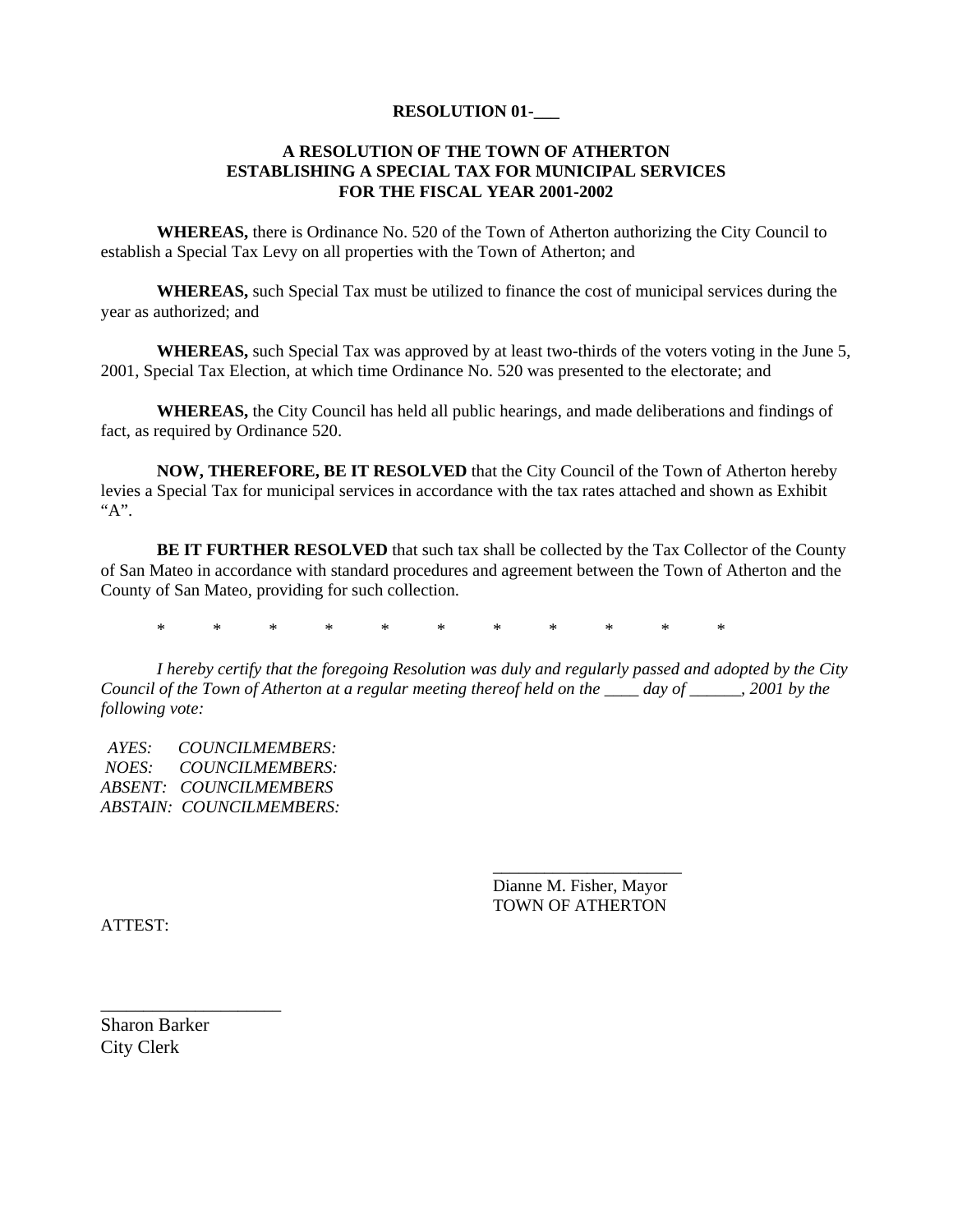#### **EXHIBIT "A"**

#### **2001-2002 SPECIAL TAX RATE FOR MUNICIPAL SERVICES**

 Within the 2001-2002 annual budget is a revenue estimate of \$1,600,000 to be derived from the Special Municipal Tax as authorized by Ordinance 487 of the Town of Atherton.

 This amount will be raised by the levy of the following tax rates for each of the categories listed below:

|     | <b>Category</b>                                                                                               | Rate   |
|-----|---------------------------------------------------------------------------------------------------------------|--------|
| 1.  | For each dwelling on parcel with an area of less than<br>$1/4$ acre.                                          | \$450  |
| 2.  | For each unimproved parcel with an area of less than<br>$1/4$ acre.                                           | 225    |
| 3.  | For each dwelling on parcel with an area of 1/4 acre<br>but less than 1/2 acre.                               | 570    |
| 4.  | For each unimproved parcel with an area of 1/4 acre<br>but less than 1/2 acre.                                | 285    |
| 5.  | For a dwelling on parcel with an area of $1/2$ acre but<br>less than 2 acres.                                 | 750    |
| 6.  | For each unimproved parcel with an area of 1/2 acre but<br>less than 2 acres.                                 | 375    |
| 7.  | For each dwelling on parcel with an area of 2 acres or more.                                                  | 960    |
| 8.  | For each unimproved parcel with an area of 2 acres or more.                                                   | 480    |
| 9.  | For each private club.                                                                                        | 10,000 |
| 10. | For each parcel available for tax owned by a utility<br>which serves Atherton area.                           | 450    |
| 11. | For each parcel available for tax owned by a utility<br>which does not directly serve the Atherton community. | 750    |

 The records of the San Mateo County Assessor, as of each year, shall determine whether or not any particular lot is unimproved for purposes of this ordinance.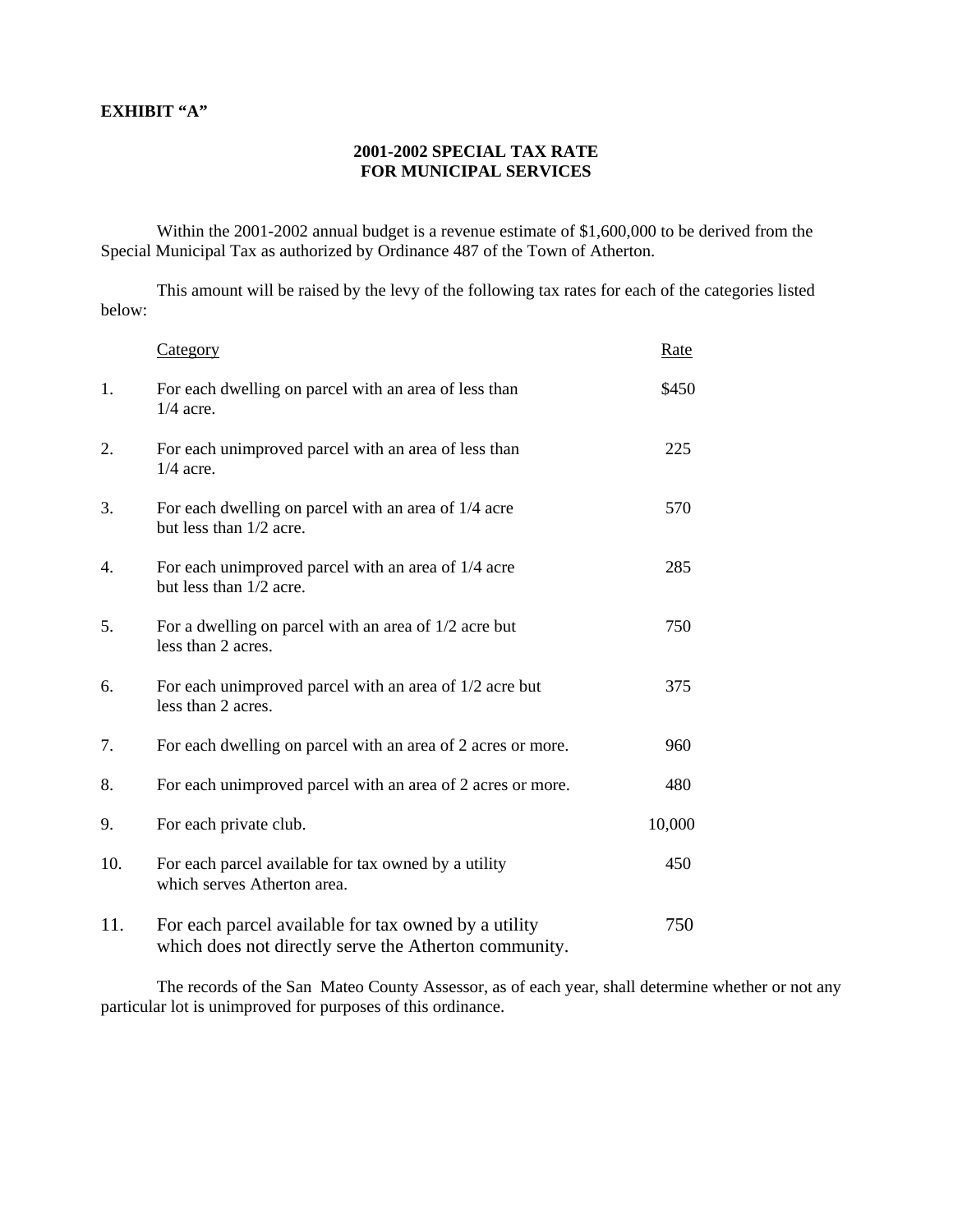

# **Town of Atherton**

## **CITY COUNCIL STAFF REPORT**

**TO: HONORABLE MAYOR AND CITY COUNCIL** 

**FROM: NEAL J. MARTIN, CITY PLANNER** 

**DATE: FOR THE CITY COUNCIL MEETING OF JULY 18, 2001** 

### **SUBJECT: BASEMENT ORDINANCE REVISIONS**

### **RECOMMENDATION:**

Staff recommends that the City Council conduct the public hearing and introduce the attached Ordinance placing limitations on the construction of basements based on the following findings for the reasons outlined in this staff report:

1. The Ordinance is necessary to achieve the objectives of the Zoning Plan and the General Plan. *Basis for finding: The Municipal Code and General Plan policies require the preservation of landscaping and heritage trees, specifically in the tree preservation area. Limiting basements to the footprint of the building will help preserve trees and other landscaping in the tree preservation area.*

### **INTRODUCTION:**

At the February 7, 2001 General Plan Committee Meeting, the topic of limiting basement areas in order to conserve sufficient area for tree planting and tree preservation was discussed. The Committee directed staff to prepare an Ordinance that would limit basements so that they not extend outside the footprint of the main building or accessory structure. The Planning Commission at their April 25, 2001 meeting reviewed the proposed Ordinance and voted to recommend that the City Council adopt the Ordinance as proposed. The City Council, at their May 16, 2001 meeting, reviewed the proposed Ordinance and an Ordinance imposing a Moratorium on basements constructed outside of the footprint of the main building. At that meeting, the City Council approved the Ordinance imposing a Moratorium and referred the permanent Ordinance back to the General Plan Committee and Planning Commission. The General Plan Committee made further recommendations at its June 7, 2001 meeting and the Planning Commission considered and approved those recommendations at it June 27, 2001 meeting.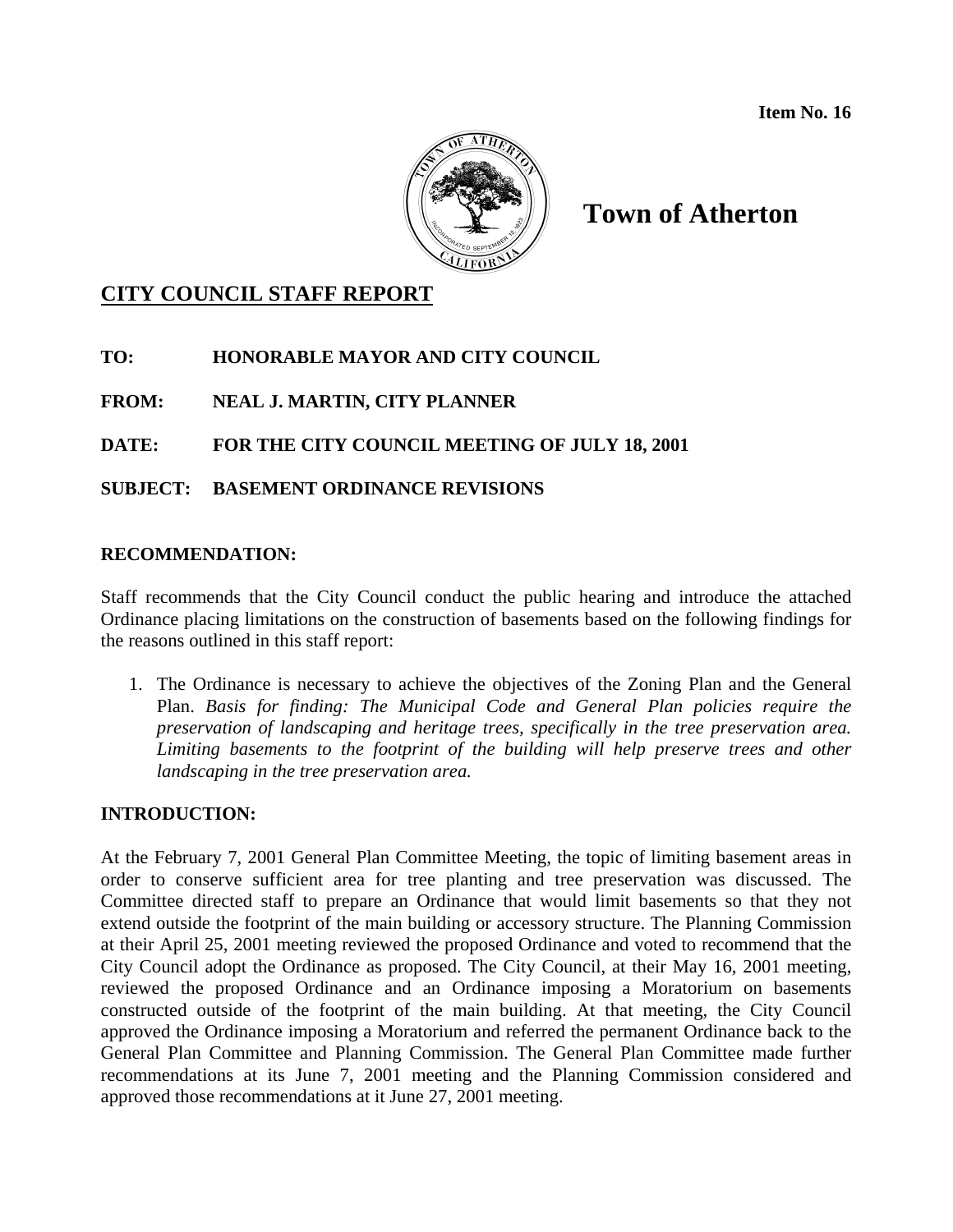### **ANALYSIS:**

The Ordinance imposing a Moratorium took effect immediately (May 16, 2001) and is effective for 45 days. The Council extended the moratorium an additional 10 months at their June 20, 2001 meeting. The Moratorium limits the construction of a basement to within the footprint of the main building. Passing the moratorium gave the General Plan Committee, Planning Commission, and City Council time to study the issue further prior to the adoption of a permanent Ordinance.

The Atherton Municipal Code is currently interpreted to allow the construction of basements within five feet of any property line. Staff has noticed recent interest among builders to maximize basement areas.

The General Plan Committee and Planning Commission previously recommended the following additional language to section 17.36.190;

 "Basements shall not extend outside the footprint of the main building or accessory structure with the exception of areas for stairway and drive way access and light wells. No basement retaining wall or impervious surface shall be located within 10' of the property line."

In reviewing the proposed Ordinance amendment, The City Council raised the following issues:

- Concern with the allowed size of light wells (could extend to within 10' of the property line).
- Should there be a distance requirement from existing heritage trees to the basement or light well (at least 10' from any heritage tree to protect from root damage).
- Why is there a limit to impervious surface within 10' of the property line? Was this intended to limit driveways and walkways, etc?

The General Plan Committee, at their June 7, 2001 meeting discussed the above listed items and reviewed various options to basement construction. The Committee concurred that basements should be limited to the footprint of the main building and accessory structures and that light wells be limited to the main buildable area. The Committee also concurred that the intent was not to limit impervious surfaces to within 10' of the property line, but to limit retaining walls for driveways to 10' of the property line. The Committee felt that these limitations to basement areas and retaining walls for driveways would leave sufficient area for landscape retention in the tree preservation area as well as sufficient area for the planting of new landscape screening.

The General Plan Committee recommended the following wording for the permanent basement Ordinance:

 "Basements shall not extend outside the footprint of the main building or accessory structure, with the exception of areas for stairways and light wells which shall be limited to the main buildable area. No basement retaining wall or retaining walls for driveways shall be located within 10' of the property line."

The Planning Commission, at its June 27, 2001 meeting recommended City Council adoption of the above wording, except they recommended deletion of the words "basement retaining wall or" as being not necessary.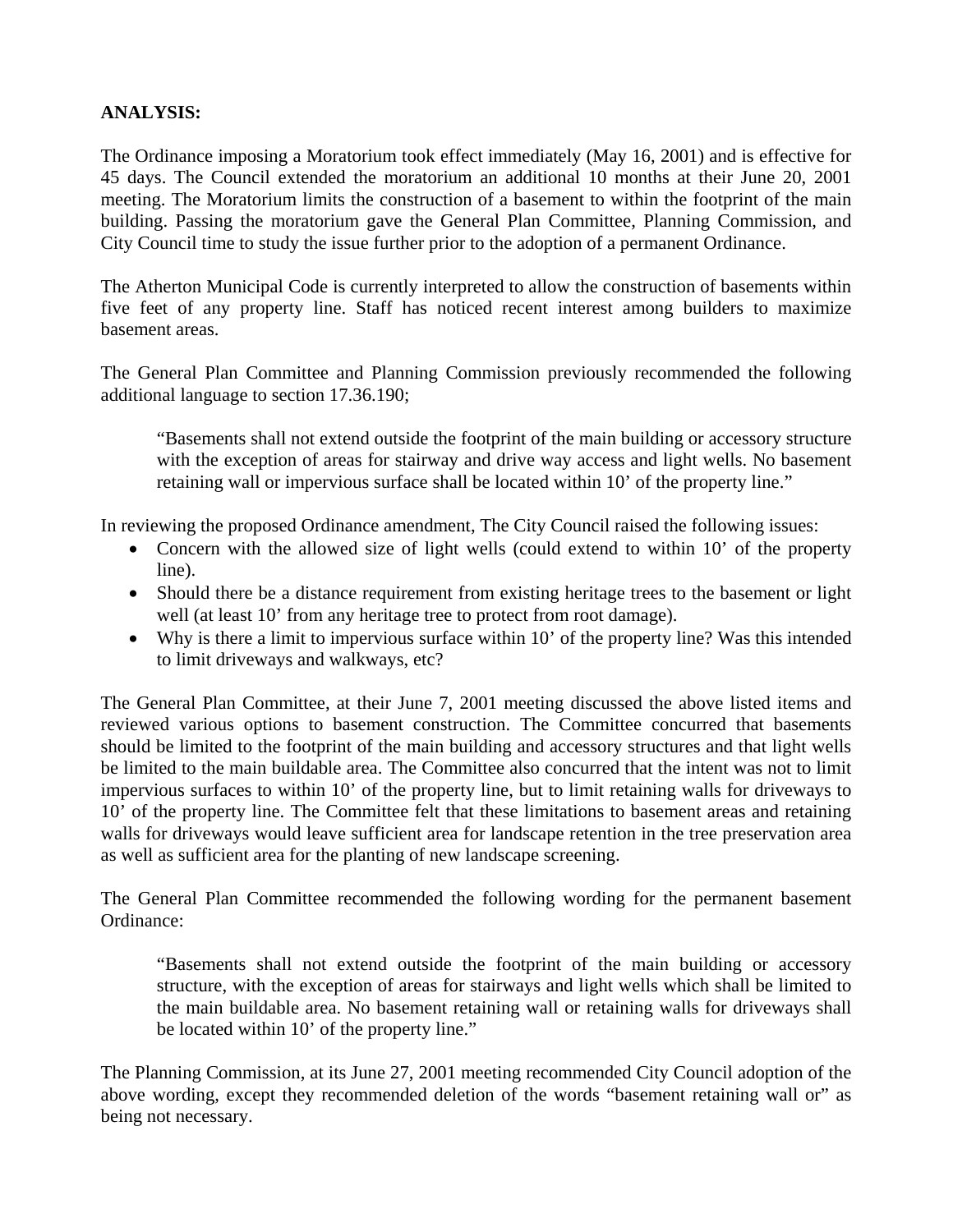### **CONCLUSION:**

It is Planning staff's professional opinion that the proposed Ordinance would not be contrary to the purpose and intent of the General Plan and Zoning Code.

### **ALTERNATIVES:**

The Planning Commission could modify the Ordinance.

### **FISCAL IMPACT:**

Costs of preparing the Ordinance are paid for by the Town of Atherton.

#### **ENVIRONMENTAL IMPACT:**

The proposed Ordinance Amendment is categorically exempt from the California Environmental Quality Act (CEQA) pursuant to Section 15305, Minor Alterations in Land Use Limitations of the CEQA guidelines.

#### **FORMAL MOTION:**

I move that the City Council introduce the Ordinance entitled "An Ordinance of the City Council of the Town of Atherton Amending the Atherton Municipal Code Placing Limits on Basements within the Town of Atherton" and waive further reading thereof, based on the findings and for the reasons incorporated in the staff report.

Neal J. Martin, City Planner

\_\_\_\_\_\_\_\_\_\_\_\_\_\_\_\_\_\_\_\_\_\_\_\_\_\_\_\_

Attachments:

- 1. Draft Ordinance
- 2. General Plan Committee June 7, 2001 draft meeting minutes
- 3. Planning Commission June 27, 2001 meeting minutes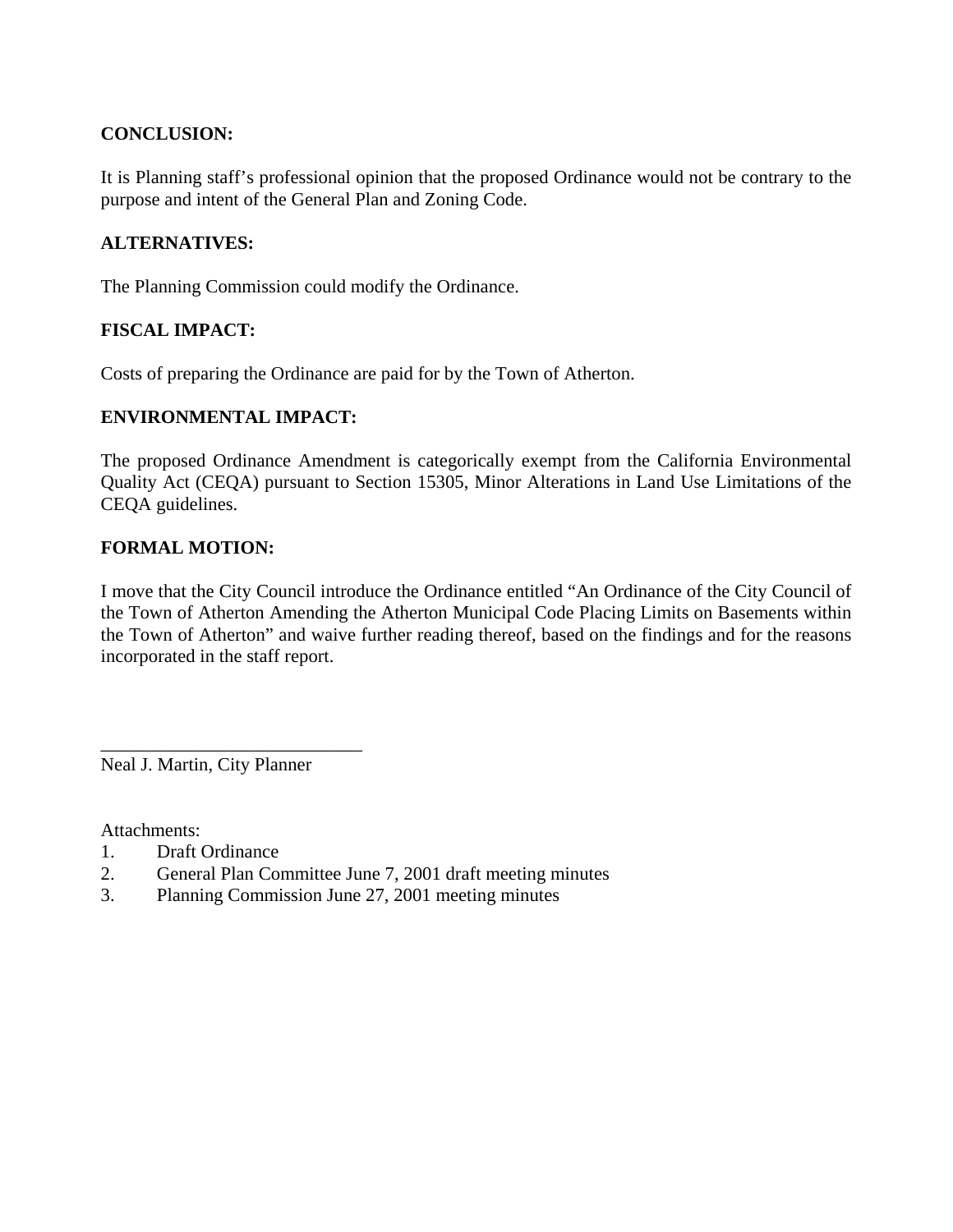**Item No. 17** 



# **Town of Atherton**

## **CITY COUNCIL STAFF REPORT**

### **DATE: FOR THE MEETING OF JULY 18, 2001**

### **TO: HONORABLE MAYOR AND CITY COUNCIL ACTING CITY MANAGER, MICHAEL HOOD**

### **FROM: CLIFF TEMPS, PUBLIC WORKS DIRECTOR**

### **SUBJECT: APPROVAL OF PLANS AND SPECIFICATIONS AND AWARD OF CONTRACT FOR 2001 STREET MICRO-SEALING PROJECT, 2001-03**

### **RECOMMENDATION**

Pass a motion to approve the plans and specifications for 2001Street Micro-Surfacing Project, to award a contract for its construction to  $(the Contract or will be recommended)$ by the Public Works Director), and to authorize the Public Works Director to approve extra work up to a maximum total contract amount of \$\_\_\_\_\_\_ (amount to be recommended at meeting).

### **INTRODUCTION**

Street micro-surfacing is the third of three street surface improvement projects the Town is putting out to contract for construction this summer. The other two, which have already been awarded, involved patching and crack sealing. The streets to be micro-surfaced are on the attached list and fall into one of two categories: heavily traveled streets that are being restored by extensive patching and light traffic streets showing surface deterioration but no evidence of serious structural failure. All streets proposed for micro-surfacing have been or will be crack sealed and, where needed, patched, before micro-surfacing. A copy of the plans and specifications for the work is available at the counter in Town Hall.

### **ANALYSIS**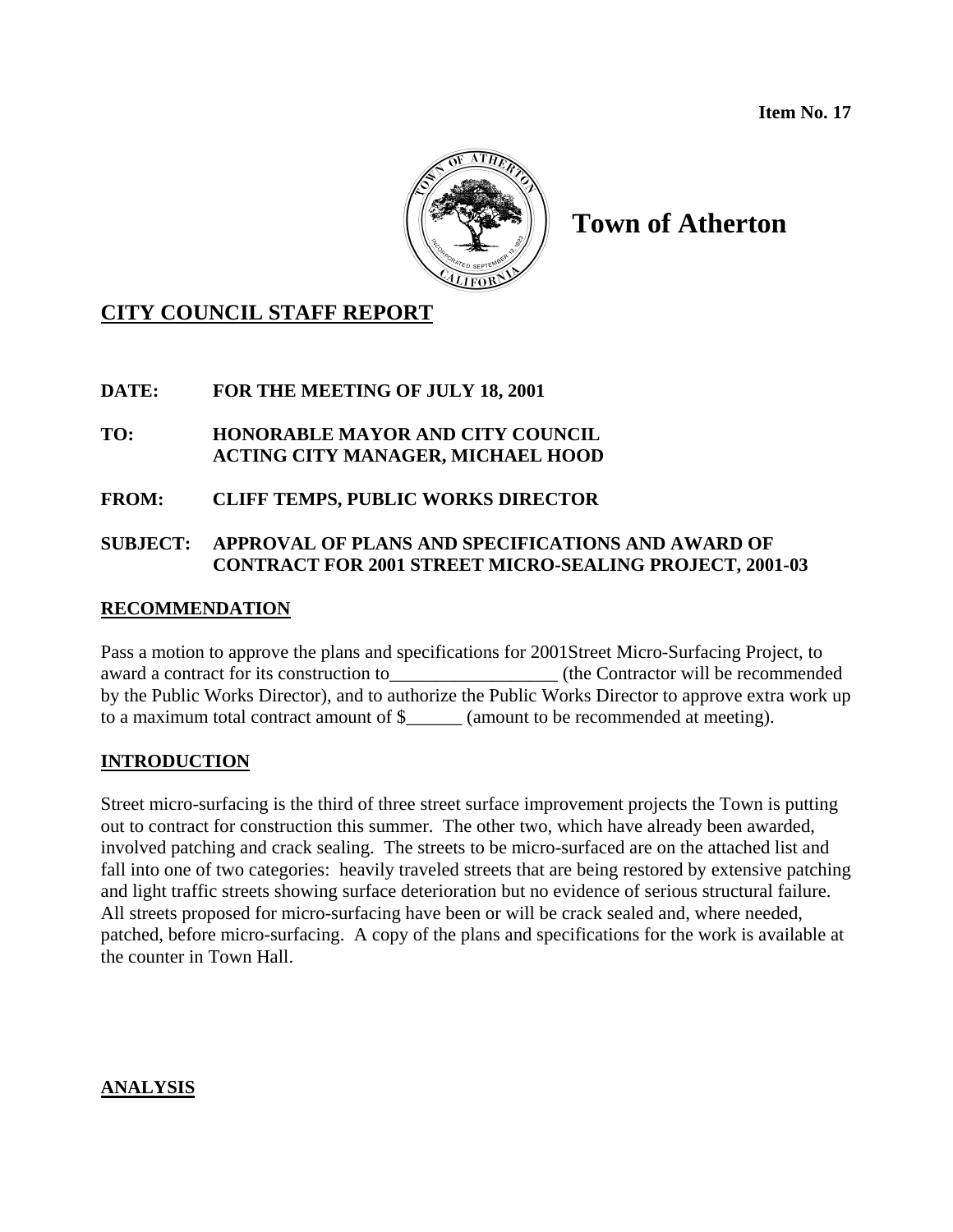Micro-surfacing is a relatively new treatment that has been thoroughly tested by Caltrans and is now routinely used by that organization on minor highways and highways with non-structural surface defects. It results is a new surface that is about as thick as the cape seal the Town applied last year. It is put in place like a slurry seal, but dries more quickly and has an ability to fill minor depressions in pavement surfaces that cape seal does not.

Because the Council doesn't plan to meet in August, the micro-surfacing project schedule calls for opening bids on the same day as the July Council meeting. Awarding the contract in July is crucial to accomplishing the work while the weather is still warm enough to assure a good quality result.

### **FISCAL IMPACT**

Micro-surfacing is estimated to cost approximately 20 percent more than cape sealing. It is also projected to have a life of ten years, on light traffic streets, compared to 7 years for cape seal. Besides the slight dollar/year cost advantage, it is expected to require shorter duration street closures, perform better on higher volume streets and do a better job of smoothing out surface irregularities, than cape seal.

The estimated \$150,000 cost of the work is included in the FY 2001/2002 budget. Staff will make a recommendation to award the contract for the work to the lowest responsible for a specified amount at the Council meeting. If bids come in at a much different price than expected, a different recommendation may be made.

### **CONCLUSION:**

Provided the low bid is not significantly more than expected, the contract for 2001 Street Micro-Surfacing should be awarded.

Respectfully submitted: Reviewed/Approved:

/s/ *Cliff Temps /s/ Michael Hood*  Cliff Temps Michael Hood Public Works Director Acting City Manager

### **ATTACHMENT:**

Street List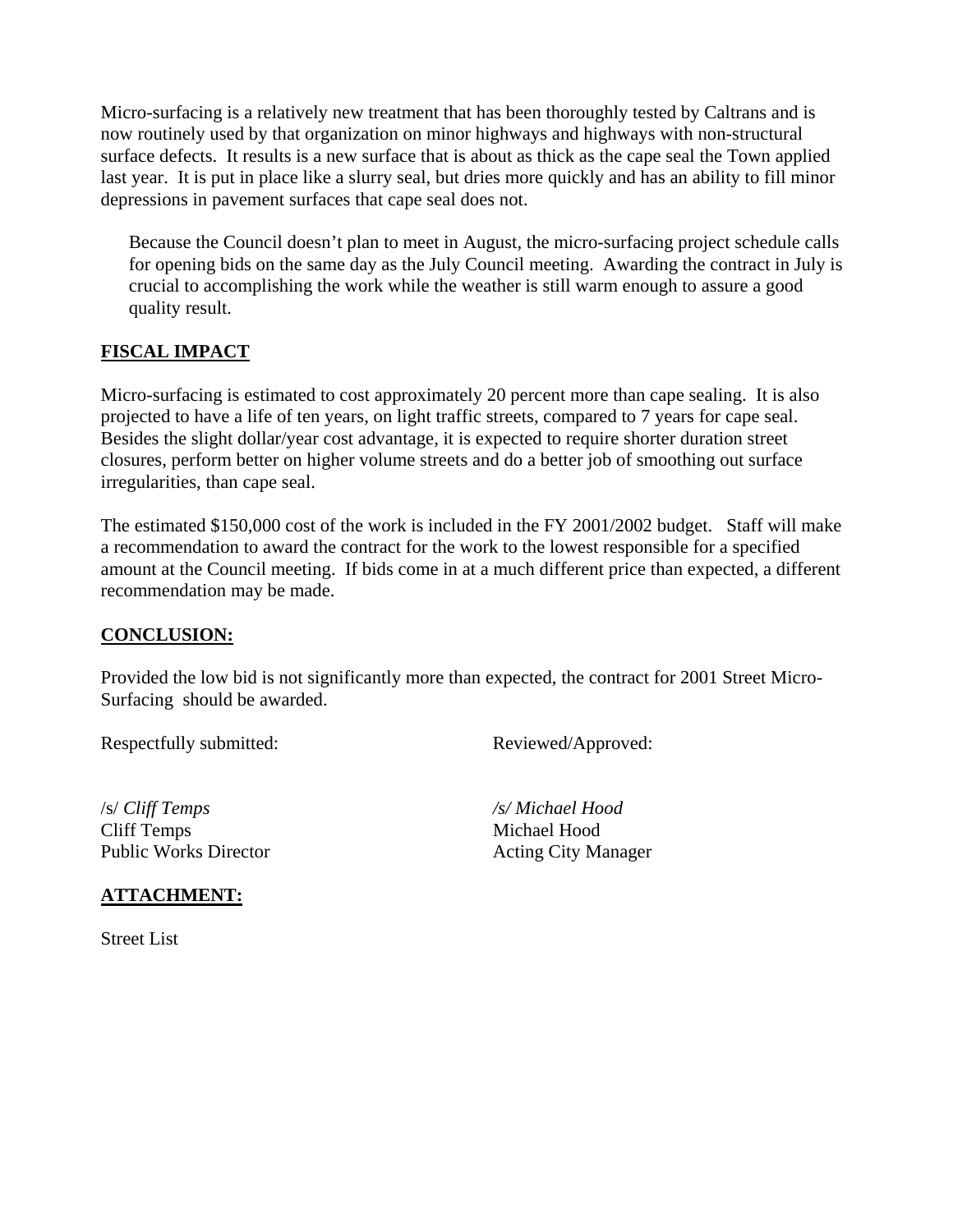

# **Town of Atherton**

## **CITY COUNCIL STAFF REPORT**

**TO: HONORABLE MAYOR AND CITY COUNCIL** 

**FROM: MARC G. HYNES, CITY ATTORNEY** 

**DATE: CITY COUNCIL MEETING OF JULY 18, 2001** 

**SUBJECT: REVISIONS TO CONSTRUCTION ORDINANCE: PICKUP OF MATERIALS AND EQUIPMENT** 

### **RECOMMENDATION:**

It is recommended that the City Council first introduce and waive all further reading after title of ordinance amending chapter 15.40 of the Municipal Code pertaining to pick up of materials and equipment from construction projects.

### **ANALYSIS:**

Town regulations presently prohibit delivery of construction materials or equipment to construction projects outside the hours of 8 a.m. to 5 p.m. on weekdays. Delivery is prohibited on weekends. The pickup or retrieval of equipment or materials is not specifically regulated. This issue became known on Saturday, June 16, 2001, when some large construction equipment was picked up at a residence on Polhemus Avenue. Although a great deal of noise accompanied the loading of the equipment, by the time police had arrived at the site there was no ongoing violation which could be monitored for prosecution under the provisions of Chapter 8.16, the Town's noise ordinance. No action was taken under the provisions of the construction ordinance, inasmuch as the pickup activity was not regulated.

Attached is a proposed revision of Sections 15.40.110 Definitions; 15.40.120 Time Limits and 15.40.140 Operation of Vehicles to include within the prohibitions not only the delivery of construction materials and equipment to construction sites, but the pickup of construction equipment and materials from a construction site.

## **FISCAL IMPACT:**

None.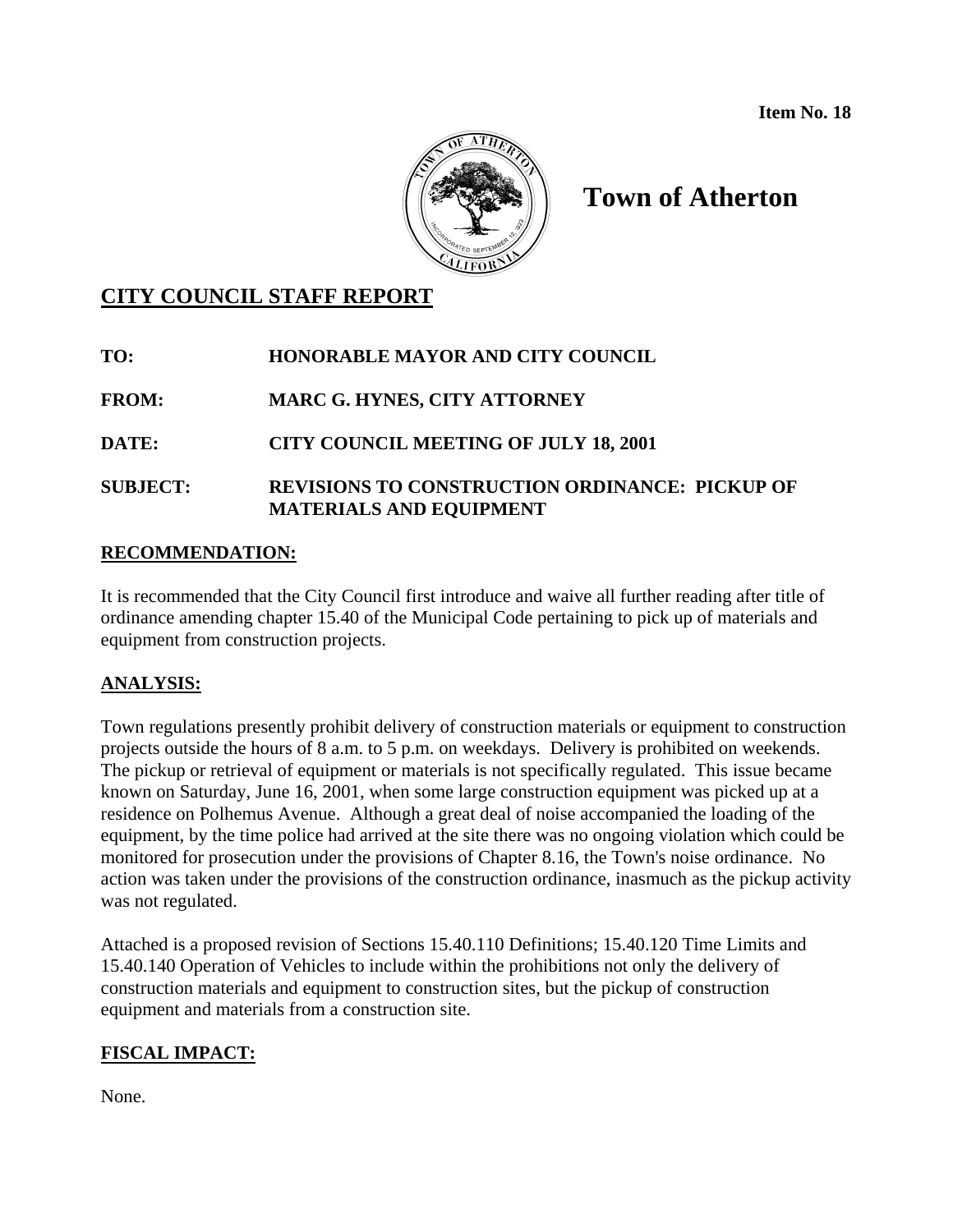#### **ORDINANCE NO. \_\_\_\_\_\_**

### **AN ORDINANCE OF THE CITY COUNCIL OF THE TOWN OF ATHERTON AMENDING CHAPTER 15.40, CONSTRUCTION REGULATIONS, OF THE ATHERTON MUNICIPAL CODE REGARDING RETRIEVAL OF MATERIALS AND EQUIPMENT**

\_\_\_\_\_\_\_\_\_\_\_\_\_\_\_\_\_\_\_\_\_\_\_\_\_\_\_\_\_\_\_\_\_\_\_\_\_\_\_\_\_\_\_\_\_\_\_\_\_\_\_\_\_\_\_\_\_\_\_\_\_\_\_\_\_\_\_\_\_\_\_\_\_\_\_

The City Council of the Town of Atherton does ordain as follows:

**SECTION 1:** Section 15.40.110 of the Atherton Municipal Code as amended to add a new subparagraph (D) entitled "Pickup" and to renumber existing paragraph D as Paragraph E:

 D. "Pickup" means pickup or retrieval of building materials or equipment from any construction project.

**SECTION 2:** Subsection 15.40.120 Time Limits is hereby amended to read as

"15.40.120 Time limits.

 "A. Except as otherwise provided in this chapter, construction, pickup and delivery shall be prohibited on any property within the town between the hours of five p.m. in the evening and eight a.m. of the following day, Monday through Friday.

**SECTION 3:** Subsection 15.40.120 Time Limits is hereby amended to read as

follows:

follows:

"15.40.120 Time limits.

 "B. Construction, pickup and delivery shall be prohibited on any property within the town on Saturday, Sunday and any holiday.

 **SECTION 4.** Subsection 15.40.140 Operation of vehicles - Deliveries is hereby amended to read as follows:

"15.40.140 Operation of vehicles –Pickups and Deliveries.

 Vehicles engaged in the delivery or pickup of supplies, equipment and materials to construction projects shall be loaded and unloaded on the construction site whenever possible. The engines of delivery and pickup vehicles shall be shut off upon arriving at the site and shall remain shut off during the time supplies, materials and equipment are being loaded onto or unloaded from the vehicle unless the operation of the engine is required to load or unload the vehicle.

**SECTION 5:** That the City Council hereby declares that it would have passed this Ordinance sentence by sentence, paragraph by paragraph, and section by section, and does hereby declare that any provisions of this Ordinance are severable and, if for any reason any sentence, paragraph or section of this Ordinance shall be held invalid, such decision shall not affect the validity of the remaining parts of this Ordinance.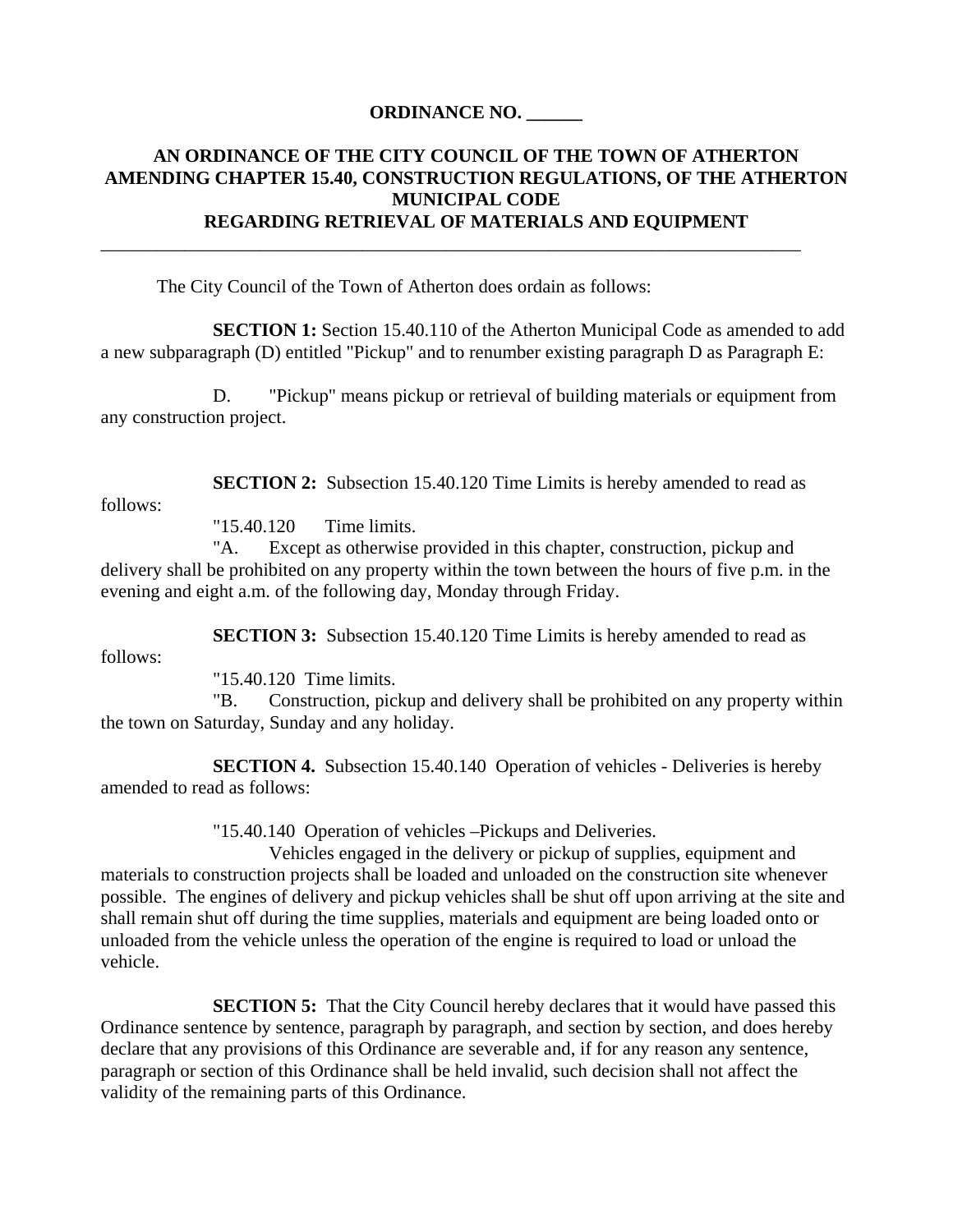**SECTION 6:** This Ordinance shall be posted in at least three public places according to law and shall take effect and be in force from and after 30 days following its passage and adoption.

\* \* \* \* \* \* \* \* \* \* \* \* \* \* \* \*

Introduced this  $\frac{1}{2}$  day of  $\frac{1}{2}$ , 2001.

 Passed and adopted as an Ordinance of the Town of Atherton at a regular meeting thereof held on the \_\_\_\_\_\_\_\_\_\_ day of \_\_\_\_\_\_\_\_\_\_\_, 2001, by the following vote:

 $\overline{\phantom{a}}$  , and the contract of the contract of the contract of the contract of the contract of the contract of the contract of the contract of the contract of the contract of the contract of the contract of the contrac

| AYES:    | <b>COUNCILMEMBERS</b> |
|----------|-----------------------|
| NOES:    | <b>COUNCILMEMBERS</b> |
| ABSTAIN: | <b>COUNCILMEMBERS</b> |
| ABSENT:  | <b>COUNCILMEMBERS</b> |

\_\_\_\_\_\_\_\_\_\_\_\_\_\_\_\_\_\_\_\_\_\_\_\_\_\_\_\_\_\_

ATTEST:

Dianne M. Fisher, Mayor

Sharon Barker, City Clerk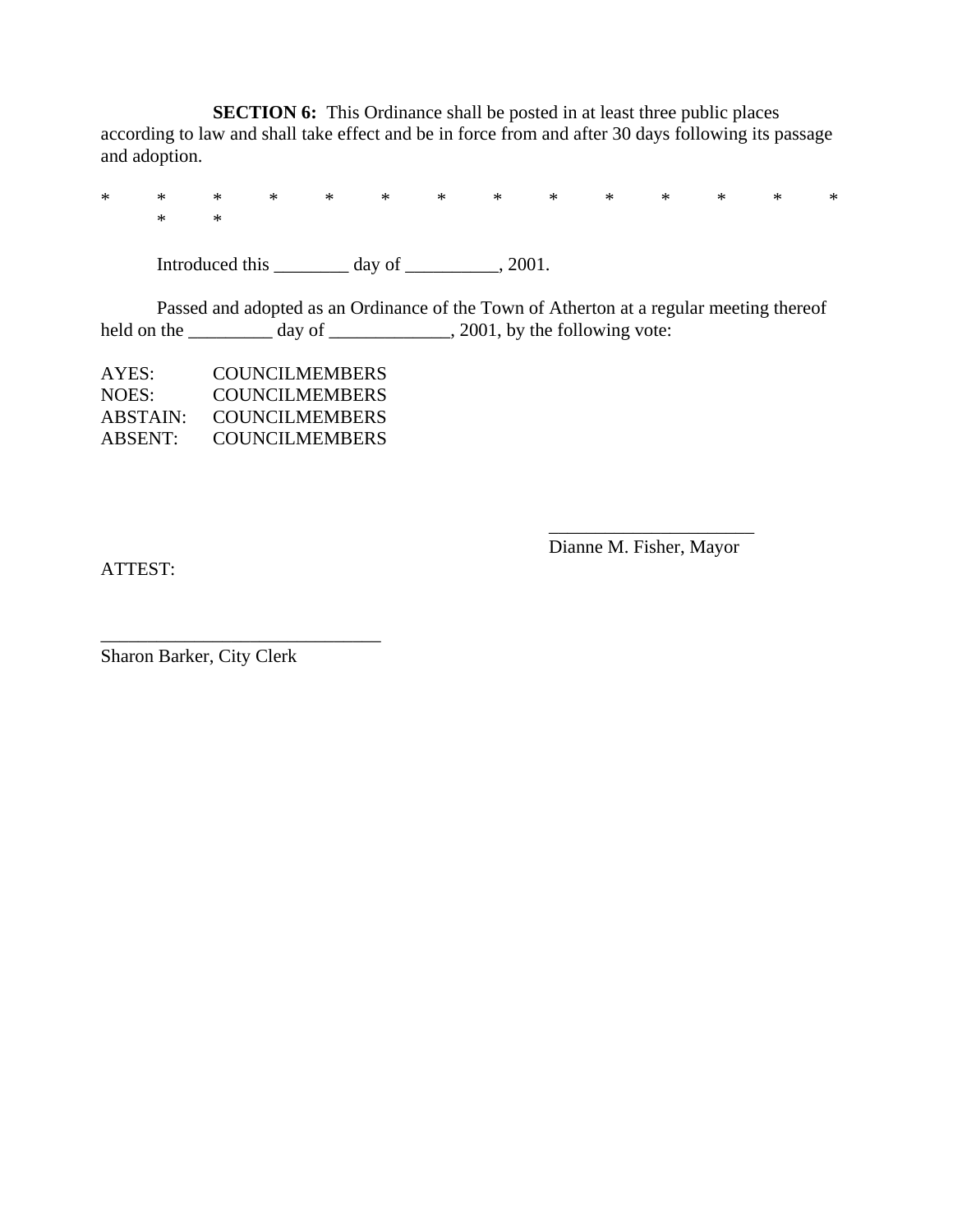**Item No. 19** 



# **Town of Atherton**

# **CITY COUNCIL STAFF REPORT**

**TO: HONORABLE MAYOR AND CITY COUNCIL** 

**FROM: MARC HYNES, CITY ATTORNEY** 

**DATE: FOR THE MEETING OF JULY 18, 2001** 

**SUBJECT: RESOLUTION ESTABLISHING RATES FOR REFUSE COLLECTION** 

### **RECOMMENDATION:**

Approve Resolution No. 01-\_\_\_ establishing a rate schedule for refuse collection services in the Town of Atherton.

### **BACKGROUND AND ANALYSIS:**

Exhibit "A" to the resolution is a schedule of rates which has been audited and approved by the firm of Hilton, Frankophf and Hobson. These rates were included in the Council's packet and provided to all interested persons at the City Council meeting on June 20, 2001. In order to adopt these rates and to confirm an effective date of March 1, 2001, the City Council should adopt the Resolution and its incorporated Exhibit "A".

## **FISCAL IMPACT:**

None.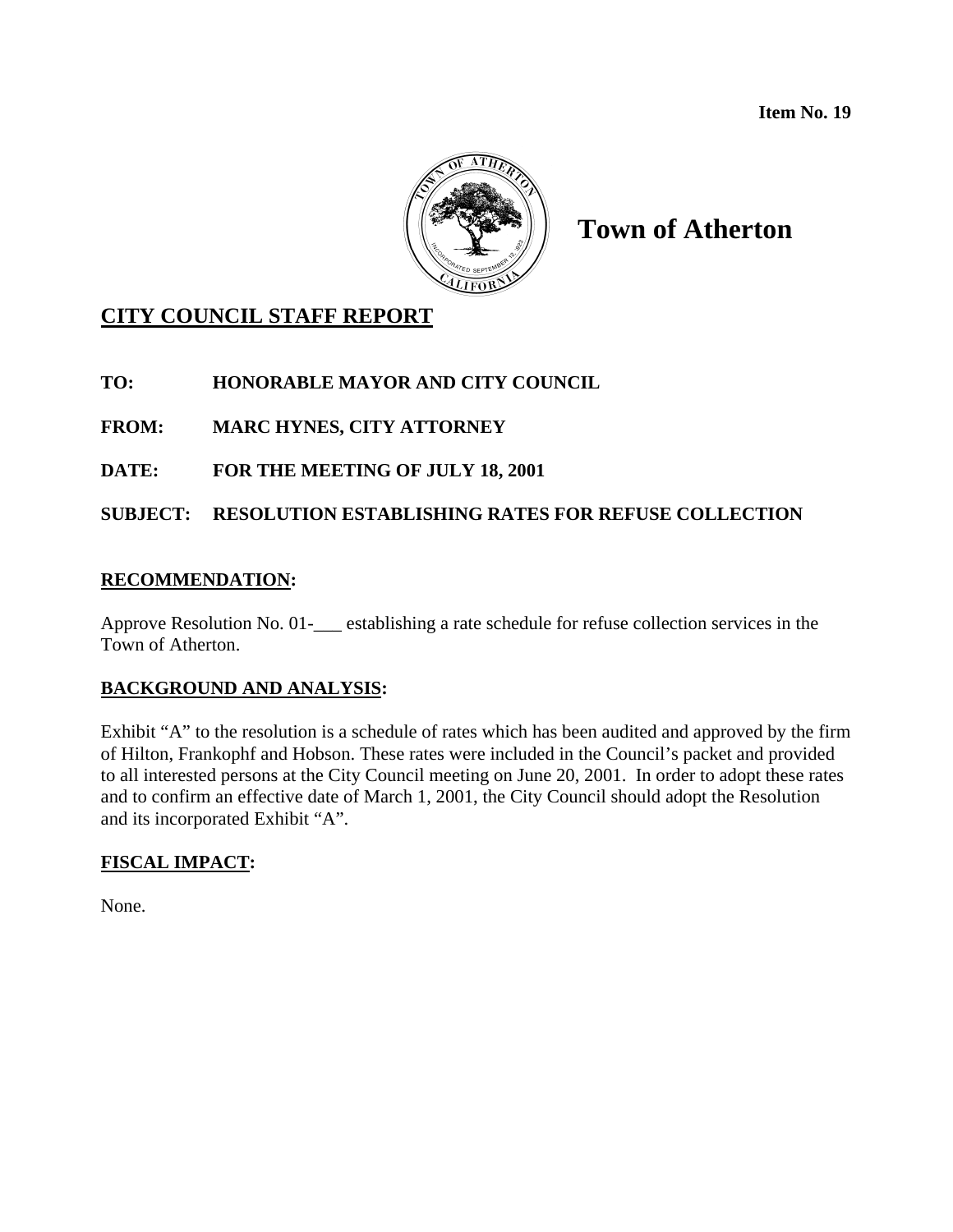#### **RESOLUTION NO. 01-\_\_\_**

#### **A**

### **RESOLUTION OF THE CITY COUNCIL OF THE TOWN OF ATHERTON RESCINDING ALL PREVIOUS RESOLUTIONS APPROVING RATES FOR BROWNING-FERRIS INDUSTRIES REFUSE, RECYCLABLE MATERIAL AND PLANT MATERIAL COLLECTION SERVICE FEES AND APPROVING A NEW RATE SCHEDULE FOR SAME, RETROACTIVE TO MARCH 1, 2001**

**WHEREAS**, the Town of Atherton has provided a franchise to Browning-Ferris Industries allowing for and governing the collection of refuse, recyclable material and plant material within

> Palo Alto, CA 94301<br>June 27, 2001 S. Joseph Simitian Assemblymember, Twenty-First District District Office 160 Town & Country Village

the Town limit; and

**WHEREAS**, under said franchise the Town may approve and change rates that may be charged for this service by Browning-Ferris

Industries; and

**WHEREAS**, after an audit by Hilton, Frankophf and Hobson, the Town of Atherton has determined that Browning-Ferris Industries is entitled to an increase in the fees charged for refuse, recyclable material and plant material collection as shown in the schedule set out in Exhibit "A" described below; and

**NOW, THEREFORE, BE IT RESOLVED** by the City Council of the Town of Atherton that: all previous resolutions are rescinded, and that the rates stated in Exhibit "A", attached hereto, are approved effective March 1, 2001:

 \* \* \* \* \* \* \* \* \* \* \* Re:

*I hereby certify that the foregoing Resolution was duly and regularly passed and adopted by the City Council of the Town of Atherton at a regular meeting thereof held on the \_\_\_\_\_\_ of \_\_\_\_\_\_, 2001 by the following vote:* 

| AYES:    | COUNCILMEMBERS: |  |
|----------|-----------------|--|
| NOES:    | COUNCILMEMBERS: |  |
| ABSENT:  | COUNCILMEMBERS: |  |
| ABSTAIN: | COUNCILMEMBERS: |  |
|          |                 |  |

ATTEST: Dianne M. Fisher, Mayor Town of Atherton

**\_\_\_\_\_\_\_\_\_\_\_\_\_\_\_\_\_\_\_\_\_**  Sharon Barker, City Clerk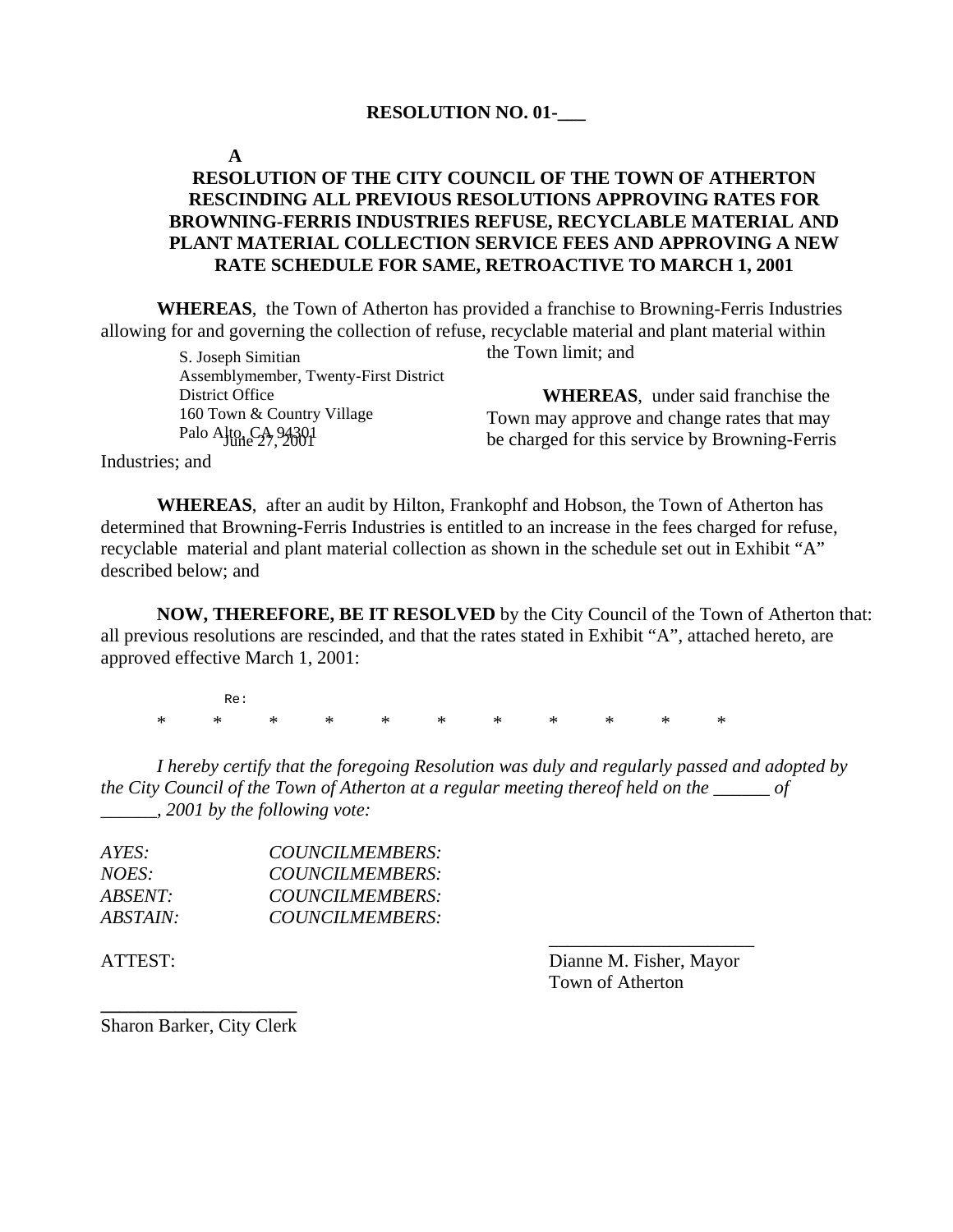**Item 20** 

Alan B. Carlson Vice Mayor Town of Atherton

Office Telephone: (408) 998-4150 Office Facsimile: (408) 288-5686

Town of Atherton Town Hall Restoration Project

Dear Assemblymember Simitian:

Thank you for your June 12, 2001 letter with respect to the nomination of projects for funding through the Urban Recreation and Cultural Centers Grant Program of the State Department of Parks and Recreation. The Town of Atherton wishes to pursue grant funding for the historical restoration of its Town Hall. It is the goal of the City Council, through a historically accurate restoration and renovation, to return the Atherton's Town Hall to its original 1929 appearance.

Atherton's Town Hall has long been designated by the City Council of a site of historic interest in our town. In 1929, the building of the Town Hall was completed, four years after the Town's incorporation. Since 1929, the Town Hall has continuously served the residents of Atherton. Initially, all governmental affairs were located within the Town Hall, including the Town's police department, which occupied a small room off of the council chambers.

Since 1929, the Atherton City Council has continuously used the council chambers within the Town Hall as its meeting place. It is believed that Atherton's Town Hall is the oldest such building on the San Francisco peninsula still serving as a city's original council chambers. In addition to providing a venue for Council meetings, the Town Hall today also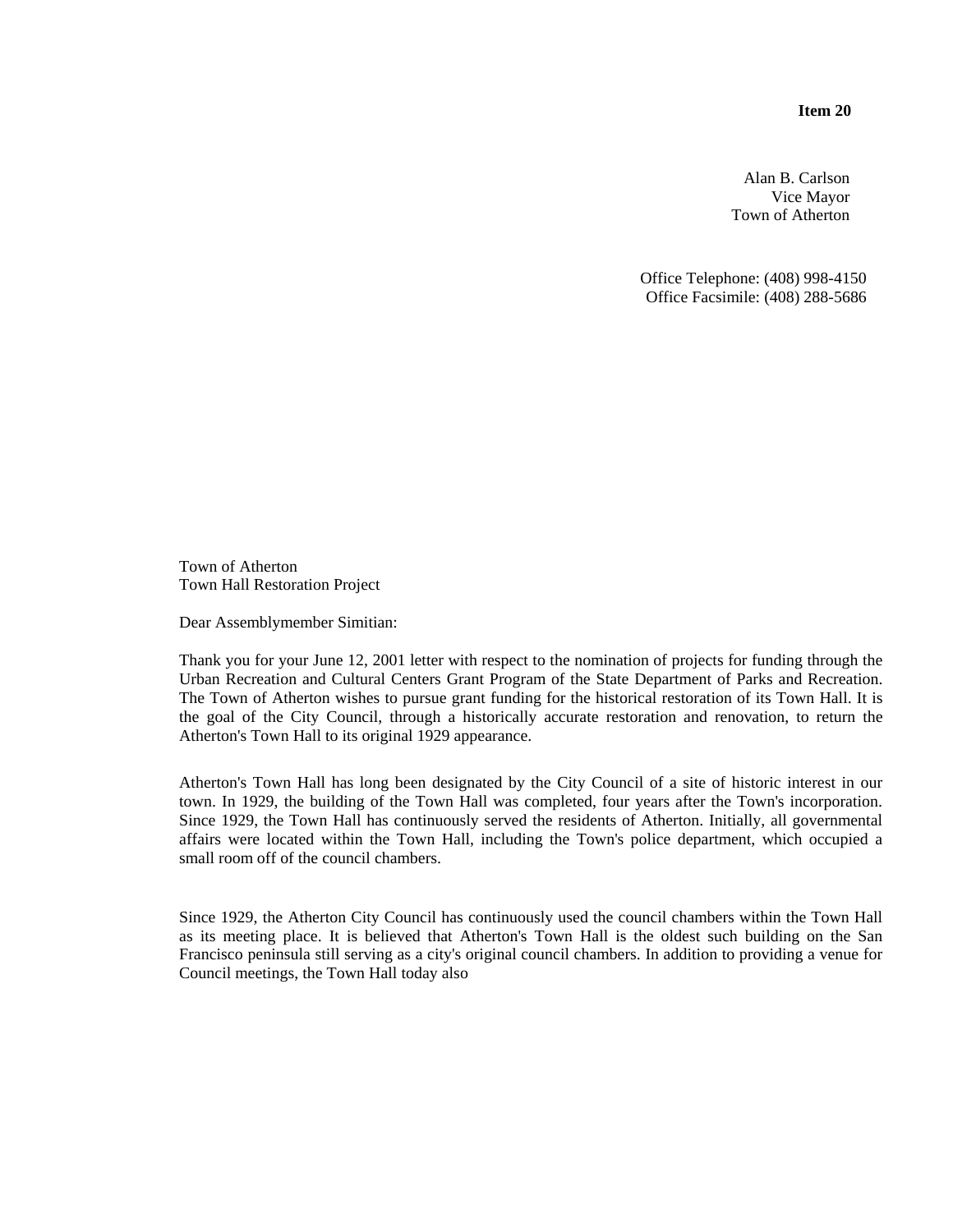S. Joseph Simitian June 27, 2001 Page 2

serves as the repository for the Town's history. The Town has an active resident history association which maintains a small history room located within the Town Hall, and which is open to the to the public one day a week. The history room is the location for all of the historical records of the Town, as well as other collected documents and items ranging from newspaper photographs to Town artifacts of historical interest to Atherton and its residents.

Atherton is a residential community with no significant businesses located within its town limits. As a consequence, the Town has no commercial tax base which limits the availability of funds for projects such as the Town Hall restoration project. However, to demonstrate the seriousness of the City Council with respect to this project, it has budgeted *\$2S,OOO* for the Town Hall restoration. Unfortunately, this is a small amount of that necessary for the project.

The historical restoration and renovation of Atherton's Town Hall is a worthy project. It is hoped that with adequate funding the historical significance of the Town Hall. may be . properly preserved for the future in an era wherein similar municipal buildings have long since been demolished and lost to the public. Any support that you can give to this project would be greatly appreciated by the City Council and residents of Atherton. At your convenience, I will look forward to hearing from you or a member of your staff.

Very truly yours,

Alan B. Carlson

ABC/jmg

SAN-JOSE:5130793.1800000.3500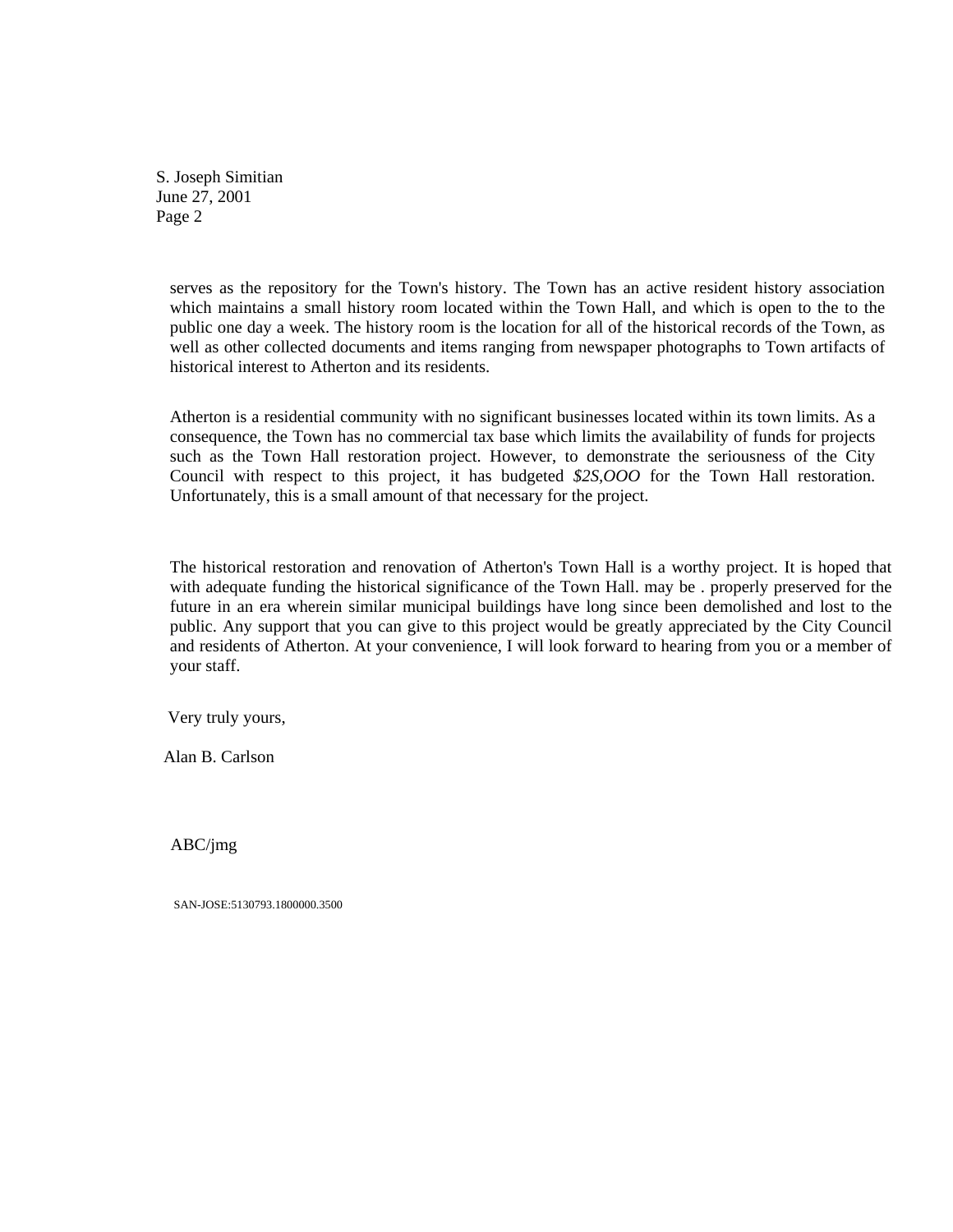Item No. 21

Alan B. Carlson Vice Mayor Town or Atherton

 91 Ashfield Road Atherton, CA 94027

Office Telephone: (408) 998-4150 Office Facsimile: (408) 288-5686

July 12, 2001

Dianne M. Fisher Mayor Town of Atherton 91 Ashfie1d Road Atherton, CA 94027

Re:

Establishment of a Town Agenda for Long and Short Term Goals Resolution No.99-6

Dear Mayor Fisher:

The past several years have seen turmoil and lack of stability within our Town government. For a time period of some length, controversy surrounded the Town's administration, ultimately leading to the departure a city manager and police chief. For a significant period of time the positions of city manager and police chief, several department head positions, as well as others in the Town organization, were either unfilled or occupied by interim employees. The Town's special parcel tax was defeated twice, and on the third attempt, only recently passed. In my view, the foregoing and other factors have distracted the City Council from one of its primary functions, planning for the future and long term governance of the Town.

In my view, the Town is lacking an agenda for the future. I believe that the City Council should formulate a Town agenda, one comprised of short and long term goals, and thereafter put in place a mechanism to monitor progress towards achieving those goals. While the City Council should take the lead in this endeavor, it should not be without the involvement of the community .

In 1999, the City Council passed Resolution No.99-6, a copy of which is attached. Unfortunately, through the lack of stability in the office of the city manager, as well as the Council's attention being directed elsewhere, the resolution has not been fully implemented. It is time to do so. The resolution provides a means and framework for interacting with the community and involving the community in the governance of the Town. Specifically, in addition to implementing other aspects of the resolution, as provided therein, the Council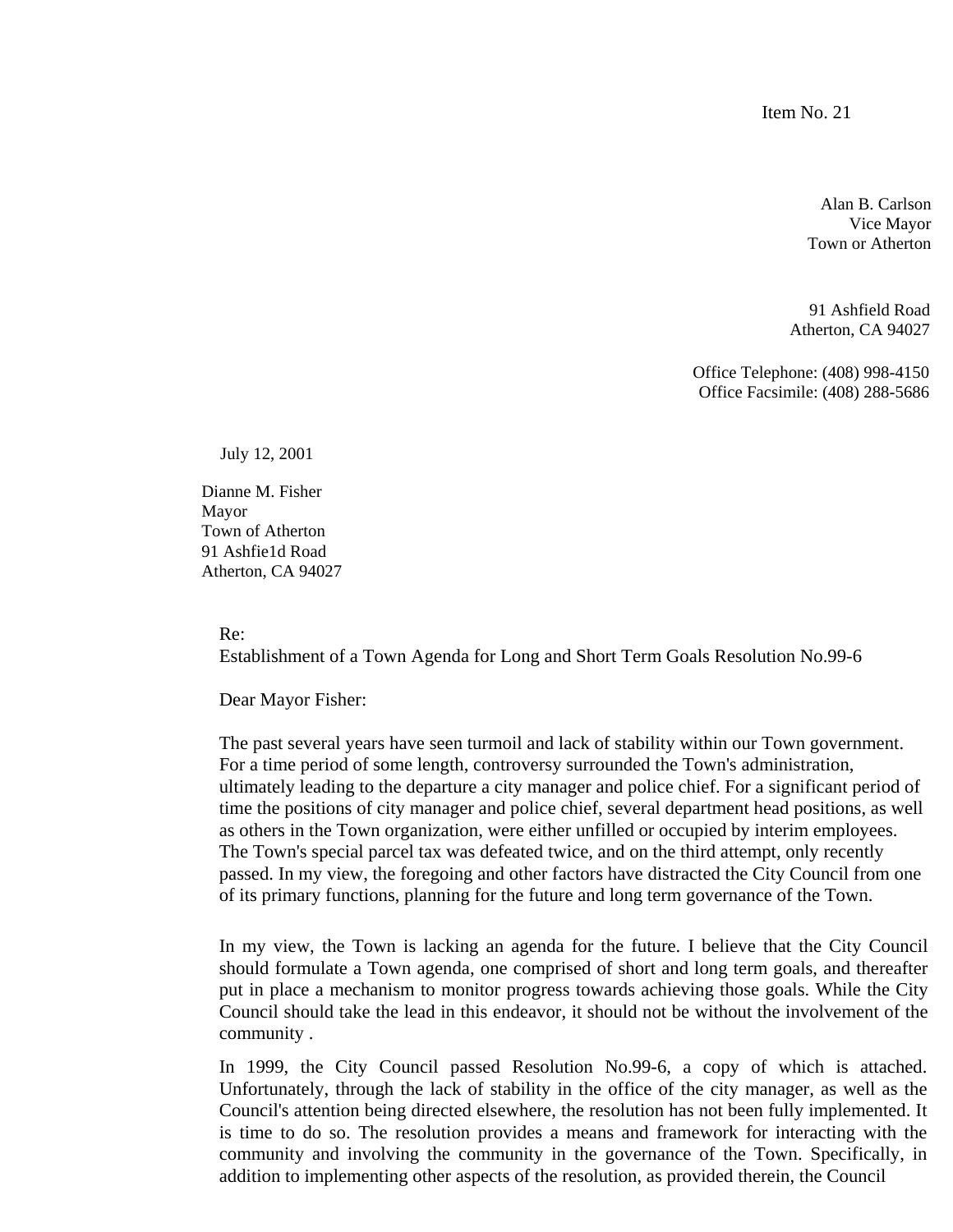Dianne M. Fisher July 12,2001 Page 2

should schedule a community organization roundtable meeting for September to discuss a goal oriented agenda for the future of the Town.

There are many issues confronting the Town which I believe are appropriate for consideration or inclusion in such an agenda. They include:

**.** Long Range Budget Considerations - While the special parcel tax has been passed, this does not alleviate the need for long term financial planning. The reality is that after reducing staff, increasing fees, and implementing a more disciplined budget, *it* is difficult to balance the Town's operating budget with existing revenue sources, and projected growth therein, in the absence of the special parcel tax. As the Town proceeds through the next four years with the special parcel tax, the trend is that more of those funds will be required for programs within the operating budget. The City Council must begin to plan now for where the Town will be financially in four years when the parcel tax expires and residents will be asked to consider a renewal thereof or some other supplemental or alternative revenue source.

**.** Alternative Funding Sources - In my view, the Town has not done enough to identify and search out grant funding that may be available to the Town for identifiable projects, and which would have the effect of supplementing and reserving existing funds. Given my view of the future . financial picture of the Town, this should be a priority.

**.** Streets and Drainage - The Town has done a study on the condition of its roads and has received remedial recommendations. The same has been done with respect to issues of drainage. As discussed at prior Council meetings, these studies need to be combined and coordinated, and a cost/benefit analysis done with respect to the recommended remedial action with priorities established therefor. The Council needs to return to this matter, with community involvement, as well as to the issues of funding limitations and options.

**.** Capital Projects - The Town now has funding to proceed with some capital projects. However , such have not been specifically identified and prioritized. This needs to be done with the involvement of the community .

**.** Atherton Channel Drainage District - The relationship between the Town and the District needs to be well defined and established. The immediate